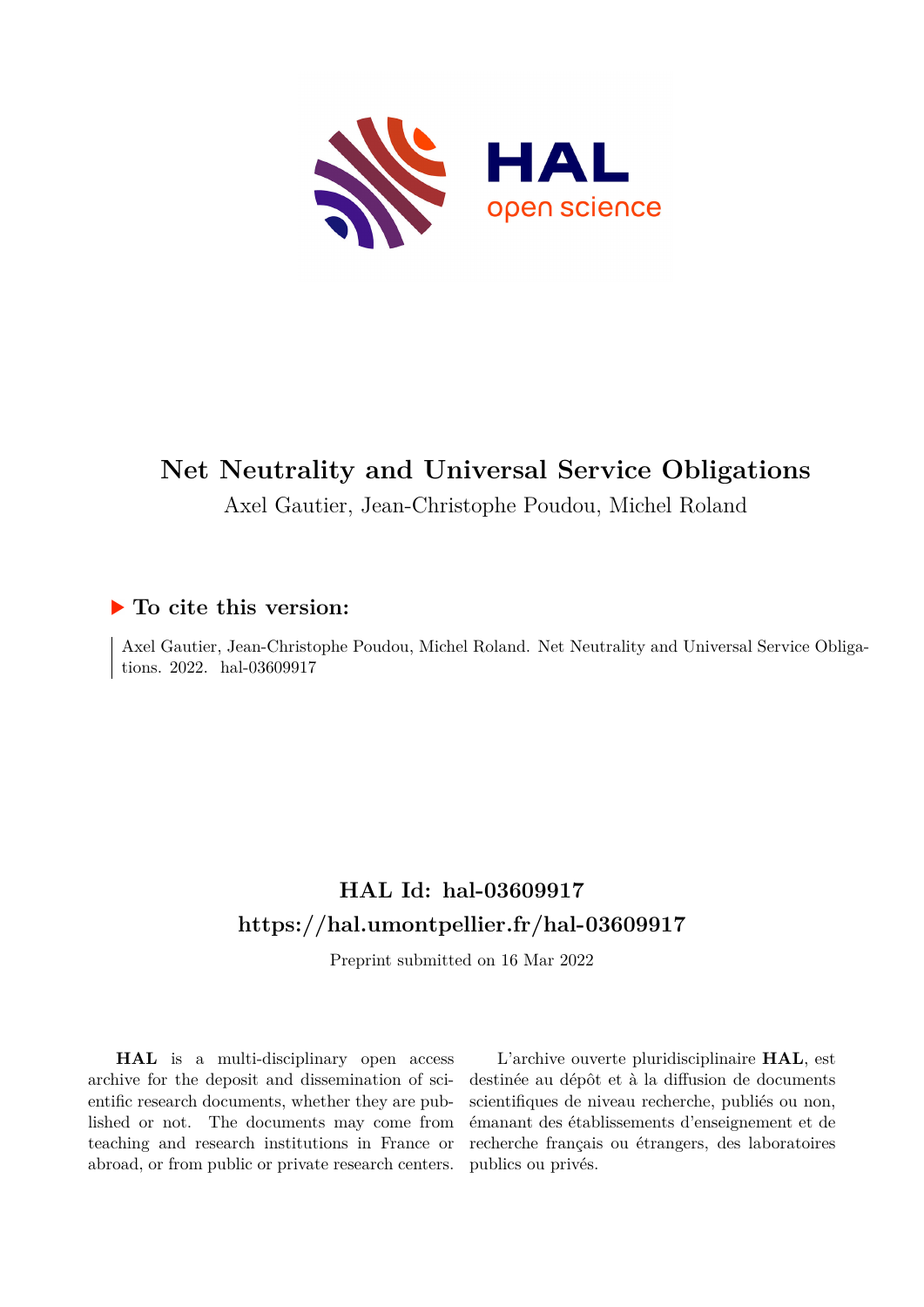## Net Neutrality and Universal Service Obligations

Axel Gautier<sup>∗</sup> , Jean-Christophe Poudou†and Michel Roland‡

Draft. Please, Do Not Quote.

March 15, 2022

#### Abstract

This paper analyzes whether repealing net neutrality (NN) improves or decreases the capacity of a regulator to make internet service providers (ISPs) extend broadband coverage through universal service obligations (USOs). We model a two-sided market where a monopolistic ISP links content providers (CPs) to end users with a broadband network of a given bandwidth. A regulator determines whether to submit the ISP to NN or to allow it to supply paid priority (P) services to CPs. She can also impose a broadband USO to the ISP, i.e. she can mandate the broadband market coverage. We show that the greater is the network bandwidth, the more likely the repeal of net neutrality increases ISP profits and social welfare. Regulation can still be necessary, however, as there are bandwidth ranges for which the ISP would benefit from a repeal of NN while such a repeal is detrimental to society.

Keywords: Internet, Net Neutrality, Universal Service Obligations, Prioritization, Regulation

JEL: D21, K23, L12, L51, L96

<sup>∗</sup>LCII, HEC Liege, University Liege, Belgium. Email: agautier@uliege.be

<sup>†</sup>MRE, MUSE, University of Montpellier, Montpellier, France. Email: jean-christophe.poudou@umontpellier.fr  ${}^{\ddagger}$ CREATE, Département d'économique, Université Laval, Québec, Canada. Email: Michel.Roland@ecn.ulaval.ca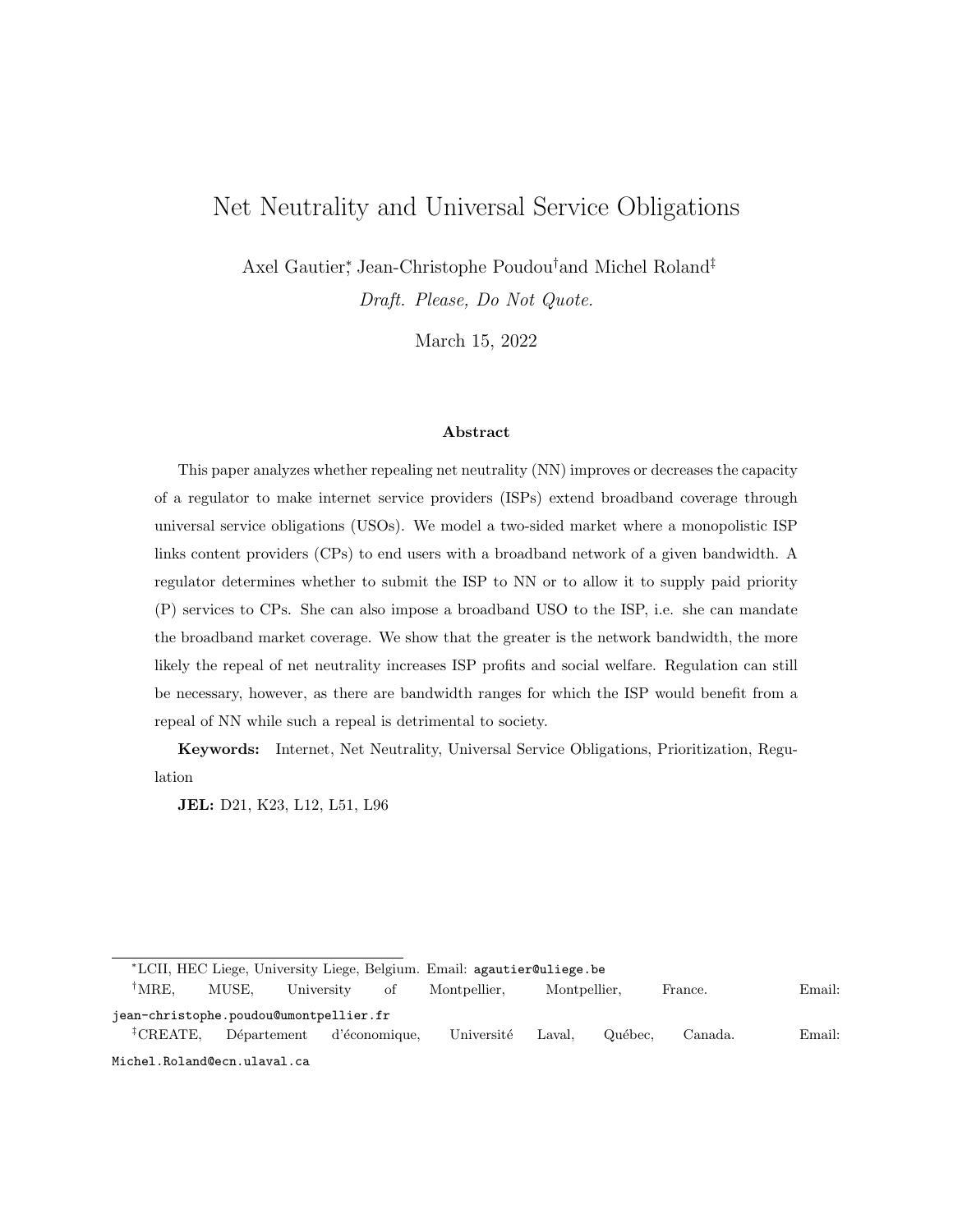## 1 Introduction

Most countries impose two types of regulation on Internet Service Providers (ISPs): Net Neutrality (NN) and Universal Service Obligations (USOs). The first prohibits ISPs from "speeding up, slowing down or blocking Internet traffic based on its source, ownership or destination" (Kramer et al. [21]). It aims to promote investment, innovation and competition among content providers (CPs) and more generally, to ensure free speech (Katz [20]). The latter forces ISPs to cover a given percentage of the territory with a minimum broadband standard, set in terms of download and upload speeds. Its goal is to avoid a "digital divide" among citizens of different regions.

Because of the growth of data intensive content on internet, ISPs argue that it is nowadays counterproductive to treat in the same way CPs that require high speed of transmission and that do not tolerate delays, like streaming, from those that are far less demanding on those counts, like emails. Peitz and Schuett [24] show that when content have different sensitivities to delay, letting the ISP organize a paid prioritization service could improve welfare. As a result, there are debates within regulatory agencies and among academics on the ongoing relevance of NN, while the Government of the US has already repealed the NN rules in 2018. In contrast, there is a clear tendency to strengthen USOs almost everywhere in the world, including in the US.

A striking feature of the debates and economic analysis on Internet regulation is that they treat NN and USOs policies independently. On the one hand, the growing literature on NN studies its impact on social welfare, content innovation and network investment (Calzada and Tselekounis [8]). The literature gives two interpretations to NN: in the first, the ISPs cannot charge CPs, i.e. NN is interpreted as a zero price rule on the CP side; in the other, ISPs cannot offer quality differentiated access to CPs, implying that they cannot prioritize some CPs' traffic, and consequently they cannot ask for a payment to prioritized content. Although economic models differ with respect of the assumed market structure (monopoly, oligopoly, vertically integrated firms, etc.) for ISPs as well as for CPs, they are similar in their objectives to compare market equilibria, where each agent maximizes profit or utility, with and without NN. In other words, the only regulation considered is NN and the benchmark case is free market. This ignores the fact that, in reality, there generally exist USOs and subsidies for network extension in remote areas. Subsidizing mechanisms potentially change both the market size and the market configuration.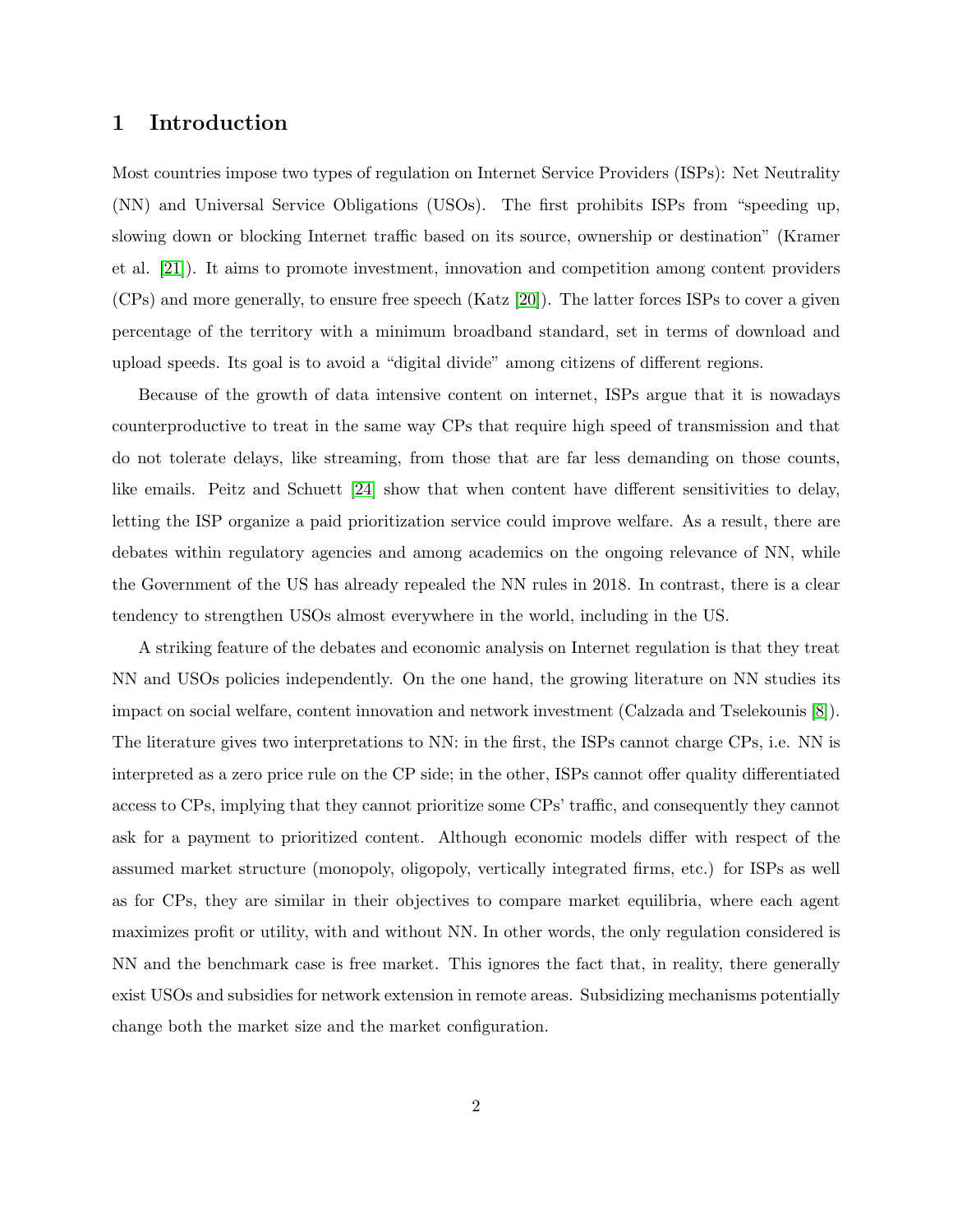On the other hand, the early literature on USOs takes their existence as given and evaluate compensations schemes for the ISPs in their capacities to cover the cost burden imposed on the universal service provider (USP) without altering firms' competitive behavior in markets (Gautier and Wauthy [18], for instance). Models also analyze the impact on social welfare and on entry incentives of a uniform price constraint, which is often part of USOs and which prohibits the ISPs to offer tariffs that differ among markets, i.e. to price discriminate (Valletti et al [31], for instance).

The literature on USOs is mute on the NN both because discussions to repeal the latter are rather recent and that, under NN, one can analyze Internet USOs with the same methodological approach than the one applied to other industries already studied, such as electricity, natural gas or traditional telecommunications. Indeed, since CPs do not pay specific charges to ISPs, their uploads are virtually free and, consequently, investment incentives in networks for ISPs come only from the end users willingness to pay for the service, as is the case for the other industries. In other words, with the zero price rule, the ISPs look like one sided firms selling access to internet to consumers. However, this vision is misleading and the behavior of the CP side of the market must be taken into account, especially when the NN rules are repealed.

The separate treatment of NN and USOs is clearly unsatisfactory as both regulations impact directly on Internet service pricing and on the incentives to invest in broadband networks. To evaluate fully the global impact of the repealing of NN on the industry performance in terms of pricing and investment, one has to consider whether it increases or decreases the regulator's capacity to extend USOs. This amounts to the question of whether a regulator who wishes to extend the network above the firms' profit maximizing coverage is able or not to capture to that end a greater slice of the industry rent following the repealing of NN.

In this paper, we analyze both NN and USO in a single model. We consider a two-sided market where a monopolistic ISP can install a broadband network of a given bandwidth at different locations of a country. A regulator determines whether to submit the ISP to NN or to allow it to supply paid priority (P) services to CPs with the objective to maximize market coverage or, provided it has enough instruments, to maximize welfare. Prioritization gives the opportunity to the ISP to obtain revenue from the prioritized content providers. However, it tilts consumption towards these prioritized CPs and, as a result, can affect adversely consumers if they have strong preferences for the unprioritized service. The overall impact depends on the network bandwitdth.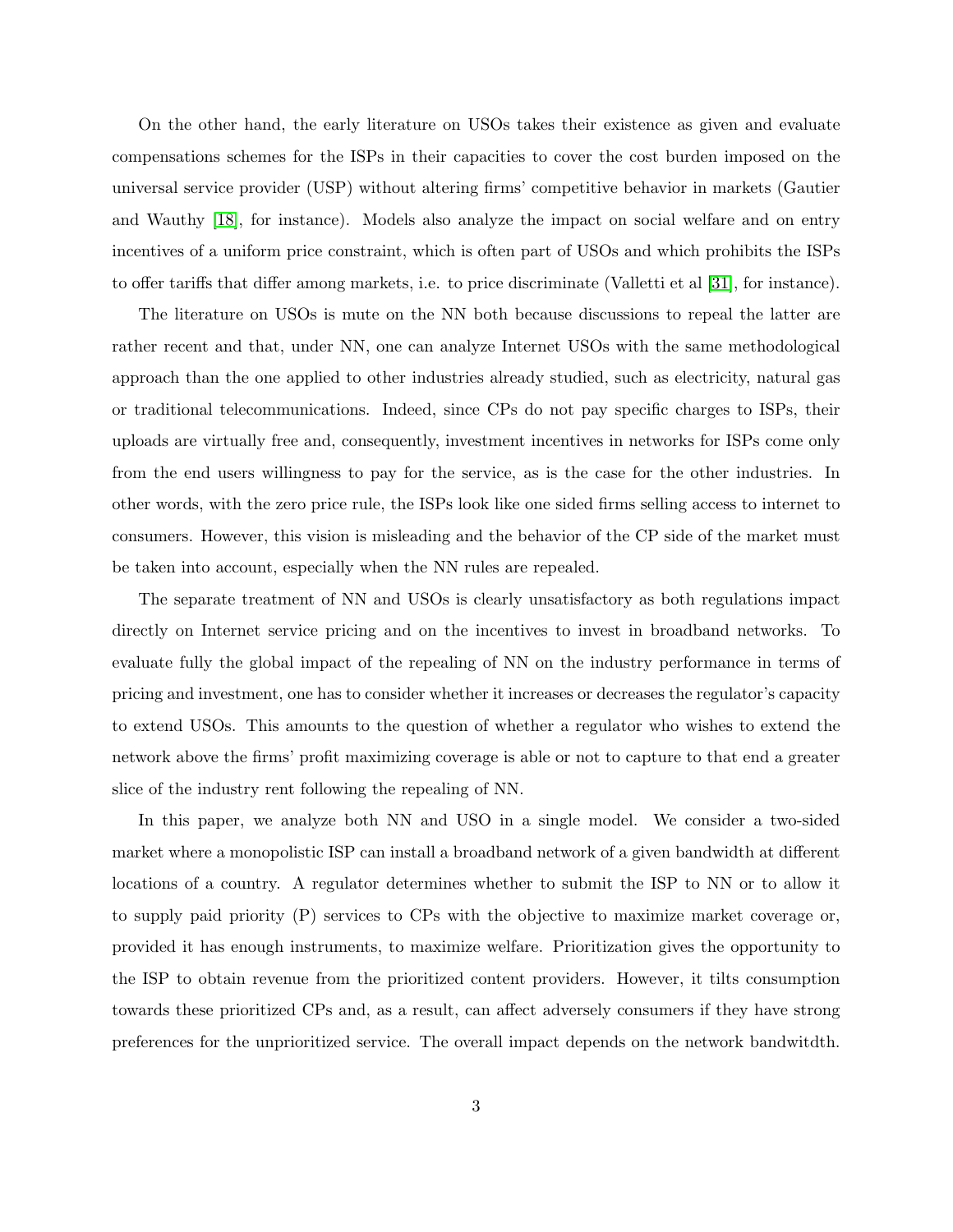The greater is the bandwidth, i.e. the greater is the network data transfer rate, the lesser is the impedement of priority on unprioritized content and the more likely it is that prioritization will increase total consumption, ISP profit and/or social welfare. However, because the detrimental effect of prioritization on unprioritized content impacts on welfare but not on the ISP profit, there is a bandwidth range over which the repeal of NN increases the ISP profit while it decreases welfare. A regulation mandating net neutrality is then called for.

The intuitive property that the P regime favors the prioritized content is a basic feature of the NN literature. Across models, however, this property is ensured by using different mechanisms to implement prioritization. On the one hand, in most models, prioritization consists of distinguishing content types by different waiting times in a standard  $M/M/1$  queue system.<sup>1</sup> For tractability, the consumers' utility function is separable in each content consumption and in average download time. The marginal utility of content consumption is constant and consumers do not face any constraint, so that they absorb any increase in content that is supplied. We characterize these models as (content) supply driven. In such models, download times are endogenous and an increase in bandwidth capacity tends to decrease the waiting times gap between contents under priority "because the marginal reduction in waiting time for the fast lane from capacity expansion decreases as the capacity level becomes high".<sup>2</sup> An implicit assumption behind this result is that bandwidth does not impact directly on aggregate content demand.

On the other hand, Economides and Hermalin [16] model priority as a division of the bandwidth into subbandwidths with different capacities. This defines the time necessary to download each content. The utility function is quasi-linear between a numeraire and internet content consumption and marginal utility of each content depends on download time. In contrast with supply-driven models, aggregate content demand depends directly on bandwidth capacity, so we characterize this model as demand driven. A consequence of quasi-linearity and the fact that the price charged for consuming content is independent of the content provider, they obtain the following result: "[G]iven two alternative divisions of the total bandwidth, one is welfare superior to the other if and only if it results in more content being carried in equilibrium than the other." (p. 609). An increase in bandwidth then immediately brings an increase of welfare as it necessarily allows an increased

<sup>&</sup>lt;sup>1</sup>See, for instance, Reggiani and Valletti [27], Choi and Kim, [12] and Choi et al. [11].

 $2^2$ Choi and Kim [13].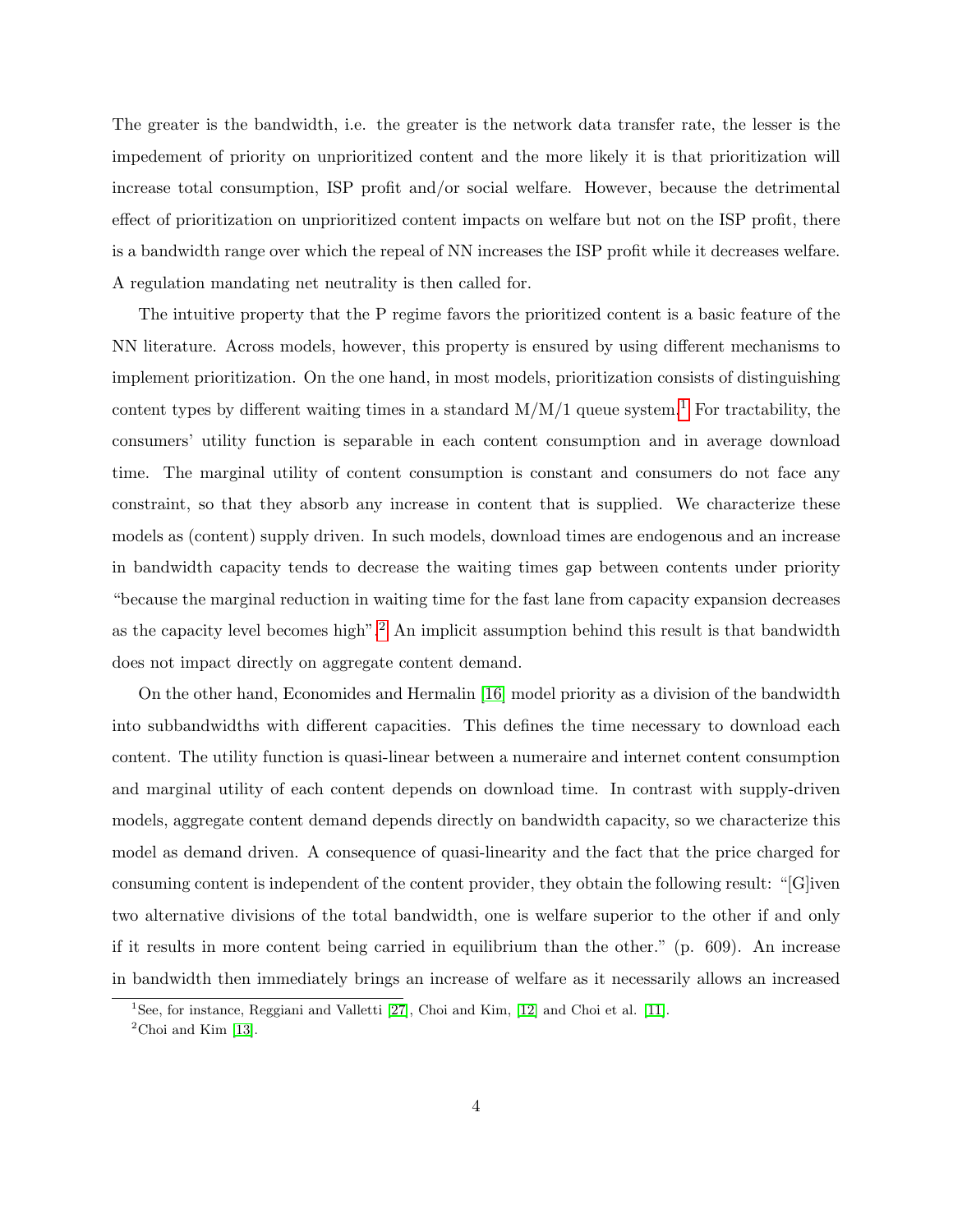traffic. In other words, in Economides and Hermalin [16], the impact of an increase in bandwidth can be assimilated to an income effect in the standard demand theory, while this impact can be assimilated to a substitution in supply driven models.

In order to take into account both these substitution and income effects simultaneously, we introduce a consumer time budget constraint where latence, the delay cost of downloading in terms of time, plays the role of price, and available bandwidth, the role of income. As a result, end users utility is only indirectly affected by prioritization, as is the case in Reggiani and Valletti [27]. However, this indirect impact goes through the demand side of the market rather than through the supply side, so that an increase in bandwidth brings an "income effect", i.e. the idea the consumer can use more data in general at a given download speed. We also assume a Cobb-Douglas utility function so that marginal utility of a particular content is not independent of the consumption of the another content, as in the quasi-linear case. In contrast to Economides and Hermalin [16], this allows for cases where social welfare decreases even though more content is consumed in total and, for our purpose, the possibility that the expansion of network coverage comes with a decrease of the utility of existing consumers, as it is often the case with USO.

With respect to the USO literature, we use the standard framework in which a regulator determines the extent of a total market that the ISP network must cover, acknowledging the fact that some of the sub-markets are not profitable because consumers, in spite of having the same preferences over the network services, are heterogenous with respect to their connection costs to the network. Generally in this large literature,<sup>3</sup> extension of service beyond the profit maximizing coverage must be financed through the industry profit. A recurrent theme is to evaluate the welfare impact of a uniform pricing constraint, which is a ban on third-degree price discrimination. To our knowledge, only one-sided markets have been analyzed. In our model, we rather consider a pricing constraint in a two-sided market, net neutrality, which is a ban on third-degree price discrimination on one side of the market, the content providers.

Our modelling strategy, by relating market coverages possibilities to bandwidth, provides results of practical relevance for the deployment of broadband networks. For instance, to adapt to changing consumption patterns that requires ever more bandwidth, the FCC broadband definition has evolved from 200/200 Kbps dowload/upload speeds, to 4/1 Mbps in 2010 and then to

 ${}^{3}$ Early contributions are Anton et al. [1] and Valletti et al. [31].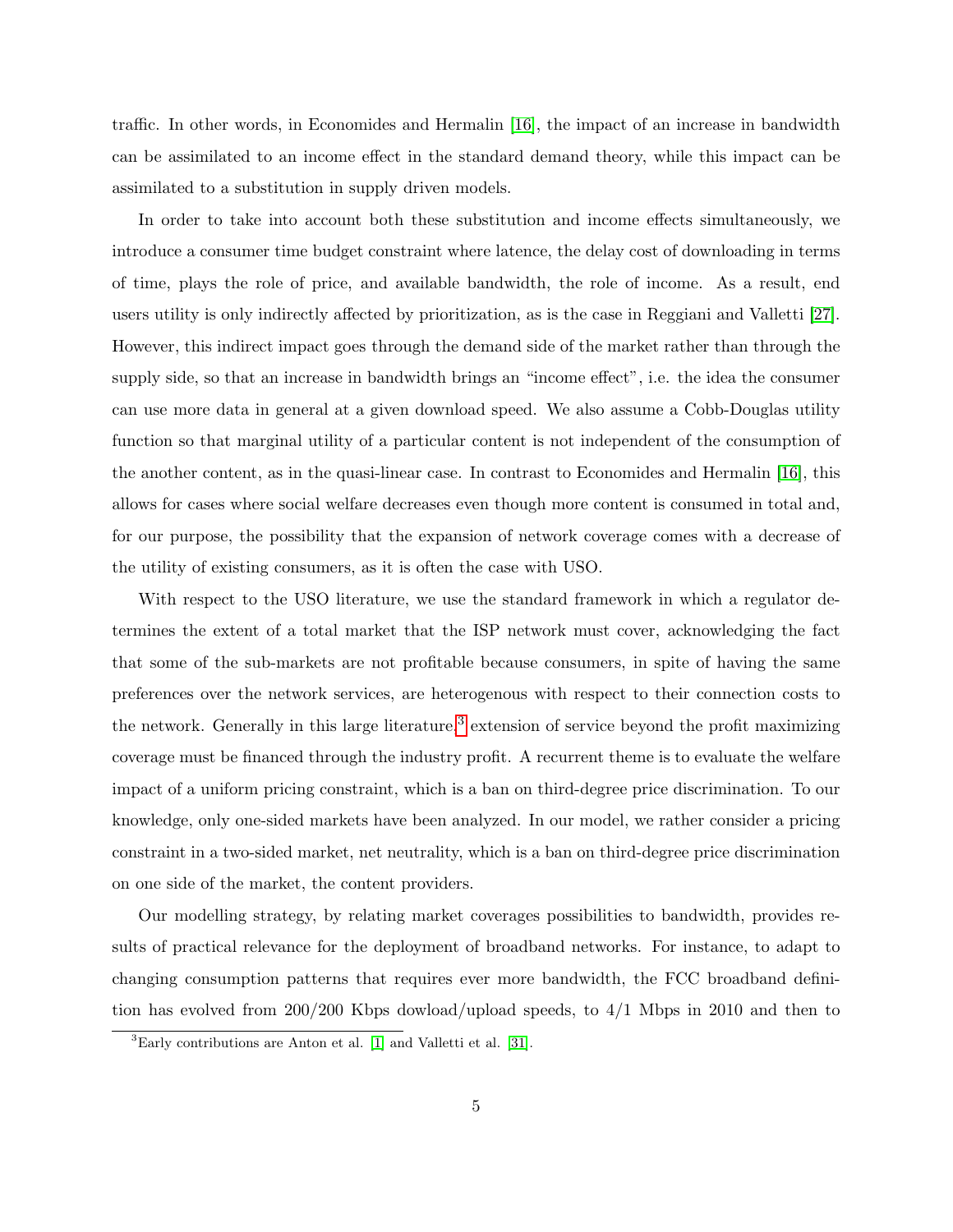$25Mbps/3Mbps$  in  $2015<sup>4</sup>$  and this is probably called for a revision soon.<sup>5</sup>. Broadband definitions also vary across countries.6 At the same time, most countries share the "Biden Administration's commitment to deploying affordable, high-speed broadband across the country to help bridge America's digital divide and remedy persistent digital inequities" (Bennett et al [4]). We show that the regulatory framework that is the most efficient to reach the common goal of a universal broadband coverage depends crucially on the network bandwidth that is envisionned. This fact could be overlooked as long as internet traffic was fairly homogenous in terms of bandwidth requirements, so that the NN debate could be made independently of the establishment of USO. But its importance should increase as the consumption patterns vary in time and across countries.

In the next section, we present the model of the two-sided internet market that we analyze and we specify the way net neutrality and prioritization are defined and implemented. We also derive end-user demands of CP contents under both net neutrality and prioritization. In section 3, we perform the comparative statics between net neutrality and prioritization for a given market coverage and we present the benchmark cases of welfare and profit-maximizing coverages. Section 4 provides the core results on the choice between net neutrality and prioritization as well as on the determination of market coverage in function of bandwidth. For ease of presentation, these results are obtained under symplifying assumptions and we show that they are robust to their relaxation in Section 6. We discuss extensions of the model in Section 5. Although these extensions cover issues of great practical relevance for implementation of universal service obligations with or without net neutrality, they do not modify qualitatively our core results. We conclude with the next steps we envision with this research.

<sup>4</sup>See BroadbandNow [7].

<sup>5</sup>A number of signals go in this direction. For instance, as soon as in 2016, FCC Commisionner Jessica Rosenworcel [28] claims: "I am proud I was the first to call for a new broadband standard of 100 Megabits. I think anything short of that shortchanges our children, our digital economy, and our future". On its website, Verizon [32]: "If you love to stream HD videos, download large files and enjoy multiplayer gaming, you may want to consider speed plans of 100 Mbps and above". In 2021, a bipartisan group of four senators wrote an open letter urging to "update federal broadband program speed requirements to reflect current and anticipated 21st century uses" (Bennet et al [4]).

<sup>&</sup>lt;sup>6</sup>For instance, the EU defines a 30 Mbps download speed as fast broadband and a 100 Mbps as ultrafast broadband (Bourreau [6]). Coverage targets are given in both terms. Canada sets broadband coverage targets in terms of 50/10 Mbps download/upload speeds.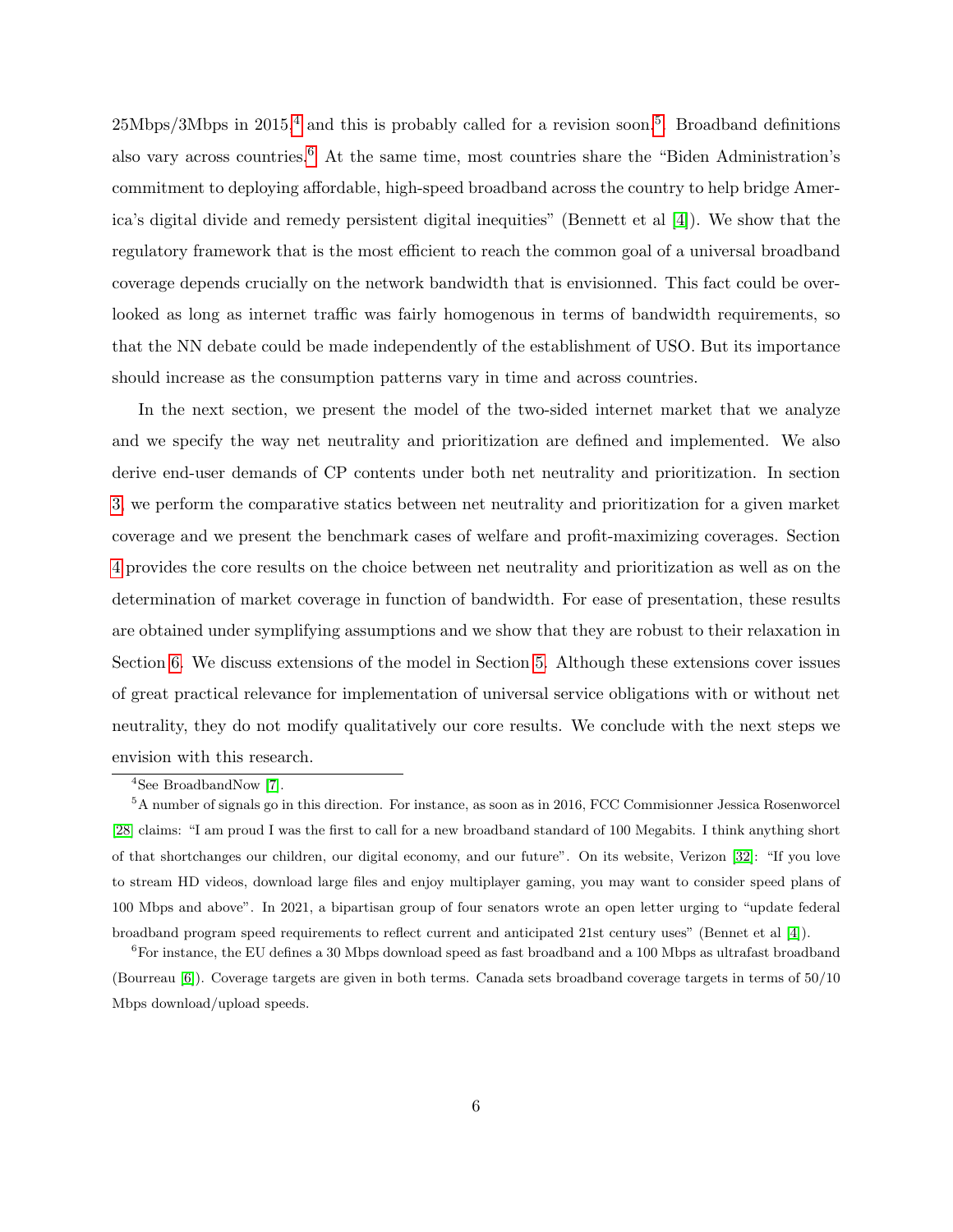## 2 Basic Model

We consider a two-sided market where a monopolistic ISP connects consumers to content providers in a country composed of a continuum of locations  $n \in [0, \infty]$  that are ranked in increasing order of network deployment cost. A regulator oversees the ISP with the aim of maximizing social welfare given the regulatory tools it has in hands. We consider "regulatory frameworks" that differ by the use of either one or both of two different regulatory tools:  $(i)$  the enforcement of a "traffic management practice", which is a choice between net neutrality (N) and prioritization (P) and/or (ii) the imposition of universal service obligations, which is the choice of the ISP market coverage.

In this section, we describe a basic model that is sufficient to highlight the main trade-offs involved in the regulator's choices. Some simplifying assumptions are made in favor of readibility and tractability. We show in Section 6 that qualitative results follow through the relaxation of the more technical of these assumptions. In section 5, we extend the model to consider an ISP participation constraint and the concommitent instauration of a USO fund to deal with this contraint. This enhances practical relevance of the model without modifying fundamental results.

#### 2.1 Content Providers (CPs)

There are two types of content providers denoted by  $j = 0, 1$ . CPs value traffic on their websites or applications and they have an ad-sponsored business model. Each CP's total revenue is equal to the click probability times the revenue per click and we denote by a this expected benefit per unit of traffic. Operating costs are normalized to zero. Denoting by  $X_j$  the total traffic per location (in MB) of CP j, a CP's profit is  $\Pi_j = anX_j$ . We let  $X \equiv X_0 + X_1$  be the total traffic per location.

Although consumers distinguish content from each CP through their preferences, in this basic model, CPs are homogenous in terms of technology. However, in order to consider the impact of prioritization on content diversity, we introduce CP heterogeneity in section 6.3.

#### 2.2 Internet Service Provider (ISP)

The ISP operates a network of bandwidth  $\mu$  to link CPs to consumers in n locations. The maximum traffic that the ISP network can handle depends on bandwidth and the traffic management practiced in case of congestion. We use the standard  $M/M/1$  queue system to model congestion, as it "is well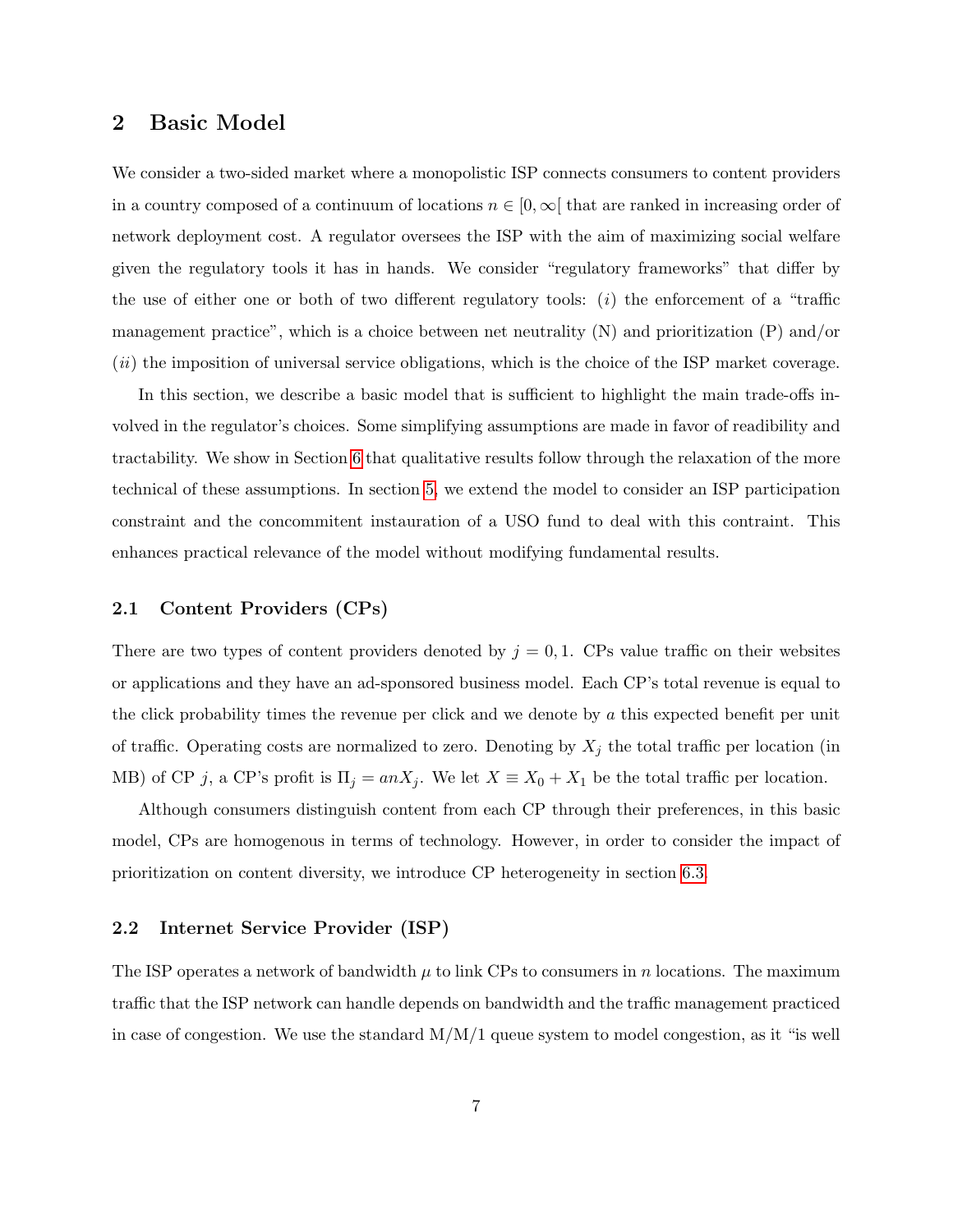known to be a very good approximation for the arrival process in real systems".7 However, instead of using the  $M/M/1$  model to determine, for a given bandwidth, the average content delivery delay in function of traffic, we determine traffic in function of delay. Waiting times, or its reciprocal, transmission speed, is then the quality of service advertized by the ISP.

Two traffic management practices are possible: net neutrality and prioritization.

Net Neutrality (N) Under net neutrality, traffic is managed under a best effort service so that the ISP announces an average transmission speed in MB/s. This average speed turns out to be the reciprocal of the average waiting time  $\bar{\omega}$ , which is given by the M/M/1 queue model:

$$
\bar{\omega}=\frac{1}{\mu-\lambda X}
$$

where  $\lambda$  is the frequency (in  $s^{-1}$ ) of data transmission to the network, which we assume identical across contents. Data arriving at a speed exceeding  $\lambda X$  would involve an infinite waiting time and is therefore considered as not being served by the network. The ISP announces the average speed of transmission  $\frac{1}{\bar{\omega}}$  as its quality of service under NN. For bandwidth  $\mu$  and a normalized quality of service  $\bar{\omega}$  to 1, the network is then able to support total data transmission  $X = \frac{\mu - 1}{\lambda}$  $\frac{-1}{\lambda}$ . We also normalize  $\lambda$  to 1, so that  $\mu - 1$  represents the data transmission capacity of the system.<sup>8</sup> The network has thus a capacity constraint given by:

$$
X_0 + X_1 = \mu - 1 \tag{1}
$$

**Prioritization (P)** With a given bandwidth  $\mu$ , the ISP can alternatively route traffic with a prioritization system under which half the traffic  $\mu-1$  observed under neutrality is given precedence in case of congestion. In other words, there is an equal endowment of capacity that is a priori allocated to the priority traffic and the non-priority class.9

<sup>&</sup>lt;sup>7</sup>Choi and Kim [12], p. 452. The M/M/1 queue system is also used in Choi et al. [11], Reggiani and Valletti [27], Choi and Kim [13], Bourreau et al. [5], and Kramer and Weiwiorra [22].

<sup>&</sup>lt;sup>8</sup>Depending on the context, variable  $\mu$  can then be referred either to bandwidth (in MB/s) or to data transmission capacity (in MB).

 $9$ This initial endowment is arbitrary and made for readability. In section 6.1, we show that qualitative results are unchanged if we use any share  $\rho$  that does not exceed the consumption share observed under neutrality of the content to be prioritirized with the repeal of neutrality.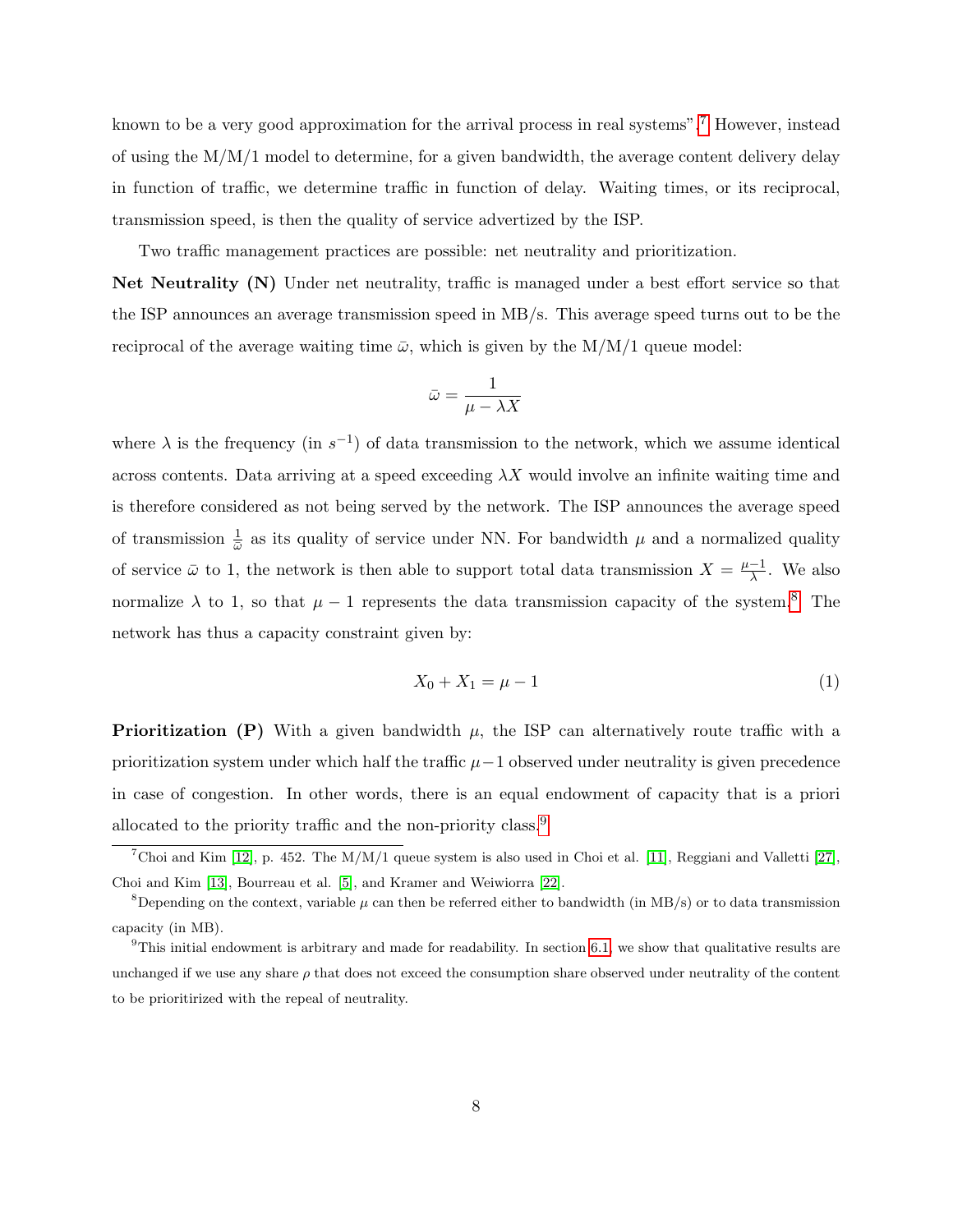Instead of posting an average speed  $\frac{1}{\bar{\omega}} = 1$ , the ISP announces priority speed  $\frac{1}{\omega_0} > 1$  and "regular" speed  $\frac{1}{\omega_1} < 1$  that result from the M/M/1 queue:<sup>10</sup>

$$
\omega_0 = \frac{1}{\mu - \frac{1}{2}(\mu - 1)} = \frac{1}{\frac{1}{2}(\mu + 1)}
$$
  
\n
$$
\omega_1 = \mu \omega_0
$$
 (2)

These speeds must still meet the overall average delay  $\bar{\omega} = 1$ : as a result, consumptions  $X_0$  and  $X_1$  under prioritization must be such that waiting times  $\omega_0$  and  $\omega_1$  weighted by the consumption shares in transmission equal  $1:^{11}$ 

$$
\omega_0 \cdot \frac{X_0}{\mu - 1} + \omega_1 \cdot \frac{X_1}{\mu - 1} = \bar{\omega} = 1
$$
\n<sup>(3)</sup>

Using (2) and multiplying both sides by  $\frac{\mu-1}{\omega_0}$ , this can be written as:

$$
X_0 + \mu X_1 = \frac{1}{2} \left( \mu^2 - 1 \right) \tag{4}
$$

Note that, by construction, consumption vector  $(X_0, X_1) = (\frac{1}{2}(\mu - 1), \frac{1}{2})$  $\frac{1}{2}(\mu-1)$  is feasible under both traffic management practices.

#### Cost and Revenue

The cost of establishing a network that covers markets  $[0, n]$  with a bandwidth  $\mu$  is:

$$
C(n,\mu) = \frac{1}{2}kn\mu^2 + \frac{1}{2}c\mu n^2
$$
\n(5)

Note that because a bandwidth  $\mu$  has a maximum data transmission capacity of  $\mu - 1$ , this function is defined on  $\mathbb{R}_+ \times [1,\infty)$ .  $C(n,1)$  can thus be interpreted as a fixed cost of serving n markets, as the network must install bandwidth  $\mu = 1$  before being able to transmit any data in a finite time.

To cover these costs, the ISP charges a fixed fee to end users. The ISP can then extract completely the consumers' surplus. A fixed fee is also charged to providers of prioritized content under P traffic management, so that the ISP can appropriate the incremental profit brought to beneficiaries of prioritization. This assumes that prioritized CPs have no bargaining power. We relax this assumption in Section 6.2.

 $10$ In view of the fact that CPs are homogenous in this basic model, the choice of content to be prioritized is arbitrary at this stage. We provide a rationale for the choice of content to be prioritized in Section 6.3.

<sup>&</sup>lt;sup>11</sup>An equivalent interpretation is to say that  $X_0$  and  $X_1$  must meet capacity constraint  $\omega_0 X_0 + \omega_1 X_1 = \mu - 1$ .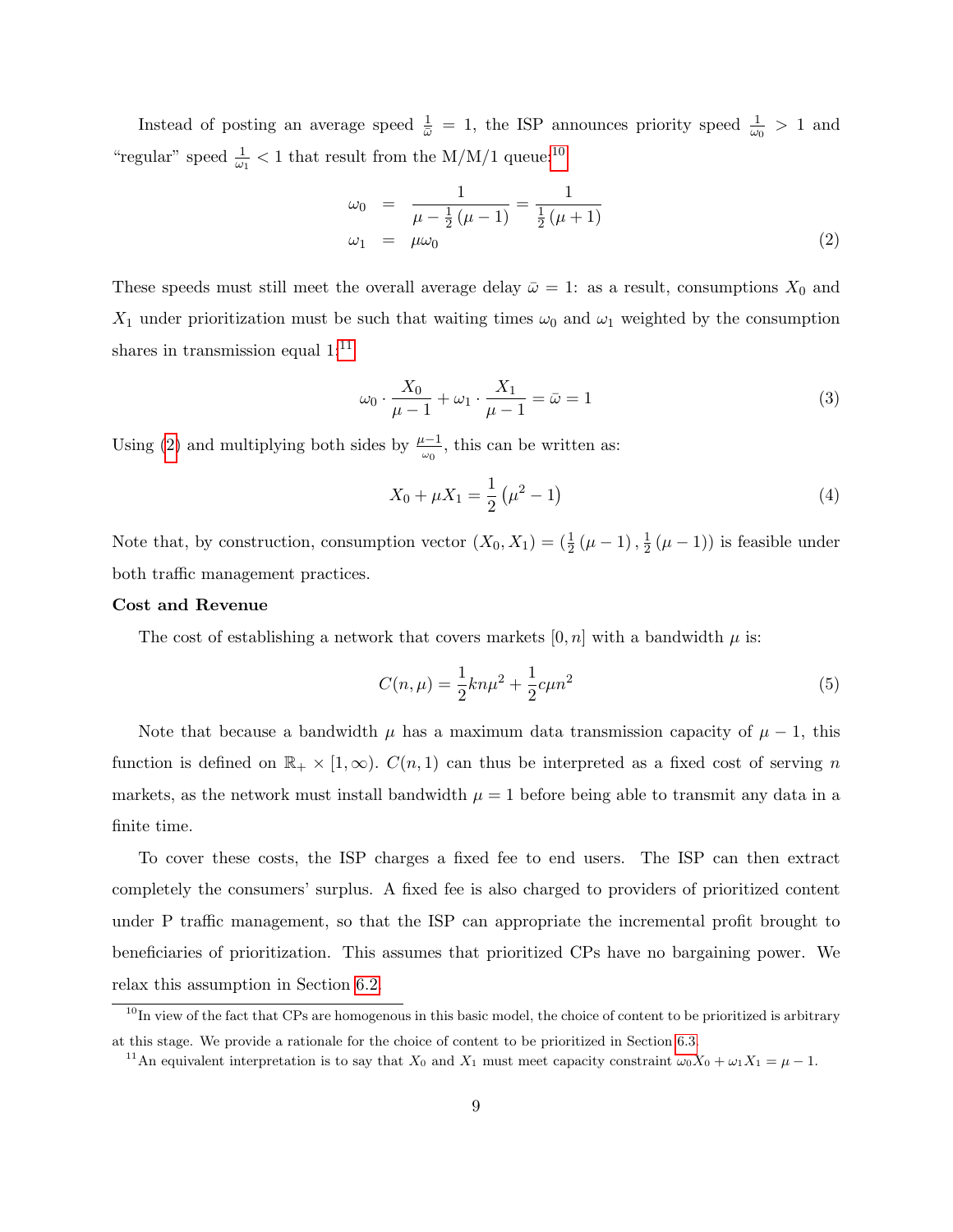#### 2.3 Consumers

There is a mass 1 of identical consumers in each location and we use the Cobb-Douglas function to represent their preferences:

$$
U\left(X_0, X_1\right) = X_0^\alpha X_1^\beta\tag{6}
$$

where  $\alpha + \beta < 1$ .

Total consumption is constrained by the data transmission capacity  $\mu - 1$  and by the delay of transmission for each content  $\omega_0^i$  and  $\omega_1^i$  that prevails under traffic management  $i = N, P$ :

$$
\omega_0^i X_0 + \omega_1^i X_1 = \mu - 1 \tag{7}
$$

This can be interpreted as a standard budget constraint where delays play the role of prices and effective capacity, the role of income. Dividing both sides of (7) by  $\omega_0^i$ , i.e. by considering the prioritized content as the numeraire, one obtains constraints (1) and (4) for the net neutrality and priority management techniques, respectively. Compared to (1), constraint (4) displays a higher "relative price" for unprioritized content. Prioritization thus gives incentives to decrease the share of unprioritized content to prioritized content in total consumption. In fact, the budget constraint under prioritization is obtained by pivoting the net neutrality contraint around  $(X_0, X_1) = \left(\frac{1}{2}\right)$  $\frac{1}{2}(\mu-1),\frac{1}{2}$  $\frac{1}{2}(\mu-1)$ , starting with a slope of  $\frac{\omega_1^N}{\omega_0^N}=1$  to attain slope  $\frac{\omega_1^P}{\omega_0^P}=\mu$ . Under priority, an increase in capacity  $\mu$  thus brings both income and substitution effects, while it only brings an income effect under neutrality.

Letting  $(X_0^i(\mu), X_1^i(\mu))$ ,  $i = N, P$  be the optimal solution under i, we obtain:

$$
X_0^N(\mu) = \frac{\alpha}{\alpha + \beta} (\mu - 1) \qquad X_1^N(\mu) = \frac{\beta}{\alpha + \beta} (\mu - 1)
$$
  

$$
X_0^P(\mu) = \frac{1}{2} \frac{\alpha}{\alpha + \beta} (\mu^2 - 1) \qquad X_1^P(\mu) = \frac{1}{2} \frac{\beta}{\alpha + \beta} \frac{\mu^2 - 1}{\mu}
$$
 (8)

From these demand functions, we can interpret a change from neutrality to priority as a simultaneous increase of "income" from  $\mu - 1$  to  $\mu^2 - 1$  and of the unprioritized "content" price from 1 to  $\mu$ . We accordingly decompose the impact of a change in  $\mu$  in an income effect and a substitution effect.

Note that if  $\alpha \geq \beta$ , consumption of prioritized content is greater than  $\frac{1}{2}(\mu - 1)$  under neutrality. As prioritization makes the budget constaint pivot around  $\frac{1}{2}(\mu - 1)$  while it reduces the relative price of the prioritized content,  $(\frac{1}{2}X^N(\mu), \frac{1}{2}X^N(\mu))$  is feasible under prioritization. Consequently,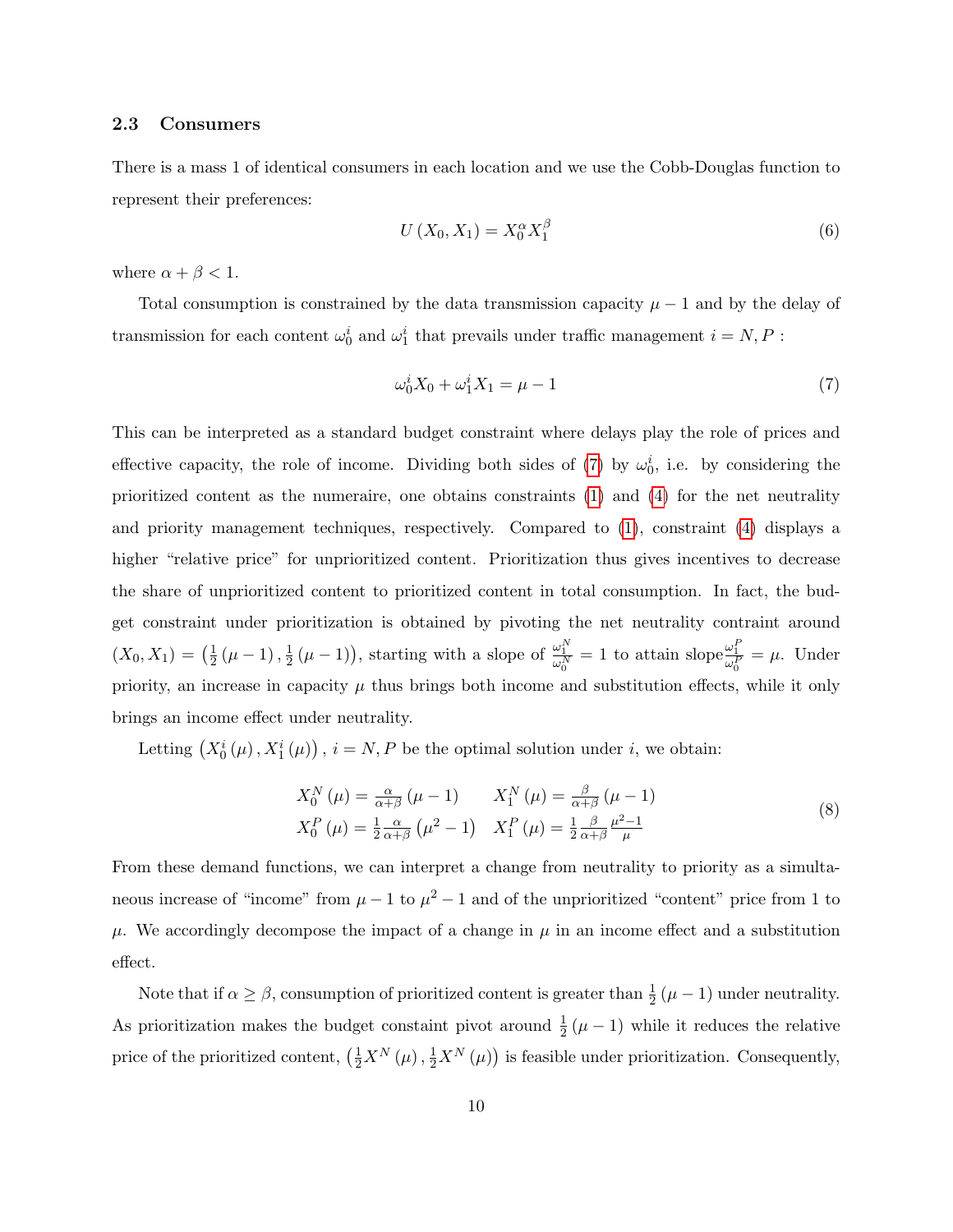by a revealed preference argument, consumers prefer the prioritization regime. Prioritization involves a trade-off between a slower unprioritized content and greater capacity only when consumers initially give more weight on the unprioritized content. For this reason, hereafter we assume that  $\alpha < \beta$ .

We define the indirect utility function in regime i as  $V^i(\mu) \equiv U^i(X_0^i(\mu), X_1^i(\mu))$ . From (6) and (8), we obtain:

$$
V^N(\mu) = v(\mu - 1)^{\alpha + \beta} \tag{9}
$$

$$
V^{P}(\mu) = \left(\frac{1}{2}\right)^{\alpha+\beta} v \left(\mu^{2}-1\right)^{\alpha+\beta} \mu^{-\beta} \tag{10}
$$

where  $v \equiv \left(\frac{\alpha}{\alpha + \alpha}\right)$  $\frac{\alpha}{\alpha+\beta}$ <sup>\alleqraphy}</sup> $\left(\frac{\beta}{\alpha+\beta}\right)$  $\frac{\beta}{\alpha+\beta}$ )<sup>β</sup>.

#### 2.4 Market Functioning and Regulation

The ISP sells broadband connection to covered users at a fixed charge p. Users will agree to subscribe if their net utility  $V^{i}(\mu) - p$  is larger than their outside option, that we normalize to zero. Hence, the ISP can extract all the surplus from the consumers and  $p^{i} = V^{i}(\mu)$ .

Under net neutrality, the ISP does not have financial relations with the CP. The per location revenue is thus  $R^N(\mu) \equiv V^N(\mu)$ .

Under prioritization, the ISP gives an advantage to the prioritized content. Consequently, the traffic of the prioritized content increases by  $X_0^P - X_0^N$  per location. We assume that content providers have no bargaining power for the implementation conditions of P management, so that the ISP is able to extract  $a(X_0^P - X_0^N)$  per location from priotization.<sup>12</sup> Under P management, the ISP per location revenue is then:

$$
R^{P}(\mu) \equiv V^{P}(\mu) + a\left(X_{0}^{P}(\mu) - X_{0}^{N}(\mu)\right)
$$

A benevolent regulator monitors this two-sided market. Depending on the regulatory framework considered, it can determine the traffic management practice  $N$  or  $P$ , or the market coverage  $n$ , or both. The per location social benefit functions that she enters in her welfare function are given by:

$$
B^{i}(\mu) \equiv V^{i}(\mu) + aX^{i}(\mu), i = N, P
$$

 $12$ We relax this assumption in Section 6.2.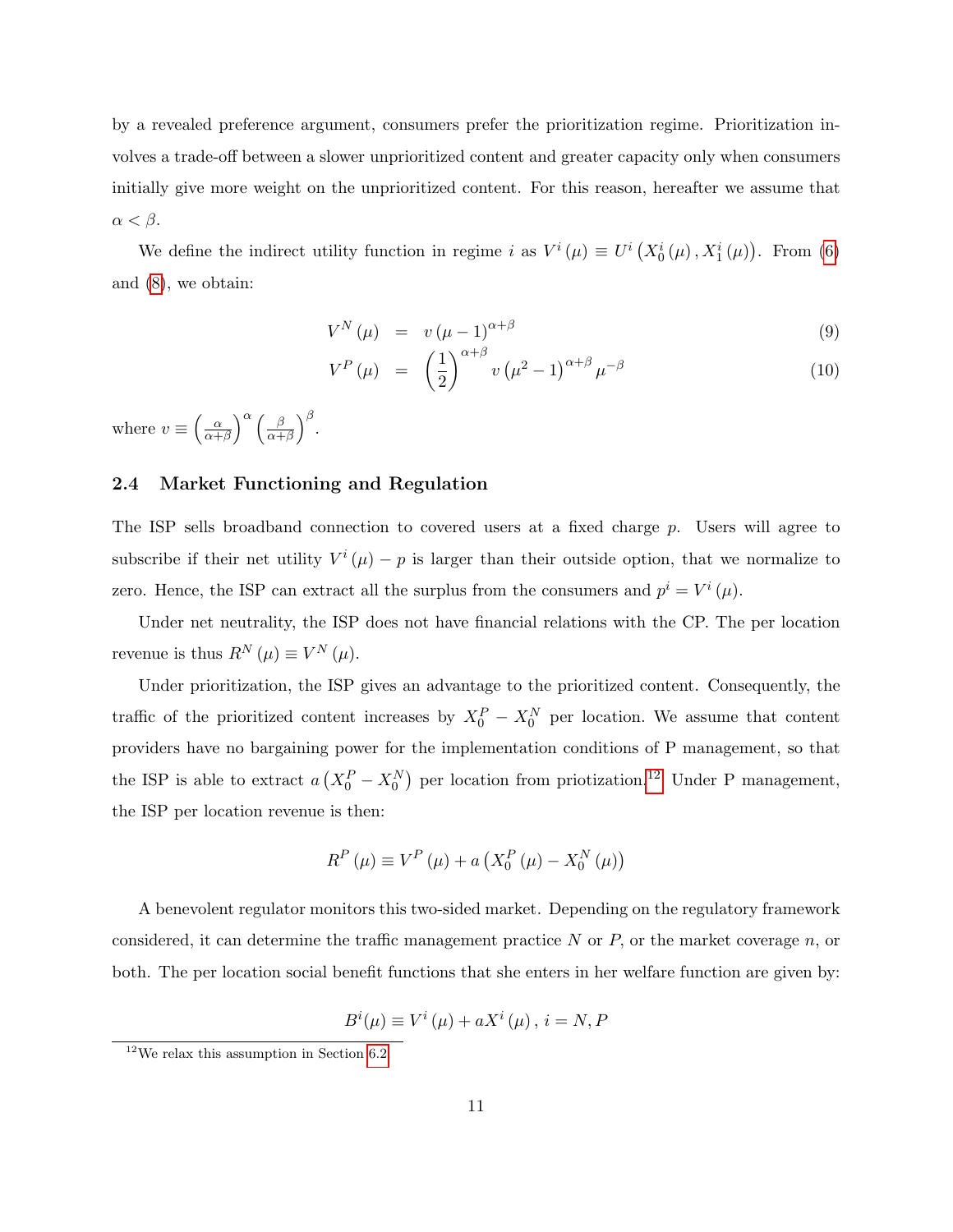If n markets are covered, the ISP profit is given by  $\Pi^{i}(n,\mu) \equiv nR^{i}(\mu) - C(n,\mu)$ , while social welfare is given by  $W^i(n,\mu) = nB^i(\mu) - C(n,\mu)$ .

Our analysis consists in comparing the performance of three regulatory frameworks. Under traffic management regulation (TMR), the regulator determines whether the ISP operates under net neutrality or prioritization, while the ISP chooses market coverage. Conversely, under universal service obligations (USO), the regulator imposes the market coverage and the ISP chooses the traffic management practice. Finally, under full regulation (FR), the regulator imposes both the traffic management practice and market coverage. We gauge the performance of these regulatory frameworks in terms of coverage and social welfare against the benchmark cases of a unregulated market (UM), where the ISP chooses both the traffic management regime and market coverage in order to maximize profit, and the first-best outcome (FB), where the welfare-maximizing regime and coverage are considered notwithstanding any market or institutional constraint.<sup>13</sup>

## 3 Preliminary Results

In this section, we develop the fundamental results of the model that will lie behind the analyzis of the ISP's and regulator's choices. We first make a comparison of the traffic management practices in terms of ISP revenue and social benefit and then deduce optimal coverages and management technique for benchmark cases of unregulated markets and first-best.

#### 3.1 Net Neutrality vs Priority: Comparative Statics

As a first step, we compare market outcomes obtained under neutrality and priority for given  $\mu$  and n. Because costs are independent of the traffic management regime, we can abstract from them, so that outcome comparisons are made in terms of per location traffic, ISP revenue, and social benefit. Hereafter, for any function  $F^{i}(\mu)$ ,  $i = N, P$ , we let  $\Delta F \equiv F^{P}(\mu) - F^{N}(\mu)$ .

For traffic, note that even though the change from neutrality to priority brings a positive income effect for both types of contents, the increased delay on the unprioritized content can make

<sup>&</sup>lt;sup>13</sup>In our basic model, full regulation is assimilated to the first-best benchmark. A distinction is introduced in section 2.2 with the conjunction of an ISP participation constraint and the impossibility for the regulator to freely make monetary transfers to the ISP.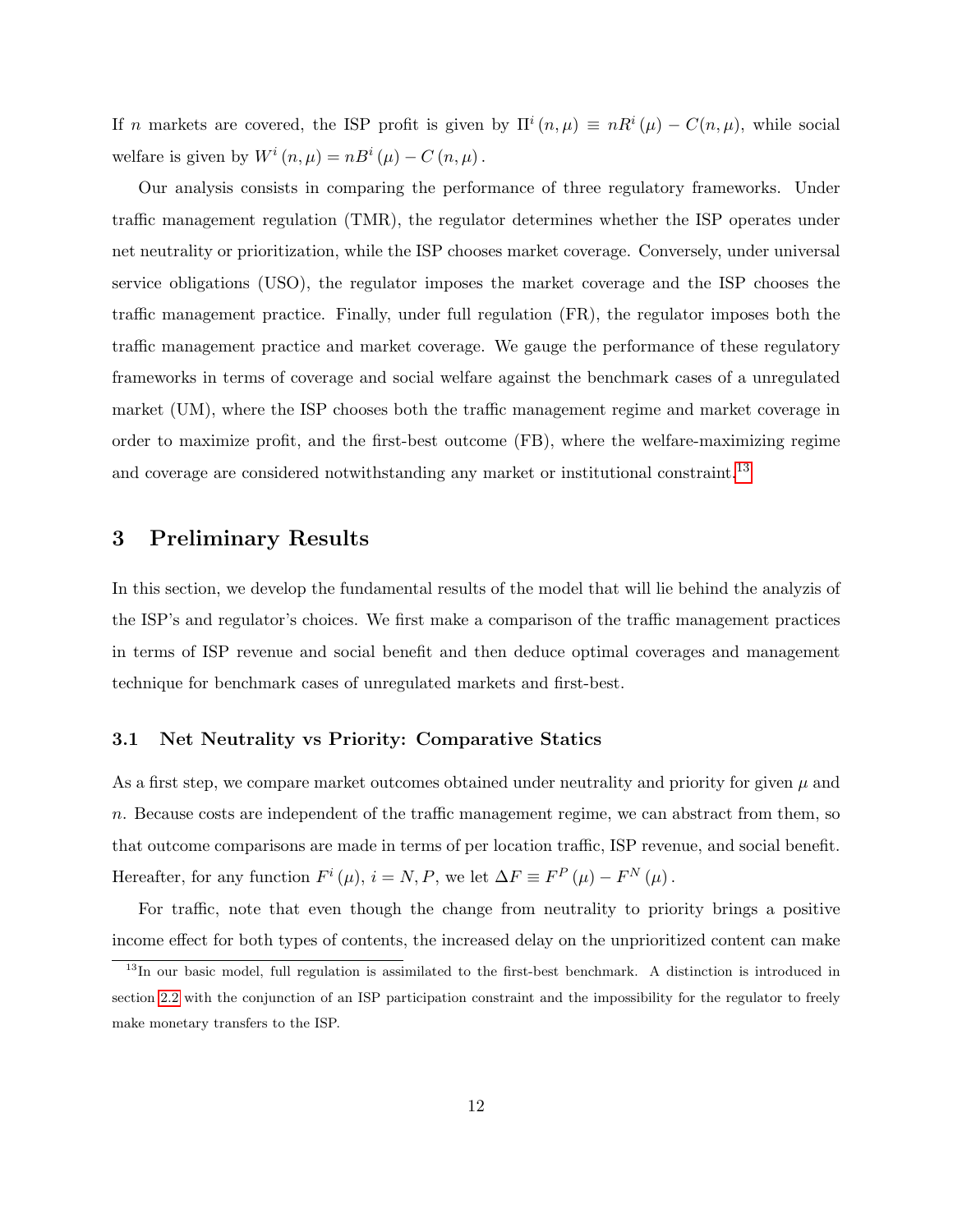consumers reduce total consumption. The next Lemma presents the threshold bandwidth for which prioritization increases total content consumption and utility.14

#### Lemma 1 If  $\alpha < \beta$ ,

- (a)  $\Delta X \geq 0$  if and only if  $\mu \geqq \mu_X \equiv \frac{\beta}{\alpha}$ α
- (b) There exists a  $\mu_V > \mu_X > 1$  such that  $V^P(\mu) \geq V^N(\mu)$  if and only if  $\mu \geq \mu_V$ .

In contrast to Economides-Hermalin [16], where consumers' utility increases if and only if total consumption is increased, if  $\mu \in (\mu_X, \mu_Y)$ , utility under priority is less than utility under neutrality even though total consumption is higher under priority. The difference comes from the fact that transmission speeds in [16] are decision variables, so that they are set independently of capacity, instead of being determined by the M/M/1 queue, which introduces an interdependence of transmission speeds with capacity under priority.<sup>15</sup> Combined with the assumption that utility is additively separable in contents, content demands are independent in Economides and Hermalin [16], so that an increase of bandwitdh "is similar to more total income in a conventional consumer-choice model".16 This income effect is also present in our model under both neutrality and priority, $17$  but the interdependence of transmission speeds and capacity under priority adds a substitution effect. As a result, the change from neutrality to priority can involve both an increase in total consumption and a decrease in utility if the substitution effect, absent in Economides and Hermalin [16], is such that the utility loss associated to the decrease of the unprioritized content consumption is not compensated by the increase in total consumption.

The next Proposition shows that prioritization gains a comparative advantage over neutrality as bandwidth is increased. However, the exact threshold for which prioritization dominates neutrality depends on the function considered.

<sup>&</sup>lt;sup>14</sup>Again, because prioritization dominates neutrality in all respects whenever  $\alpha \geq \beta$ , we focus on the case where  $\alpha \leq \beta$ . The result nevertheless holds for  $\alpha \geq \beta$ , as we then obtain a threshold  $\mu_X < 1$ , so that  $\mu > \mu_X$ ,  $\forall \mu > 1$ , meaning that total consumption is increased under priority whatever is  $\mu$ . We would also obtain  $\mu_V = 1$ , meaning that  $V^P > V^N$ ,  $\forall \mu > 1$ .

 $15$ See equation (2).

 $16$ Economides and Hermalin [16], p. 609.

<sup>&</sup>lt;sup>17</sup>The Cobb-Douglas utility function can be considered as additively separable by taking its log form. Moreover, in both models, transmission speeds are by definition the same for all contents under neutrality.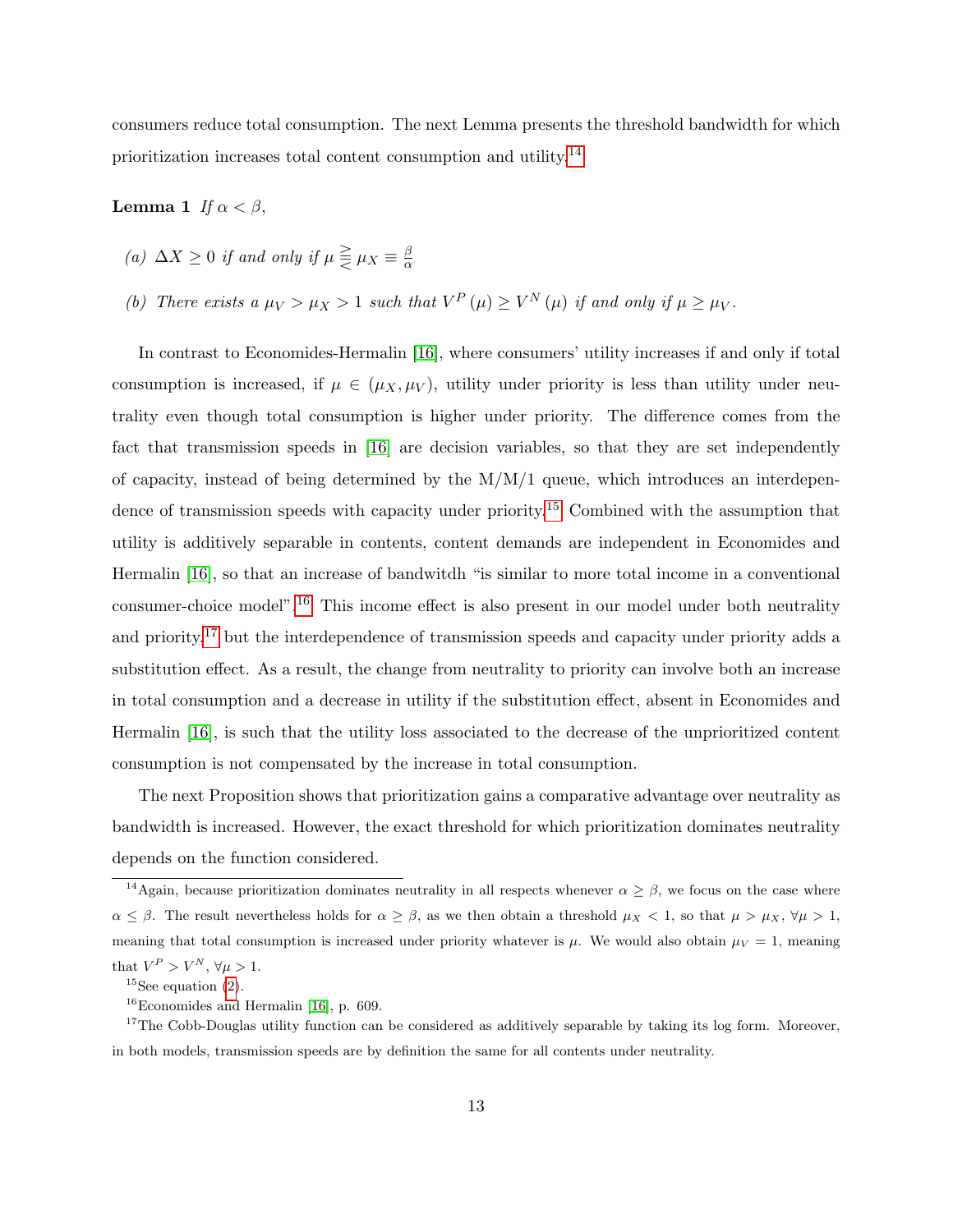Since  $\Delta X_0 > 0$ , the ISP has always an additional income from the CPs but this might be insufficient to compensate the lower revenue from the consumers. The ISP prefers prioritization when  $\Delta R = \Delta V + a\Delta X_0 > 0$ . This threshold from which priority increases the ISP revenue is less than the one that increases welfare. Indeed, since  $\Delta X_1 < 0$  and  $\Delta B = \Delta R + a\Delta X_1 < \Delta R$ , it takes a greater bandwidth to make priority welfare improving than to make it ISP revenue improving.

Considering that  $\Delta B$  is equivalently equal to  $\Delta V + \Delta X$ , that  $\Delta V(\mu_X) < 0$  and  $\Delta X(\mu_V) > 0$ , the minimum bandwidth necessary to obtain a social benefit increase is lower than the one necessary for obtaining an indirect utility increase but greater than the one necessary to obtain a traffic increase.

**Proposition 1** There exist a  $\mu_R$  and a  $\mu_B > \mu_X$  such that  $\mu_R < \mu_B < \mu_V$  and

- 1.  $0 \geq \Delta R \geq \Delta B$ ,  $\forall \mu \leq \mu_R$
- 2.  $\Delta R > 0 \geq \Delta B$  for  $\mu_R < \mu \leq \mu_B$
- 3.  $\Delta R > \Delta B > 0$ ,  $\forall \mu > \mu_B$

Proposition 1 implies that, for a given  $\mu$  and  $n$ , if the ISP prefers net neutrality, then the regulator also prefers net neutrality. If the regulator prefers prioritization, then the ISP also prefers prioritization. More importantly, there exist cases where the regulator prefers net neutrality while the ISP prefers the priority regime. This is illustrated in Figure 1.

[Figure 1: Social welfare, ISP profit and consumer surplus differences]

The main message from the comparative statics is thus that the change from net neutrality to prioritization is the more valuable the greater is the bandwidth. The regulator and the ISP however differ on the exact threshold for which they consider prioritization preferable to net neutrality.

#### 3.2 Benchmark Coverages

In order to evaluate the performance of regulatory frameworks in the next section, we use two benchmarks: the first-best welfare maximizing benchmark and the unregulated market benchmark where the ISP maximizes its profit. In this section, we consider that bandwidth is exogenous and we determine the benchmark coverages for a given bandwidth. This corresponds to a case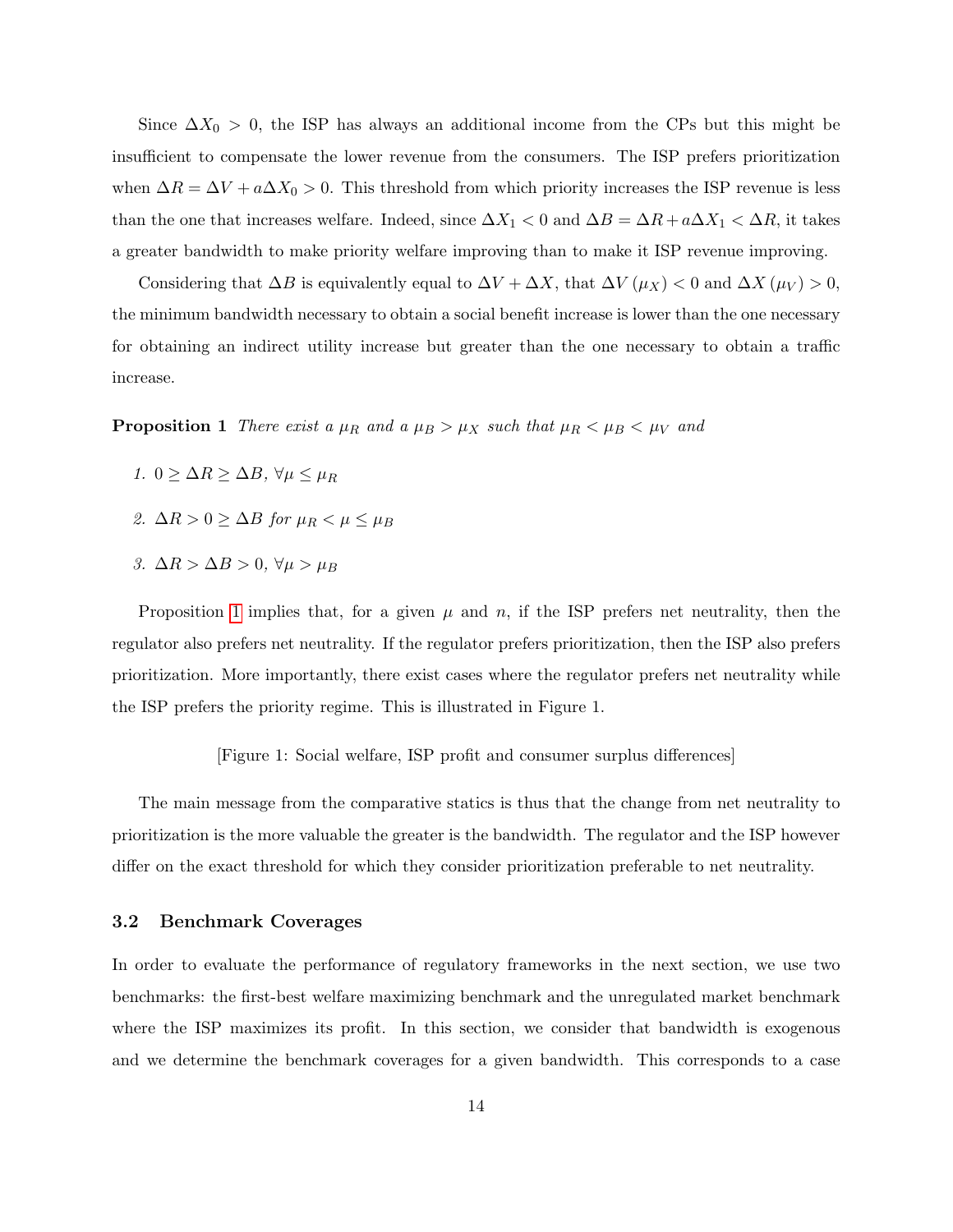where bandwidth is primarily determined by the current state of technology. Historically, the interaction of technological improvement (from copper networks to fiber, for instance) and content data transmission requirements (from emails to streaming, for instance) has resulted in a ever increasing minimum standard for bandwidth to be considered as part of a high-speed broadband service. By relating regulatory regimes to bandwidth levels, the model will suggest how the choice of these regimes should evolve in time.18

Unregulated Market Benchmark (UM) With no coverage regulation, the ISP maximizes its profit in either neutrality or prioritization:

$$
\max_{n} \Pi^{i}(n,\mu) = nR^{i}(\mu) - C(n,\mu)
$$

The first order condition is:

$$
R^{i}(\mu) - C'_{n}(n, \mu) = 0 \tag{11}
$$

Denoting the interior solution of 11 by  $n_I^i$ , we obtain:

$$
n_I^i(\mu) = N\left(R^i(\mu), \mu\right)
$$

where  $N(x,\mu) = \frac{1}{c} \left( \frac{x}{\mu} - \frac{1}{2} \right)$  $\frac{1}{2}k\mu$  an increasing function of x. This interior solution is valid if it guarantees a positive profit to the ISP i.e. if  $\Pi^{i}(n_{I}^{i}(\mu), \mu) \geq 0$ . For the moment, we leave aside the funding issues which require additional assumption on the cost function. This problem will be analyzed in greater details in Section 5.1.

Since network deployment costs are independent of the traffic management practice, the practice that leads to the greater ISP coverage is the one that conveys the greater revenue. We then obtain the following proposition from Proposition 1.19

Proposition 2 As  $\mu \leqq \mu_R$ ,

$$
n_I^P(\mu) \leq n_I^N(\mu)
$$
  

$$
\Pi^P(n_I^P(\mu), \mu) \leq \Pi^N(n_I^N(\mu), \mu)
$$

 $18B$ aranes (2014) analyzes the impact on the choice of regulatory regime when an old and a new technology cohabit (say a copper and fiber). By fixing  $\mu$ , we consider here a case where one technology has come to dominate.

<sup>&</sup>lt;sup>19</sup>Hereafter, it is implicitly assumed that  $\mu \geq \underline{\mu}_{I}^{N}$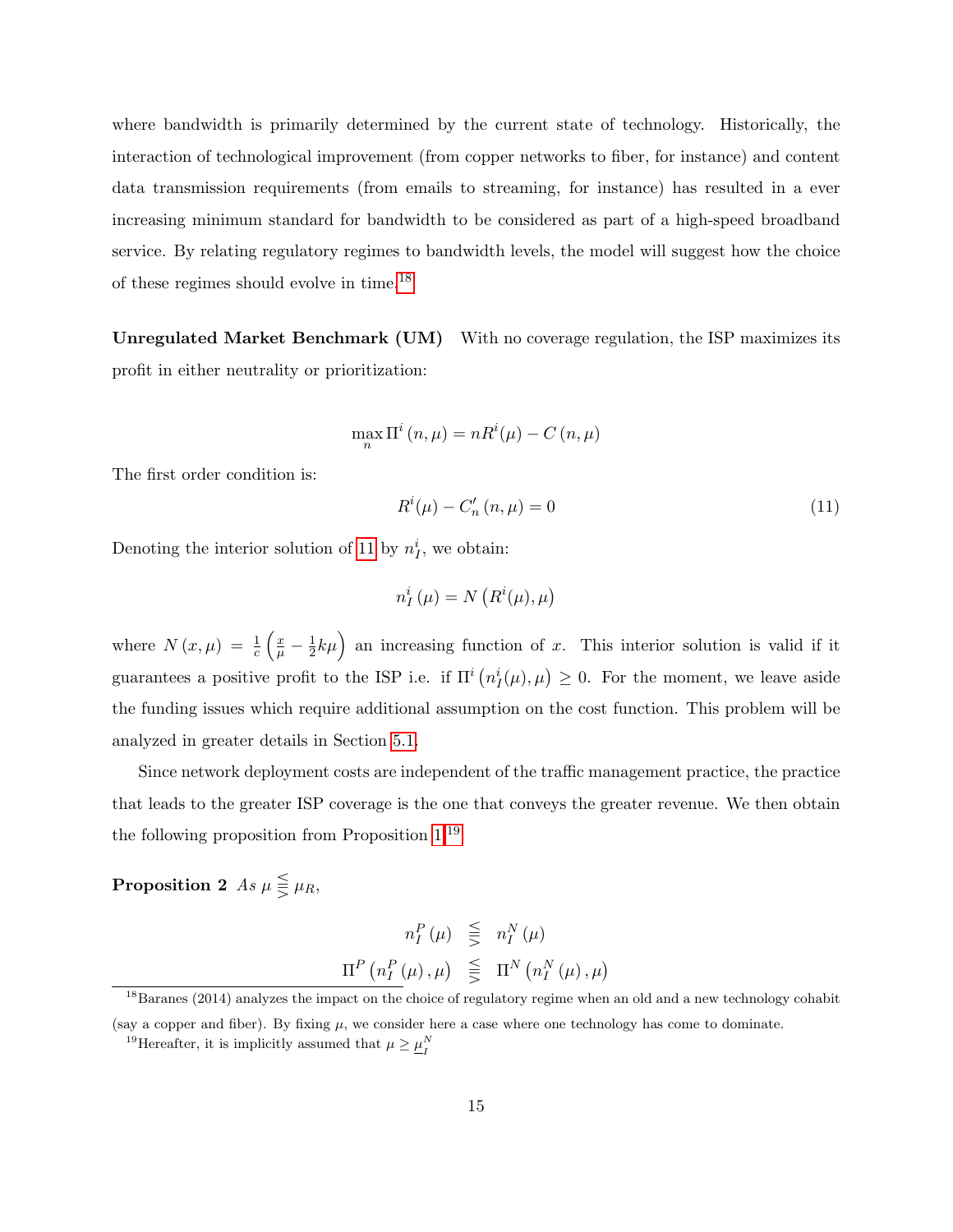Intuitively, since network deployment costs are independent of revenue, the technique that leads to the greater optimal coverage is the one that conveys the greater revenue. From Proposition 1, this corresponds to net neutrality if  $\mu \leq \mu_R$  and to priority if  $\mu > \mu_R$ . In turn, as coverage and revenue become correlated, the regime that has the greater profit-maximizing coverage also leads to the greater profit. The profit-maximizing coverage is thus  $n_I(\mu) \equiv \max(n_I^N(\mu), n_I^P(\mu))$  and the profit-maximizing regime is  $\arg \max_i n_I^i(\mu)$ .

**First-Best Benchmark (FB)** Under regime  $i = N, P$ , the first-best coverage is the solution to the following problem:

$$
\max_{n} W^{i}(n,\mu) = nB^{i}(\mu) - C(n,\mu)
$$

From first-order condition,

$$
B^i(\mu)=C'_n\left(n,\mu\right)
$$

Denoting the interior solution by  $n_*^i$ , we obtain:

$$
n^i_*\left(\mu\right) = N\left(B^i(\mu), \mu\right) \tag{12}
$$

As  $B^{N}(\mu) - R^{N}(\mu) = aX^{N}(\mu) > 0$  and  $B^{P}(\mu) - R^{P}(\mu) = a(X_{1}^{P}(\mu) + X_{0}^{N}(\mu)) > 0$ , social benefit is greater than ISP revenue under both management practices. As a result, the unregulated coverage is lower than the first-best coverage for a given  $\mu$ . This fact and Proposition 1 then lead straightforwardly to the following Proposition.

**Proposition 3** (a) For  $i = N, P$  and  $\forall \mu, n_I^i(\mu) < n_*^i(\mu)$ 

(b) As  $\mu \leqq \mu_B$ ,

$$
n_*^P(\mu) \leqq n_*^N(\mu)
$$
  

$$
W^P(n_*^P(\mu), \mu) \leqq W^N(n_*^N(\mu), \mu)
$$

The first-best coverage is thus  $n_*(\mu) \equiv \max(n_*^N(\mu), n_*^P(\mu))$  and the first-best regime is  $\arg \max_i n^i_*(\mu)$ . Of course, the result that first-best coverage is greater than the profit-maximizing coverage is the basic feature of any model on universal service. But in our model, the regulator can go counter not only to the ISP preferred coverage but also to its preferred traffic management practice. Interactions between coverages and regulatory frameworks are analyzed in the next section.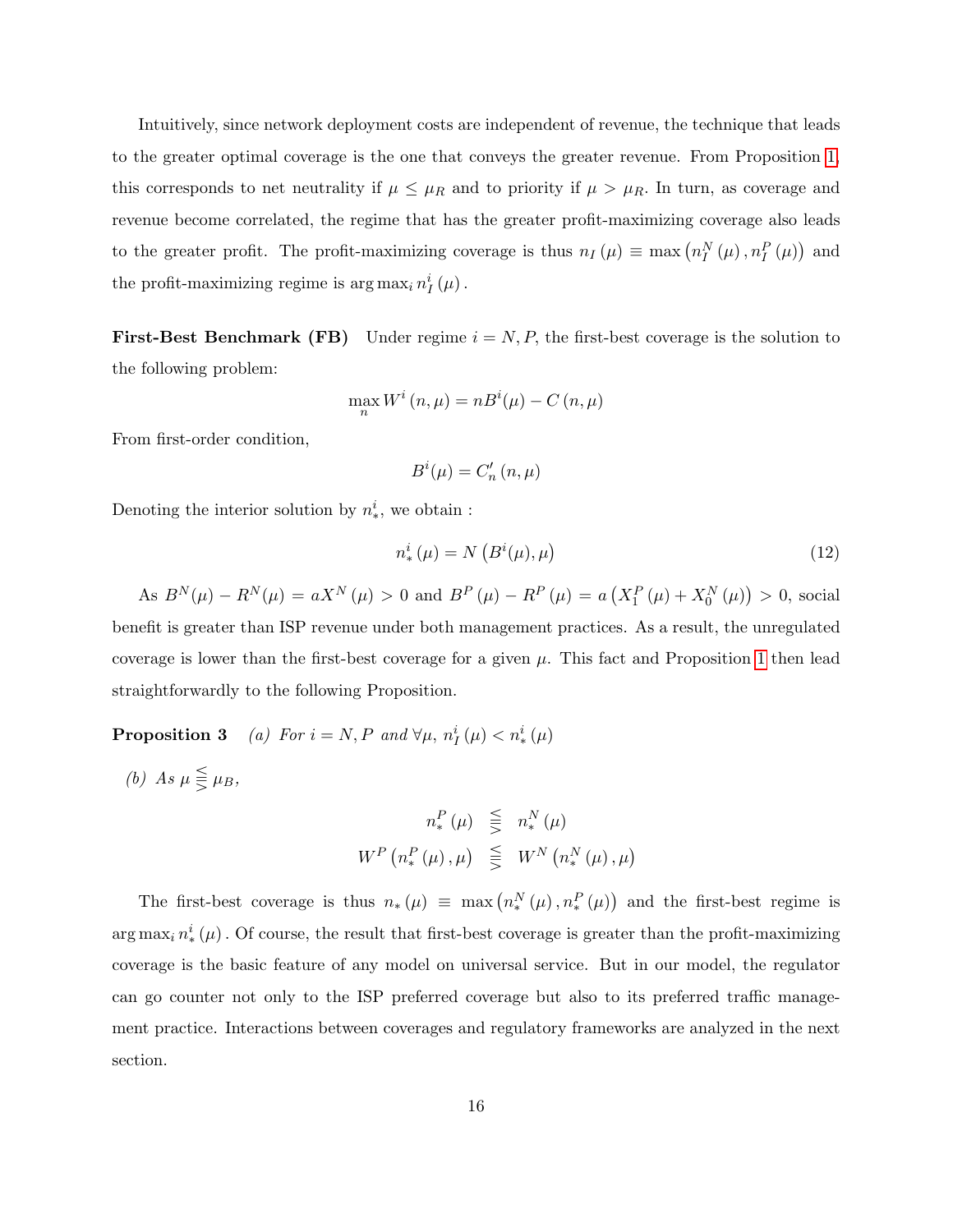## 4 Choices of Traffic Management Practice and Market Coverage

In practice, the net neutrality debate and traffic management regulation have by and large been pursued independently of coverage considerations in general and on the presence or absence of universal service obligations in particular. We now analyze the interactions between the choice of the traffic management practice  $N$  or  $P$  and the choice of market coverage under different regulatory frameworks: the traffic management regulation  $(TMR)$  where the regulator chooses N or P but the coverage is chosen by the ISP, the universal service obligations (USO) where the regulator chooses the market coverage but not the traffic management practice and the full regulation (FR) where the regulator chooses the coverage and the traffic management. Our objectives are to identify the optimal regulatory framework and the cost of incomplete regulations.

#### 4.1 Traffic Management Regulation (TMR)

Under TMR, the regulator can choose the traffic management practice  $N$  or  $P$  but cannot impose universal service obligations, so that market coverage is chosen by the ISP. Then, the fact that net neutrality has a comparative advantage for low bandwidth remains. However, since coverage is chosen by the ISP, for whom the comparative advantage of net neutrality vanishes at a lower level of bandwidth than for the regulator, the threshold capacity that makes the regulator prefer priority over net neutrality is lower than  $\mu_B$ . Moreover, this threshold is also greater than  $\mu_R$  since welfare is still greater under neutrality than under prioritization at  $\mu = \mu_R$ .

**Proposition 4** There exists a  $\tilde{\mu}_2 \in (\mu_R, \mu_B)$  such that  $W^P(n_I^P(\tilde{\mu}_2), \tilde{\mu}_2) \leq W^N(n_I^N(\tilde{\mu}_2), \tilde{\mu}_2)$  as  $\mu \leq \tilde{\mu}_2$ .

Let  $n_T$  represents the coverage choice of the IS. Then

- (a) If  $\mu \leq \mu_R$ , the regulator chooses N and  $n_T = n_I^N = n_I$
- (b) If  $\mu \in (\mu_R, \tilde{\mu}_2]$ , the regulator chooses N and  $n_T = n_I^N < n_I$
- (c) If  $\mu > \tilde{\mu}_2$ , the regulator chooses P and  $n_T = n_I^P = n_I$

Cases (a) and (c) are those where the choice of the regulator is aligned to the preferences of the ISP, so that the presence of the regulator turns out to be irrelevant: welfare is the same than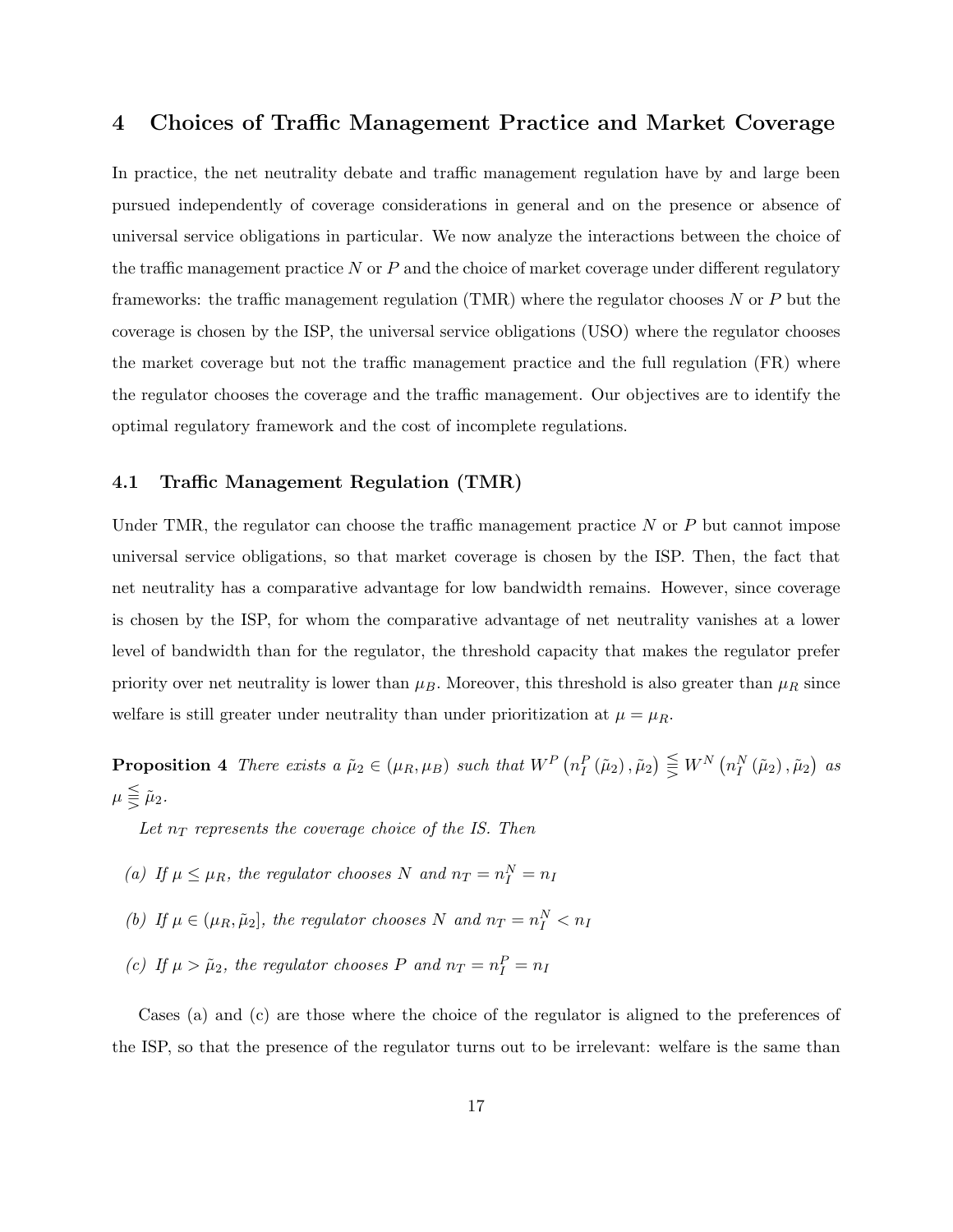under unregulated market since the ISP sets the profit maximizing coverage. The regulator makes a difference in case (b) where it imposes neutrality while the ISP would have chosen prioritization. Note, however, that this makes the ISP choose a coverage that is lower than the one it would have freely chosen. Rather surprisingly, the regulator reduces coverage and works to the detriment of unserved markets, to provide a higher utility in served markets.

#### 4.2 Universal Service Obligations (USO)

Under USO, the regulator can choose market coverage  $n_U$ , i.e. can impose universal service obligations, but does not have the power to determine the traffic management practice. We assume that ISP participation is not an issue in the sense that the ISP does not make a negative profit when the regulator imposes  $n_*^i$ , whatever is  $\mu$  and  $i = N, P$ .<sup>20</sup> Then, independently of the coverage imposed by the regulator in the first stage, the ISP chooses P if and only if  $\mu > \mu_R$ , since priority leads to a higher revenue whatever is the coverage. As a result, for  $\mu < \mu_R$  or  $\mu > \mu_B$ , the regime choice of the ISP corresponds to the one that the regulator would have chosen and this allows the regulator to impose the first-best coverage. For  $\mu \in (\mu_R, \mu_B)$ , however, the choice is  $n_U = n_*^P < n_*^I$ and the regulator is unable to attain first-best even though  $n<sub>U</sub>$  is the welfare-maximizing coverage given the traffic management practice chosen by the ISP.

**Proposition 5** Let  $n_U$  be the welfare-maximizing coverage under USO regulation. Then

- (a) If  $\mu \leq \mu_R$ , the ISP chooses N and  $n_U = n_*^N = n_*$
- (b) If  $\mu \in (\mu_R, \mu_B]$ , the ISP chooses P and  $n_U = n_*^P < n_*$
- (c) If  $\mu > \mu_B$ , the ISP chooses P and  $n_U = n_*^P = n_*$

#### 4.3 Full Regulation (FR)

Under FR, the regulator can impose both the traffic management practice and universal service obligations. Under the assumption that the ISP makes a non-negative profit at welfare-maximizing coverage, the regulator can attain the first-best if it imposes both the regulatory regime and universal service obligations. Hereafter, we thus assimilate full regulation to the FB benchmark.<sup>21</sup>

 $20$ We relax this assumption in Section 5.1.

 $^{21}$ The distinction between full regulation and FB is made in section 5.1.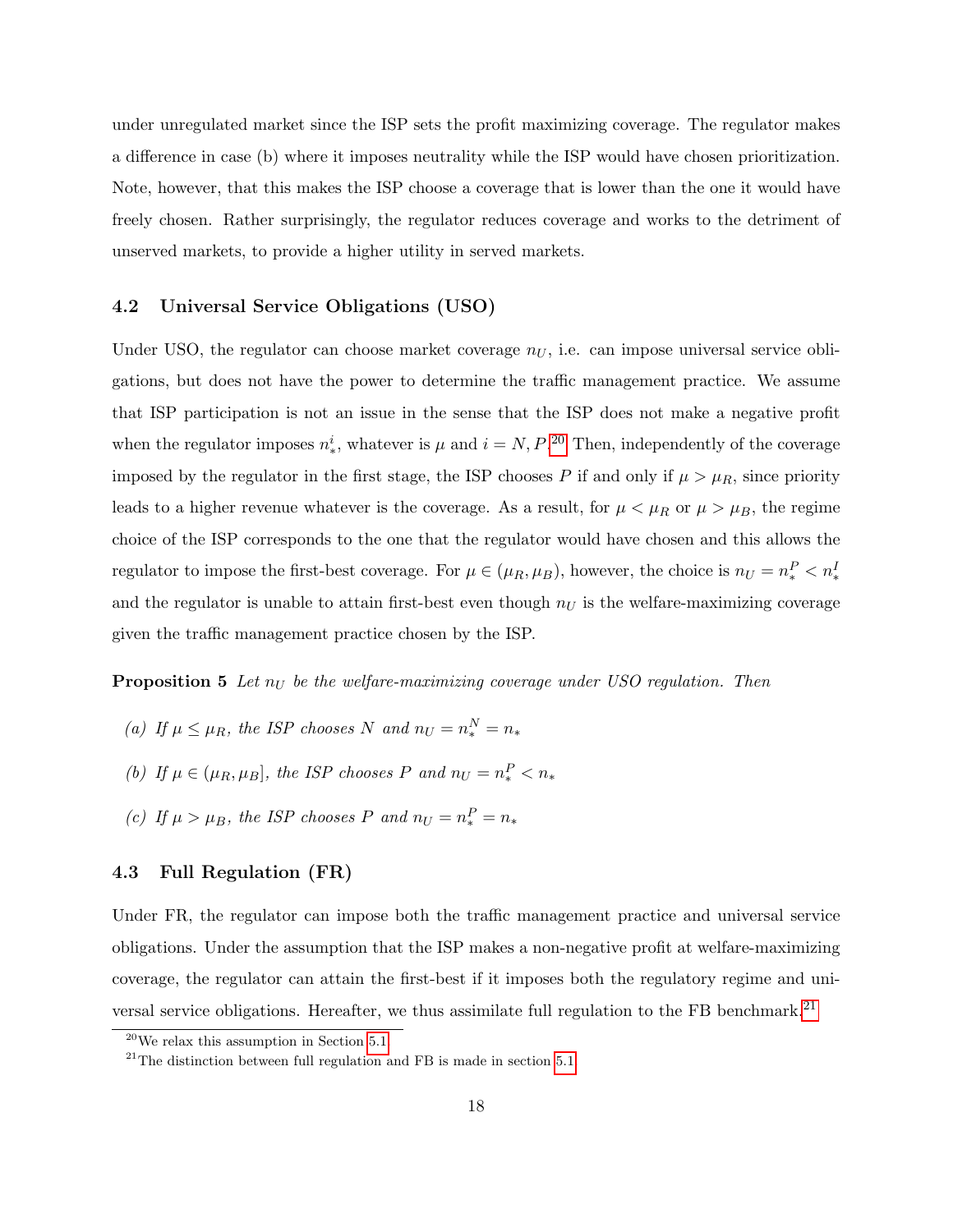#### 4.4 Comparisons: traffic management and market coverage

In this section, we compare the coverage and the chosen traffic management practice under the four possible regulatory regimes (FR, TMR, USO, UM). The comparison is summarized in Proposition 6 and illustrated in two figures.

**Proposition 6** (a) If  $\mu < \tilde{\mu}_1 < \mu_R$ , then  $n_U = n_*^N > n_T = n_I^N > n_*^P > n_I^P$  and net neutrality is chosen under the four regulatory frameworks.

- (b) If  $\tilde{\mu}_1 \leq \mu < \mu_R$ , then  $n_U = n_*^N > n_*^P > n_T = n_I^N > n_I^P$  and net neutrality is chosen under the four regulatory frameworks.
- (c) If  $\mu_R \leq \mu < \tilde{\mu}_2$ ; then  $n_*^N > n_U = n_*^P > n_I^P \geq n_T = n_I^N$  net neutrality is chosen under FB and TMR, while prioritization is chosen under USO and UM.
- (d) If  $\tilde{\mu}_2 \leq \mu < \mu_B$ , then  $n_*^N > n_U = n_*^P > n_T = n_I^P \geq n_I^N$  net neutrality is chosen under FB, while prioritization is chosen under TMR, USO and UM.
- (e) If  $\mu \ge \mu_B$ , then  $n_U = n_*^P \ge n_*^N > n_T = n_I^P > n_I^N$  and Prioritization is chosen under four criteria.

Figure 3 shows the choice of the traffic management practice  $N$  or  $P$  in the four regulatory frameworks FR, TMR, USO and UM, respectively. For example  $[N, N, P, P]$  means that prioritization is chosen in regulatory frameworks FR and TMR, while net neutrality is chosen under USO and UM.

[Figure 3: Net Neutrality or Prioritization : regulatory frameworks [FB,TMR,USO,UM] ]

We see that, whatever is the regulatory framework, net neutrality has a comparative advantage for low bandwidths and priority, for high bandwidths. Moving from  $\mu = 1$  to the right, there exists for each regulatory framework a bandwidth threshold from which priority becomes superior. When the traffic management practice is chosen by the regulator (in FR, and TMR), net neutrality prevails for a greater bandwidth range than when it is chosen by the ISP, since neutrality allows the regulator to avoid the loss of fringe revenue that prioritization brings while this loss has no impact on the ISP. The switch to prioritization comes at a lower bandwidth under TMR than under FR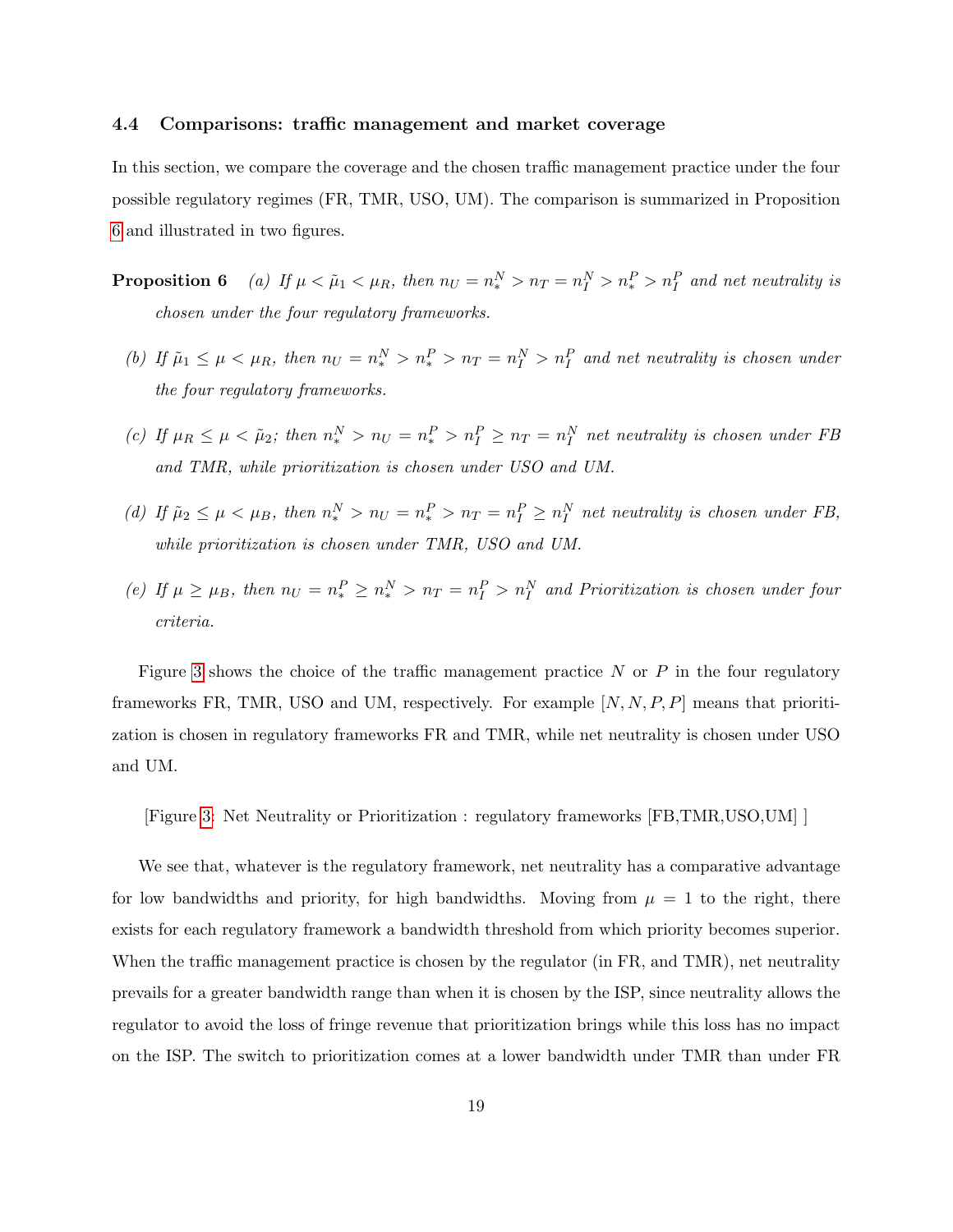because it is the ISP that chooses coverage based on the revenue function rather than on the social benefit function. In contrast, when traffic management is chosen by the ISP (in USO and UM), the switch to prioritization appears at a common bandwidth level because the coverage decision is already made at the ISP decision stage, so that the ISP chooses in a situation of a fixed cost and a per location revenue that is independent of coverage.

Figure 4 now illustrates the choice of coverage under each regulatory framework in function of bandwidth.

#### [Figure 4 : Proposition 6.  $n_T$ : blue thick line,  $n_U$ : red thick line]

We see that coverage is always higher when it is chosen by the regulator (FR, USO) than by the ISP (TMR, UM). Discontinuity in the coverage paths appear for USO and TMR frameworks as decisions of traffic management practice and coverage are made by different agents: with USO, the switch to prioritization is made when profit are the same at  $\mu_R$  while welfare-maximizing coverages chosen by the regulator would be the same at  $\mu_B > \mu_R$ ; with TMR, the switch to prioritization is made at  $\tilde{\mu}_2$  while profit-maximizing coverages chosen by the ISP would be the same at  $\mu_R < \tilde{\mu}_2$ . Again, this reflects the fact that, in cases where the regulator and the ISP favor different regimes, the regulator prefers neutrality while the ISP prefers prioritization.

#### 4.5 Comparisons: the cost of incomplete regulation

From Propositions 3 and 5, it is clear that the first best can be achieved with USO only, when there is no disagreement between the regulator and the ISP on the preferred traffic management regime, that is either for low  $(\mu \leq \mu_R)$  bandwidth where they both prefer N or for high bandwidth  $(\mu \geq \mu_B)$  where they both prefer P. For those bandwidth values, regulating traffic management is useless and imposing USO is sufficient for having the first best. For the remaining intermediate values of  $\mu$ , only full regulation can achieve the first best. For this parameter range, we discuss the cost of incomplete regulation i.e. the relative merits of TMR versus USO. The comparison is done in the following proposition.

**Proposition 7** (i) If  $\mu \leq \mu_R$  or  $\mu \geq \mu_B$ , USO lead to first-best. (ii) It exists  $\tilde{\mu}_u \in (\mu_R, \tilde{\mu}_2)$  such that TMR leads to a higher welfare than USO if  $\mu \in [\mu_R, \tilde{\mu}_u]$  and USO lead to a higher welfare than TMR for  $\mu \geq \tilde{\mu}_u$ .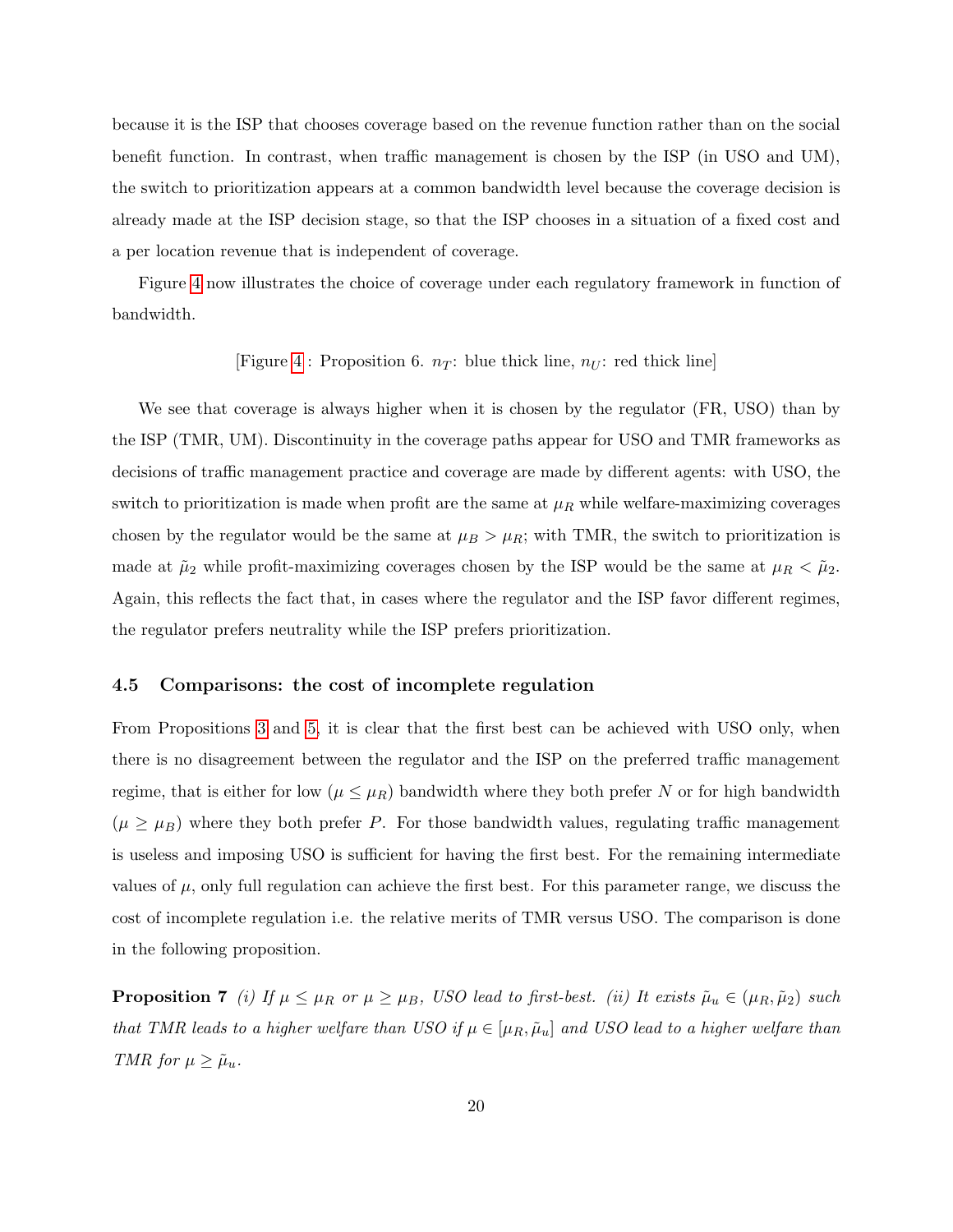For  $\mu \geq \tilde{\mu}_2$ , TMR is useless as it replicates the unregulated market situation. Therefore for those parameters USO dominates TMR. For  $\mu \in (\mu_R, \tilde{\mu}_2)$ , USO allow the regulator to bring the welfare maximizing coverage given the  $P$  management practice chosen by the ISP. However, this management practice is not itself the welfare-maximizing one, so that the result is short of the first-best. Similarly, TMR allows to change the traffic management practice to  $N$  but at the cost of reducing market coverage. The optimal single-instrument policy of Proposition 7trades-off these two dimensions.<sup>22</sup>

### 5 Extensions

#### 5.1 USO Funding

In our main analysis, we assumed that the ISP participation was not an issue when the regulator imposed  $n_*(\mu)$ . This is equivalent to assume there is no cost of public funds if the regulator has to subsidize the ISP for providing the USO coverage. Although this is in line with seminal papers on universal services, such as Anton et al. [1], Valletti et al. [31], the question of the choice of the funding mechanism and its impact on the ISP behavior has quickly become central in the literature.<sup>23</sup>

In this section, we take into account the possibility that the optimal USO coverage brings a deficit to the ISP so that there exists a ISP participation constraint that can be tight. We consider first the case where no compensation mechanism exists. This can be considered as one polar benchmark case, while our main model focused on another polar case of total compensation with no transaction cost. In conformity to the USO literature, we then focus on "self-funded" mechanisms where the ISP losses are "funded through cross subsidies or through taxes levied on consumers or firms involved in the market".<sup>24</sup> Note, however, that we analyze the case where funds

<sup>&</sup>lt;sup>22</sup>Note that even in the range  $(\mu_R, \tilde{\mu}_u)$ , where welfare is higher under TMR than under USO, USO nevertheless bring a coverage  $n_*^P$  that is higher than the coverage  $n_I^N$  that is brought about by the regulator's choice of net neutrality under TMR.

 $23$ Seminal contributions on the subjects are Chone et al. [14], [15].

 $24$ Chone et al [15], p. 1249. Note that models using direct subsidies can be considered as a special case of a model with a US fund where an exogenous shadow cost of public funds replaces the endogenous value of the Lagrange multiplier associated to the ISP participation constraint.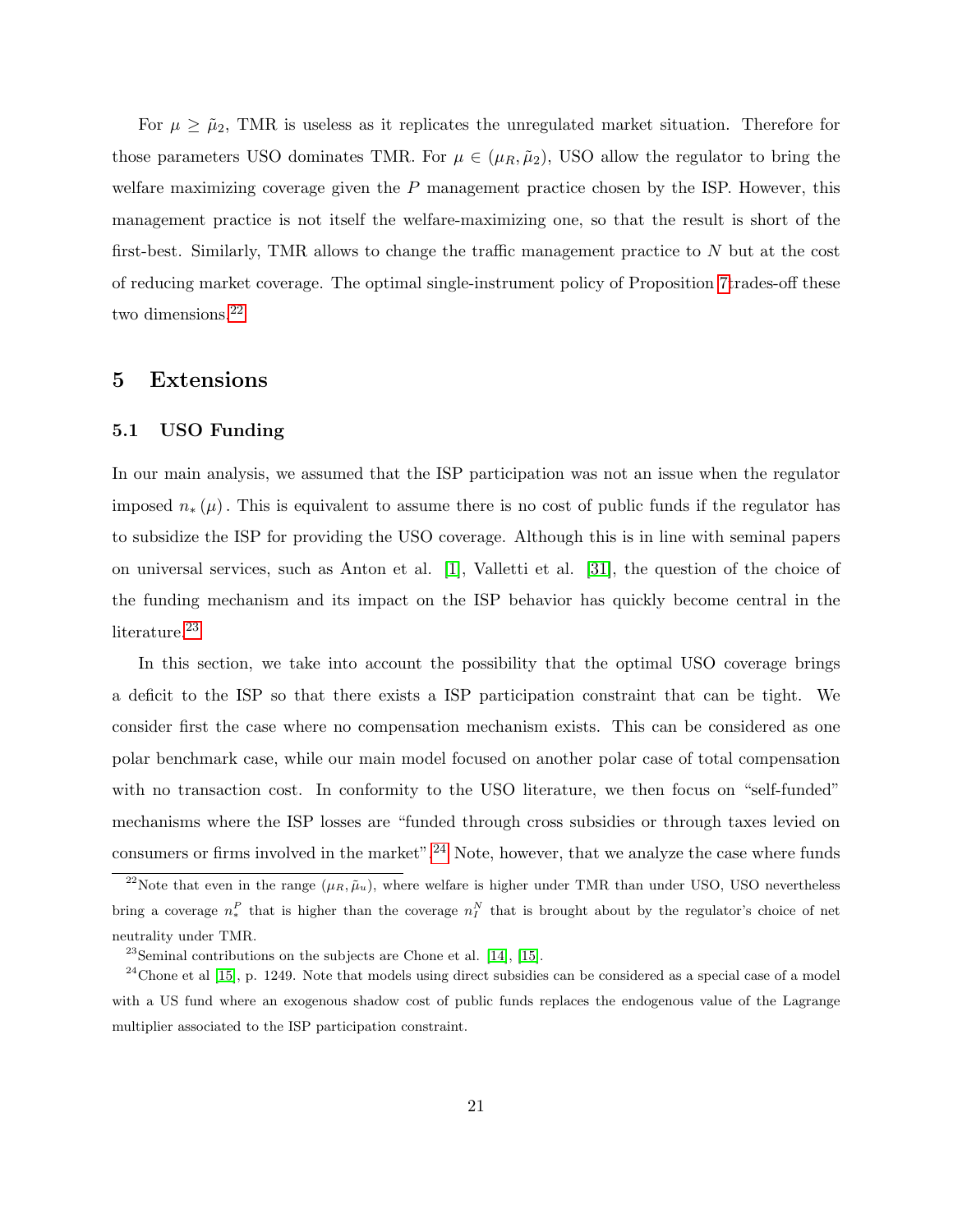are levied from the CP side of the market, which is absent in the USO literature, rather than from consumers or from ISP competitors to the USO provider in an oligopilistic market.<sup>25</sup>

As these three scenarios suggest, assumptions on the capacity of the regulator to raise funds from CPs can easily abound. This is because tax avoidance from CPs is facilitated by the relative difficulty for governments to monitor CP activities for fiscal purposes. This difficulty is enhanced by the absence of geographical frontiers for data transmission.<sup>26</sup> However, the key point of this section is that, although the market coverage under USO is quantitatively modified by the ISP participation constraints and the presence of monetary transfers to the ISP, qualitative results are maintained: one the one hand, taking into account the participation constraint can reduce USO coverage compared to FB coverage; on the other hand, the creation of a US fund can counteract this effect through the increase of ISP revenue and, as we show that this increase is relatively greater for neutrality than for priority, the bandwidth threshold for which the ISP prefers priority under USO is then greater than  $\mu_R$ .

**Benchmark:** No US Fund We assume first that the regulator is unable to make any transfer to the ISP. In such a case, we must check whether its participation is ensured, i.e. whether there exists a range of bandwidth levels for which

$$
\Pi^{i} \left( n_{*}^{i} \left( \mu \right), \mu \right) = n_{*}^{i} \left( \mu \right) R^{i} \left( \mu \right) - C \left( n_{*}^{i} \left( \mu \right), \mu \right) \ge 0 \tag{13}
$$

We will denote by  $M_*^i$  the set of bandwidths satisfying (13). Conditions for existence of such a set are given in the following Lemma.

**Lemma 2** There exists a value  $a^i_\pi$  such that

(a) if 
$$
a > a^i_{\pi}
$$
, then  $M^i_* = \varnothing$ 

(b) if  $a \leq a_{\pi}^i$ , then there exist  $\underline{\mu}_{\ast}^i$  $\frac{i}{\mu^i} < \bar{\mu}^i_*$  such that  $\Pi^i\left(n^i_*\left(\underline{\mu}^i_*\right)\right)$ ∗  $\left.\rule{0pt}{2.2ex}\right), \underline{\mu}^i_*$  $\Big) \, = \, \Pi^i \left( n_*^i \left( \bar \mu_*^i \right) , \bar \mu_*^i \right) \, = \, 0 \ \ and$  $M_*^i = [\underline{\mu}_*^i$  $_{*}^{i}, \bar{\mu}_{*}^{i}]$ 

 $^{25}$ In section 5.2, we adapt the analysis our analysis for the possibility of foreign ownership of the unprioritized CPs, on the one hand, and the prioritized CP, on the other hand.

<sup>26</sup> Accordingly, the OECD [23] observes, on the hand, that "because the digital economy is increasingly becoming the economy itself, it would not be feasible to ring-fence the digital economy from the rest of the economy for tax purposes.", but on the other hand, that "certain business models and key features of the digital economy exacerbate base erosion and profit shifting risks."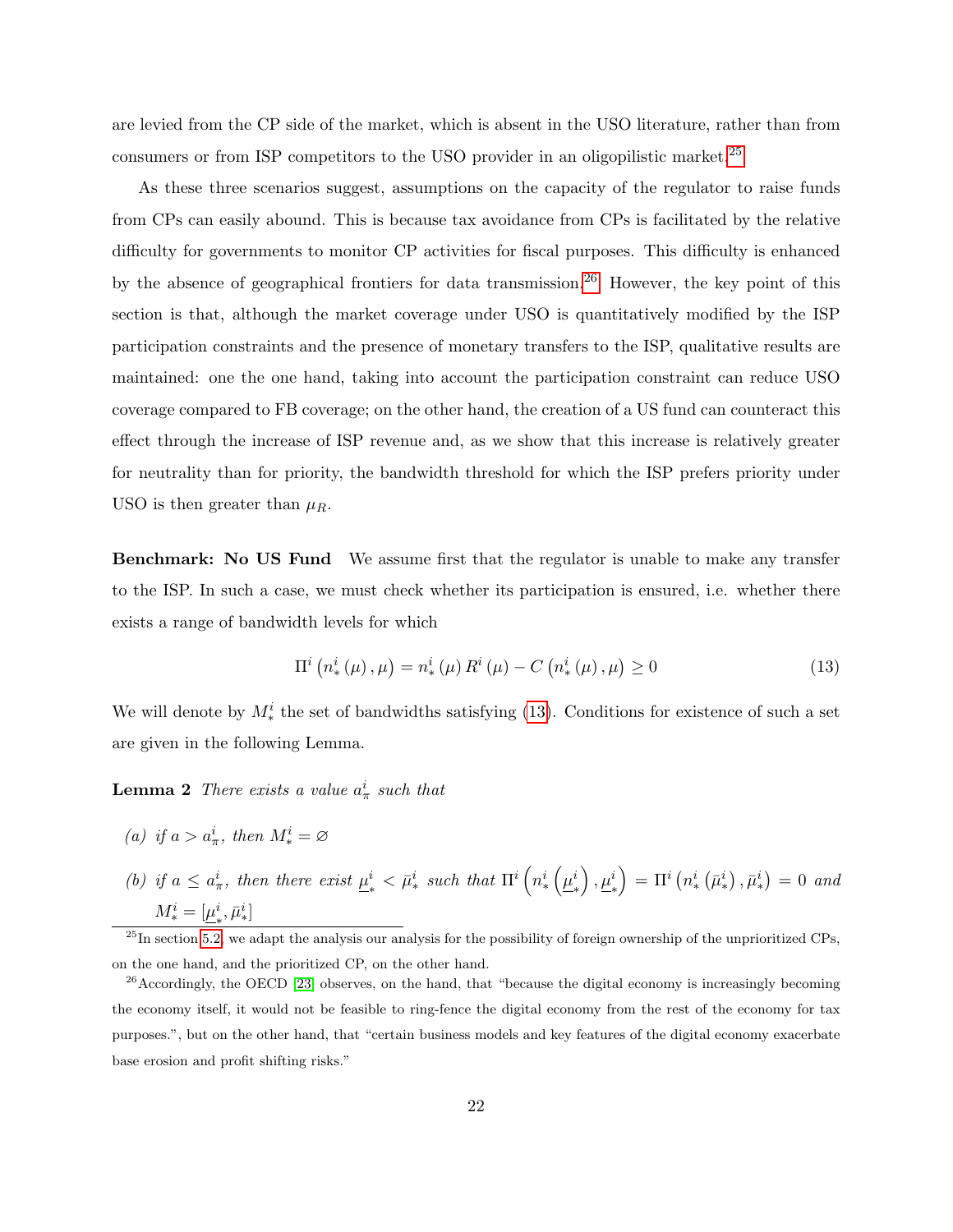A seemingly counterintuitive result is that the ad price a must not be too high for the first-best to be implementable by the ISP. The reason is that the first-best coverage increases as CPs become more profitable and, as coverage costs are convex, the first-best coverage can prove to be too costly for the ISP. For sufficiently low levels of ad prices, the ISP can implement the FB coverages only for intermediate levels of bandwidth. Indeed, on the one hand, there is a fixed cost effect when covering the FB level: because  $C(n^i_*(1),1) > 0$ , a minimum bandwidth must be attained before FB coverage becomes profitable. On the other hand, there is a profitability effect: as ISP profits are lower than the social welfare and as this gap is increasing with the bandwidth level, for highest bandwidth levels, the ISP revenues cannot overcome the cost of implementing FB coverages.

For bandwidth levels not in  $M^i_*$ , i.e. for  $\mu$  such that  $\Pi^i(n^i_*(\mu), \mu) < 0$ , the choice of coverage under USO regulation is given by the ISP participation constraint. Coverage is thus the value  $n_{\pi}^{i}$ such that

$$
\Pi^{i}\left(n_{\pi}^{i}\left(\mu\right),\mu\right)=n_{\pi}^{i}\left(\mu\right)R^{i}\left(\mu\right)-C\left(n_{\pi}^{i}\left(\mu\right),\mu\right)=0
$$

This implies  $n_{\pi}^{i}(\mu) = 2n_{I}^{i}(\mu)$ . The ISP will again choose the regime N if and only if  $\mu \leq \mu_R$ . Of course UM, TMR and FB are not impacted by the participation constraint and results of Proposition 6 still hold. We can then wrap up the results in the following Proposition.

**Proposition 8** If  $a > max\{a_{\pi}^P, a_{\pi}^N\}$  then  $M_*^i = \emptyset$  for  $i = N, P$  and

- (a) If  $\mu < \mu_R$ , then  $n_U = n_{\pi}^N > n_{\pi}^P > n_T = n_I^N > n_I^P$  and net neutrality is chosen under the four regulatory frameworks
- (b) If  $\mu_R \leq \mu < \tilde{\mu}_2$ ; then  $n_U = n_{\pi}^P \geq n_{\pi}^N > n_I^P \geq n_T = n_I^N$  and prioritization is chosen under UM and USO, while net neutrality is chosen under TMR and FB
- (c) If  $\tilde{\mu}_2 \le \mu < \mu_B$ , then  $n_U = n_{\pi}^P > n_{\pi}^N > n_T = n_I^P > n_I^N$  and prioritization is chosen under UM, TMR and USO, while net neutrality is chosen under FB
- (d) If  $\mu \ge \mu_B$ , then  $n_U = n_{\pi}^P > n_{\pi}^N > n_T = n_I^P > n_I^N$  and Prioritization is chosen under four criteria.

If  $a < \max\{a_{\pi}^P, a_{\pi}^N\}$ , depending on the value of  $\mu$ ,  $M_*^N$  or  $M_*^P$  is not empty and for some intermediate levels of bandwidth levels, the regulator will be able to raise the USO coverage from  $n_{\pi}^{i}\left(\mu\right)$  to  $n_{*}^{i}\left(\mu\right)$ .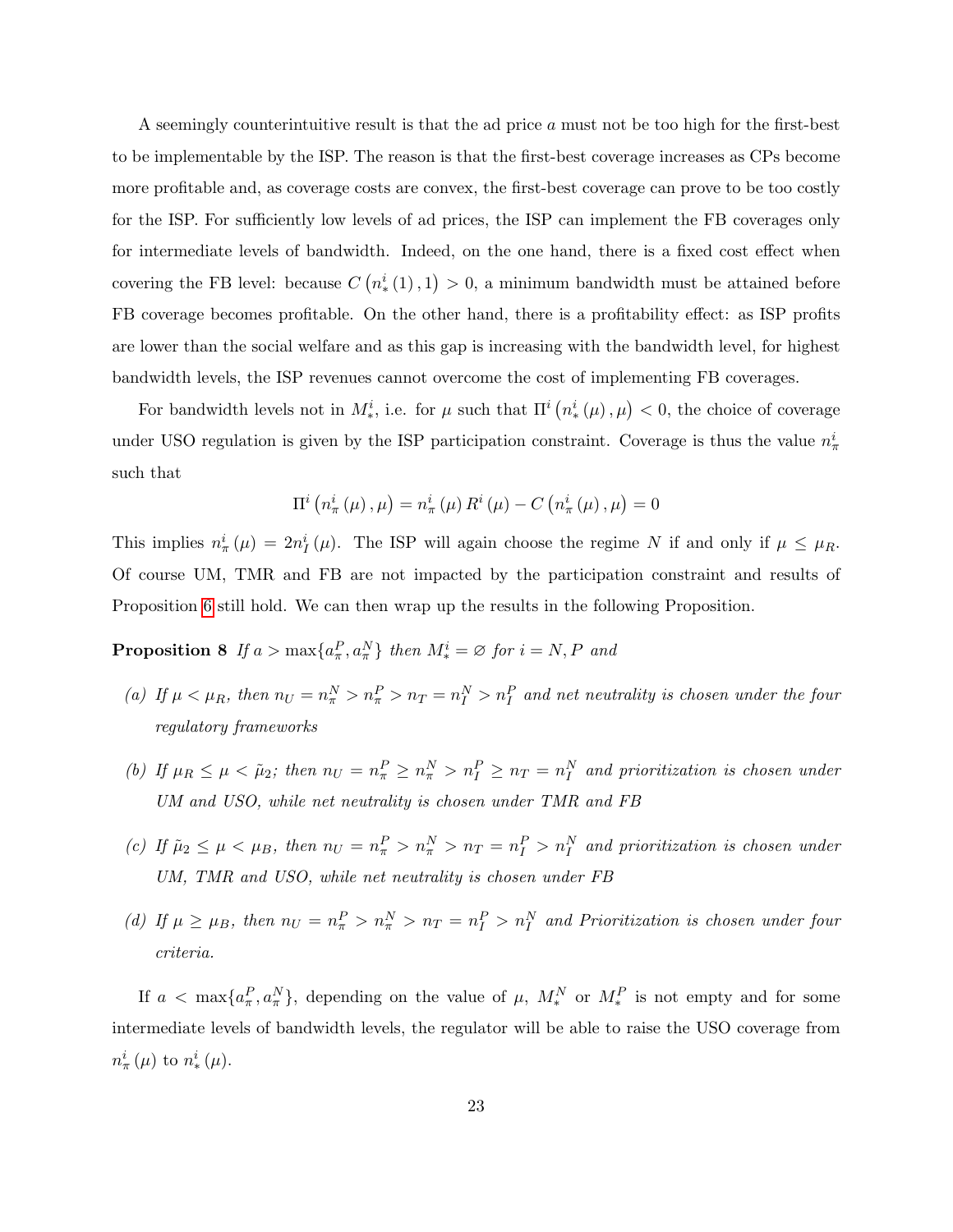**US fund** Assume now that the regulator is able to establish a US fund by seizing shares  $t_0$  and  $t_1$  of the prioritized and unprioritirized CPs rents, respectively.<sup>27</sup> We let the shares be different for the two CPs as tax avoidance possibilities can in general differ across CPs.<sup>28</sup>

Collecting money on the CP side to finance infrastructure extension is an argument often used to justify the repeal of net neutrality and for allowing paid prioritization. A US fund has the same purpose but it does not distort the consumers' demand for content.

The first impact of the fund is to enlarge the set  $M_*^i$  for which the ISP is able to supply the FB coverage. But it can also modify the ISP behavior. Hereafter, we consider  $\mu$  in  $M_*^i$  given the existence of the fund and check whether the fund modifies results under USO.

As the total tax proceeds are transferred to the ISP, the ISP revenues become:

$$
R_t^N(\mu) = V^N(\mu) + t_0 a X_0^N(\mu) + t_1 a X_f^N(\mu) > R^N(\mu)
$$
  

$$
R_t^P(\mu) = V^P(\mu) + a (1 - t_0) \Delta X_0 + t_0 a X_0^P(\mu) + t_1 a X_f^P > R^P(\mu)
$$

where, under prioritization, the ISP is able to directly charge the additionnal large CP profit, net of taxation. We thus have:

$$
\Delta R_t = \Delta V + a\Delta X_0 + t_1 a \Delta X_f < \Delta R
$$

Let  $n_t^i$  be the profit maximizing coverage under CP taxation. From the fact that  $N(x,\mu)$  is increasing in x, we immediately see that  $n_t^i > n_I^i$ . Moreover, since  $\Delta R_t < \Delta R$ , we have that the threshold bandwidth  $\mu_t$  that is such that  $\Delta R_t = 0$  is greater than  $\mu_R$ . Prioritization becomes relatively less attractive than neutrality under USO funding because its introduction reduces funds from the fringe content without improving funding from the large content since the incremental transfer was already ensured without US fund. As a result, under USO regulation, prioritization

<sup>&</sup>lt;sup>27</sup>Alternatively,  $t_0$  and  $t_1$  can be considered as unit taxes on CPs. We let the shares differ for prioritized and unprioritized to make the analysis compatible with the extension on content diversity in section 6.3.

 $^{28}$ For instance, it can be difficult to recover taxes from small CPs as their activities are difficult to monitor for the government – think for instance of bloggers or influencers. On their part, large CPs, even when they are domestic, can for instance practice tax shifting across countries. Fuchs [17] gives empirical evidence that some big digital companies intensively employ intangibles registered in low tax jurisdictions (as Ireland) and can operate in the market without necessarily being physically present. We come back below to the additional problem of foreign ownership. In section 6.3, the prioritized content will be supplied by a large CP, while the unprioritized content will come from a fringe of small CPs.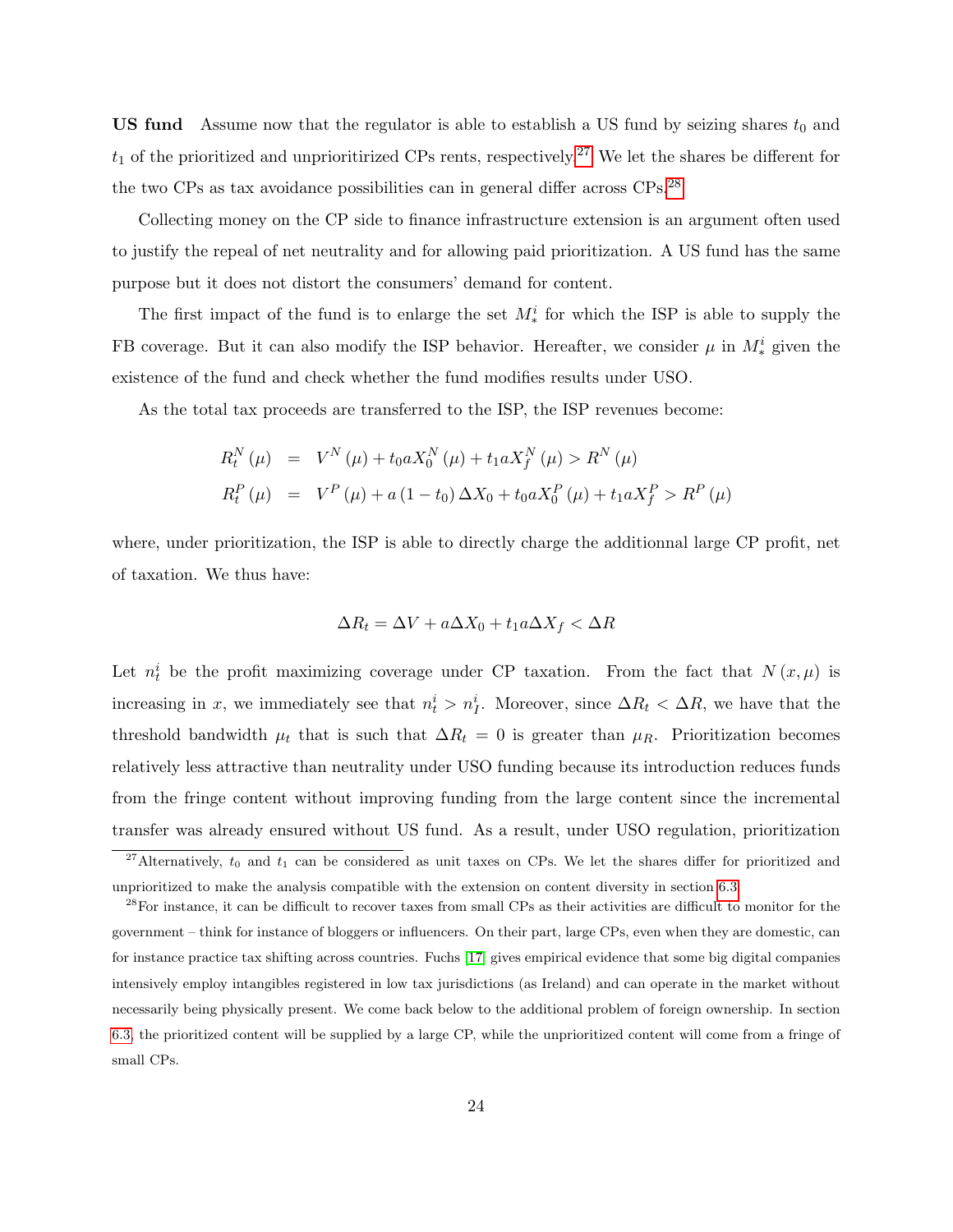is chosen for a lower range of bandwidths by the ISP than under UM. The range of disagreement between the regulator and the ISO on the preferred regime is reduced. There is also a discrepency between the ISP choice of regime under UM and USO that did not existed without the US fund.

As usual, V and B are not modified by monetary transfers. Note that if the regulator is able to seize the totality of the CPs rent, i.e. if  $t_0 = t_1 = 1$ , then  $R_t^i = B^i$ , and the ISP espouses the regulator's preferences and simply maximizes welfare. As long as  $t_1 < 1$ , however,  $\mu_t < \mu_B$ .

In a nutshell, abstracting from the possibility of establishing a US fund does not modify the main results of section 4, except for the fact that neutrality becomes favored by the ISP for a larger broadband range.

#### 5.2 Foreign CPs

Although ISPs are generally regulated at the national level, content providers operate on a global market, as was quickly coined by the name World Wide Web. Apart from funding problems described in section 5.1, this raises the additional problem that some of the network value added is not considered in the welfare calculations of the regulator. In this section, we adapt the model for foreign ownership. While US funding impacted on the ISP revenue without modifying the social benefit, foreign ownership impacts on the social benefit without impacting on the revenue.

Foreign Unprioritized CP Assume that the unprioritized CP is a foreign firm. The regulator thus excludes its profit in its calculation of welfare, so that the social benefit becomes:

$$
B_0^i(\mu) = B^i(\mu) - aX_1^i(\mu) = V^i(\mu) + aX_0^i(\mu)
$$
\n(14)

The FB then becomes  $n_0^i = N(B_0^i(\mu), \mu)$  where  $N(x, \mu)$  has been defined in (12). Since  $B^i(\mu) > B^i_0(\mu) > R^i(\mu)$ , it is clear that  $n_*^i > n_0^i > n_I^i$ . This is not surprising as welfare is lower under foreign ownership than under domestic ownership.

Note, however, that  $\Delta B_0 = \Delta R$ , so that disagreements over the choice of the regulatory regime disappear. The fact that prioritization reduces the unprioritized CP profit, which the regulator took into account under domestic ownership, is ignored under foreign ownership. As a result, regulation TMR becomes equivalent to UM and USO becomes equivalent to FB, the first-best coverage now being  $n_0^i$ . Letting  $\hat{\mu} \in (\tilde{\mu}_1, \mu_R)$  be such that  $B_0^P(\mu) \geq R^N(\mu)$ , we obtain the following Proposition.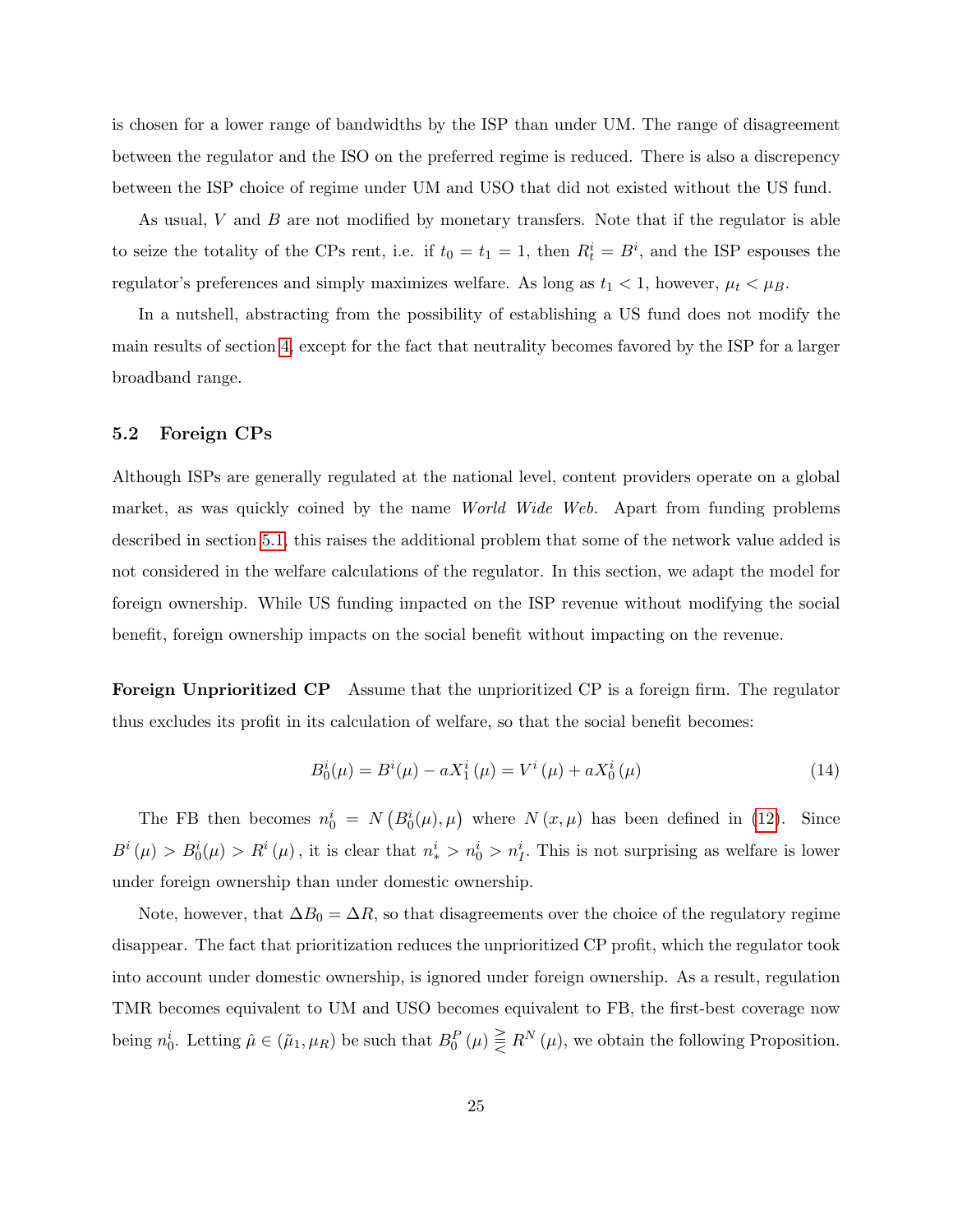**Proposition 9** (a) If  $\mu < \hat{\mu}_1 < \mu_R$ , then  $n_0^N > n_I^N > n_I^P$  and net neutrality is chosen

- (b) If  $\hat{\mu}_1 \leq \mu < \mu_R$ , then  $n_0^N > n_0^P > n_I^N > n_I^P$  and net neutrality is chosen
- (c) If  $\mu \ge \mu_R$ , then  $n_0^P \ge n_0^N > n_I^P > n_I^N$  and prioritization is chosen.

Foreign Prioritized CP We now turn to the case where the prioritized CP is the foreign firm.<sup>29</sup> Then the social benefit becomes

$$
B_1^N(\mu) = V^N(\mu) + aX_1^N(\mu) = B^N(\mu) - aX_0^N(\mu) < B^N(\mu)
$$
\n
$$
B_1^P(\mu) = V^P(\mu) + a\Delta X_0(\mu) + aX_1^P(\mu) = B^P(\mu) - aX_0^N(\mu) < B^P(\mu)
$$

so that  $\Delta B_1(\mu) = \Delta B(\mu)$ . Although social benefit is lower under foreign ownership than under domestic ownership, prioritization brings the same change in the social benefit for both cases since the increased rent to the prioritized CP is seized whatever is the ownership structure. As the ISP revenue is not impacted by the prioritized CP ownership, bandwidth thresholds  $\mu_R$  and  $\mu_B$  stay the same, i.e. preferences of both the regulator and the ISP over the regulatory regimes are maintained.

However, since  $B_1^i(\mu) \leq B^i(\mu)$ , the first-best coverage  $n_f^i$  under foreign ownership of the priotirized CP is lower than  $n^i_*$ . The threshold  $\tilde{\mu}_f$  for which  $B_1^P(\mu)$  becomes greater than  $R^N$  is then greater than  $\tilde{\mu}_1$ . We also define  $\hat{\mu}_f \in (\mu_R, \mu_B)$  as the bandwidth level such that  $W_f^P(n_I^P, \hat{\mu}_f) =$  $W_{f}^{N}\left( n_{I}^{N},\hat{\mu}_{f}\right)$ 

Proposition 10 If the prioritized CP is a foreign firm, results in Proposition 6 applies by replacing accordingly  $\tilde{\mu}_1$  by  $\tilde{\mu}_f > \tilde{\mu}_1$ ,  $n_*^i$  by  $n_f^i < n_*^i$  and  $\tilde{\mu}_2$  by  $\hat{\mu}_f$ .

### 6 Robustness Checks

#### 6.1 Priority Capacity Endowment

For ease of presentation in section 2.2, we established a prioritization system under which half the traffic observed under neutrality is given precedence in case of congestion. In this section, we show that our results are qualitatively similar for any system that gives priority to a share  $\rho$  that is greater than  $\frac{\alpha}{\alpha+\beta}$ , i.e. greater than the share of  $X_0^N$  in total traffic under net neutrality.

 $29$ This is a likely case for any country except the United States.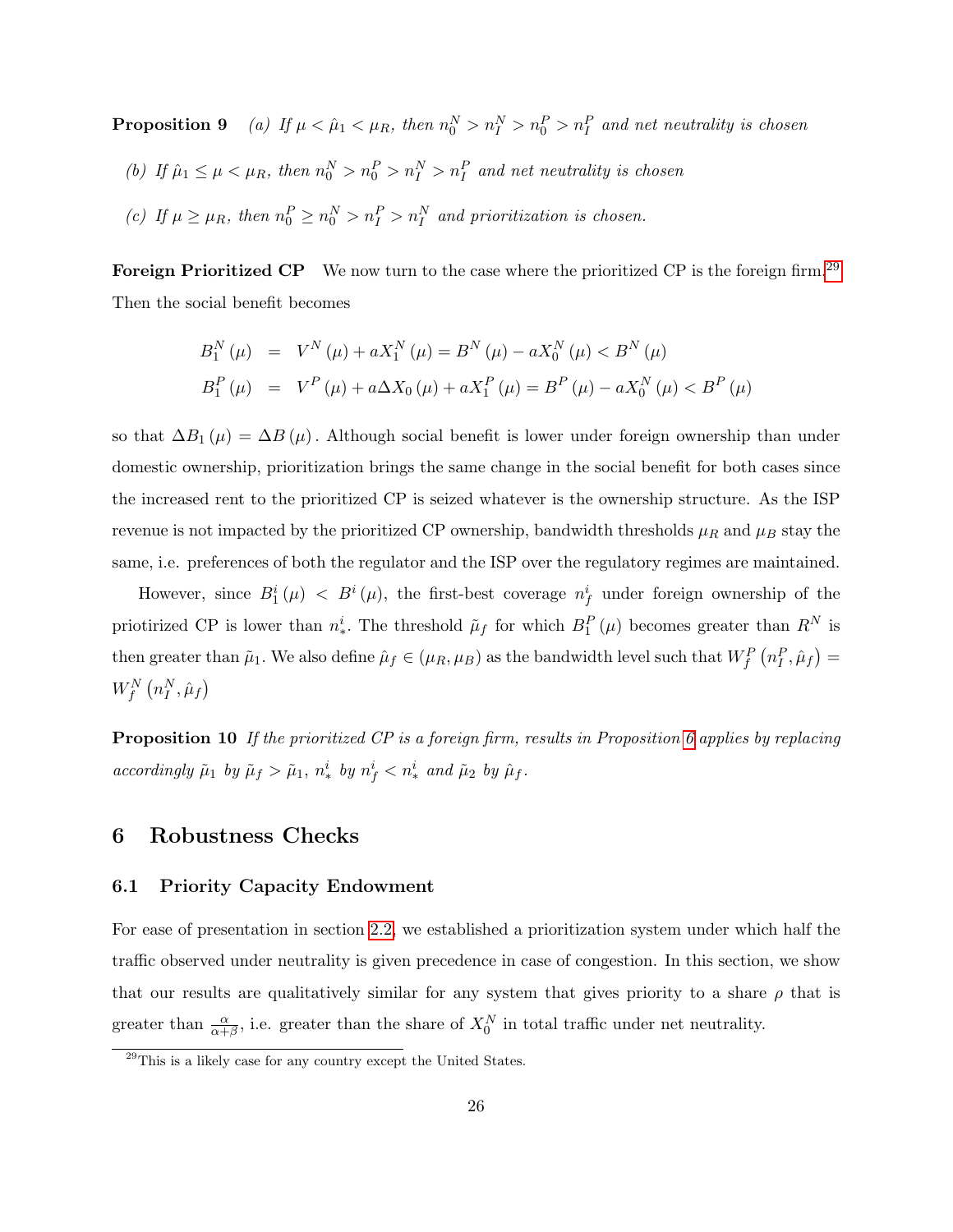To understand this fact, assume that a share  $\rho \in \left[\frac{\alpha}{\alpha+1}\right]$  $(\frac{\alpha}{\alpha+\beta}, 1)$  of traffic under net neutrality is given precedence under priority. Then the waiting times become:

$$
\omega_0 = \frac{1}{\mu - \rho(\mu - 1)} = \frac{1}{(1 - \rho)\mu + \rho} \tag{15}
$$

$$
\omega_1 = \mu \omega_0 \tag{16}
$$

The bounds on  $\rho$  are set so that the priority service is able to accommodate  $X_0^N$ , so that a switch to priority service can be done without modifying consumption of the prioritized content. If  $\rho$  is less than  $\frac{\alpha}{\alpha+\beta}$ , it is impossible to prioritize content  $X_0^N(\mu) = \frac{\alpha}{\alpha+\beta}(\mu-1)$  at the quoted (minimum) speed  $\frac{1}{\omega_0}$ . Having  $\rho > 1$  would result in a quoted speed  $\frac{1}{\omega_0}$  greater than the net neutrality speed 1  $\frac{1}{\omega}$ , which is in contradiction with the concept of prioritization.

Substituting waiting times (15) and (16) in (3) and taking  $X_0$  as the numeraire gives the following prioritization "budget constraint":

$$
X_0 + \mu X_1 = (\mu - 1) \cdot ((1 - \rho)\mu + \rho) \tag{17}
$$

It is easily seen that constraint (4) is a particular case of (17) with  $\rho = \frac{1}{2}$  $\frac{1}{2}$ . Accordingly, (17) is geometrically the result of pivoting the net neutrality budget constraint around  $(X_0, X_1)$  $(\rho(\mu-1), (1-\rho)(\mu-1))$ , while constraint (4) follows the same procedure for  $\rho = \frac{1}{2}$  $\frac{1}{2}$ .

Note that the only difference in the two constraints lies in the RHS, so  $\rho$  impacts on the "income" effect" of prioritization, but not on the substitution effect. Since the RHS is decreasing in  $\rho$ , the greater is  $\rho$ , the lower is the "income effect" of prioritization, so that  $V^P$ ,  $R^P$  and  $B^P$  become decreasing functions with respect to  $\rho$ . Thus, qualitative results of our analysis are not modified, but quantitatively, the comparative advantage of prioritization becomes the greater the lower is  $\rho$ : whatever is the regulatory framework considered in Section 4, the range of bandwidths for which priority is the preferred regime is the larger the lower is  $\rho$ . Compared to our earlier analysis, taking  $\rho > \frac{1}{2}$  would improve (quantitatively) the comparative advantage of neutrality, while taking  $\rho < \frac{1}{2}$ gives a greater comparative advantage to prioritization.

At the lower bound  $\rho = \frac{\alpha}{\alpha + \alpha}$  $\frac{\alpha}{\alpha+\beta}$ , prioritization implies a budget pivot around  $(X_0^N(\mu), X_1^N(\mu)),$ so that the optimal choice of contents under net neutrality is feasible under priority whatever is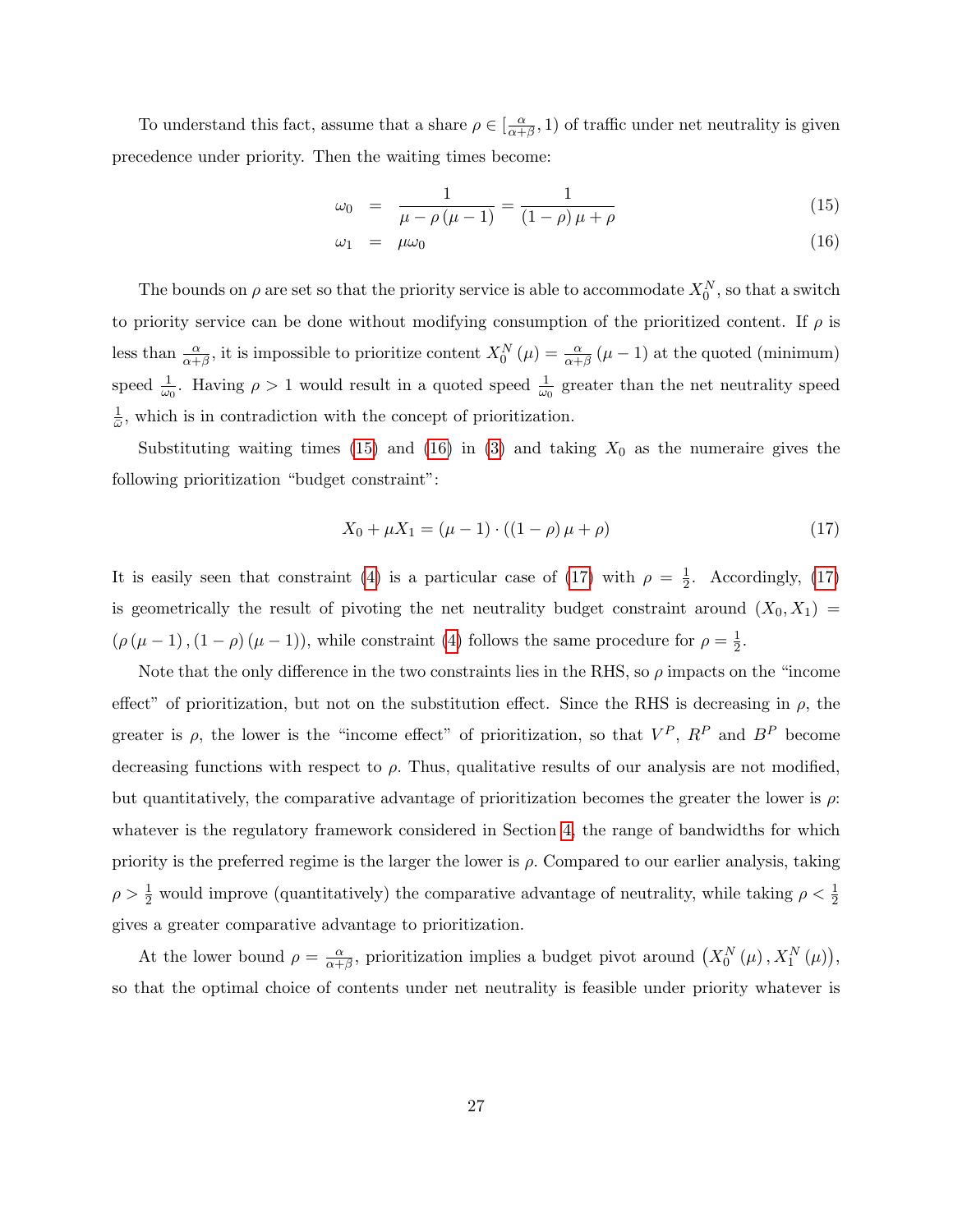μ. In that case, prioritization has always a comparative advantage.<sup>30</sup> In the limit case  $ρ = 1$ , the budget pivot around corner point  $(\mu - 1, 0)$  and makes any optimal choice under prioritization feasible under neutrality, so that neutrality has always the comparative advantage.

Apart from the ease of presentation, the choice of  $\rho = \frac{1}{2}$  $\frac{1}{2}$  can be justified by an equity argument towards content providers. Note that  $(\rho X_0^N(\mu), (1-\rho) X_1^N(\mu))$  is the unique point that is feasible under both traffic management practices. So,  $\rho = \frac{1}{2}$  $\frac{1}{2}$  is the unique value of  $\rho$  that ensures that in the case each content provider generates the same traffic under one management practice, this equal share of network is also feasible under the other regime. As both content providers generate the same revenue by unit of traffic, that this revenue is dependent on traffic but not on the transmission time, so that they are unaffected by changes of transmission times if this is not accompanied by a change in traffic, both practices treat CPs equally when they are equally responsible for network usage and contribute equally to social benefit.

Of course, one can debate over such an interpretation of equity. The main point is that the analysis is not modified by any feasible choice of  $\rho$ .

#### 6.2 ISP Bargaining Power

So far, we assumed that the ISP was able to fully capture the rent of the prioritized content provider. Even though this polar case of market power is somewhat in line with the assumption of a monopolistic ISP, it can be harder to justify in cases the prioritized content providers also have bargaining power. In this section, we show that our results in fact hold in all respects provided that the ISP has a "sufficiently large" bargaining power. We also show how these results are modified when this is not the case, i.e., when the bargaining power rather lies on the side of the content providers, as would be the case, for instance, if the prioritized content providers are part of the GAFAM group.

Let  $\eta$  be an index of the ISP relative bargaining power *vis-à-vis* the prioritized CP, so that the revenue that the ISP can extract from the gain provided to the CP is now  $R^P(\mu, \eta) = V + \eta a \Delta X_0$ . Then,  $\Delta R = \Delta V + \eta a \Delta X_0$ . The lower is  $\eta$ , the more heavily the relative profitabiliy of prioritization

<sup>&</sup>lt;sup>30</sup>Note, however, that this is no longer the case if we consider the impact of prioritization on content diversity as done in section 6.3. Then, the loss of diversity impacts negatively on utility and fringe content profit, so that the superiority of prioritization is not ensured.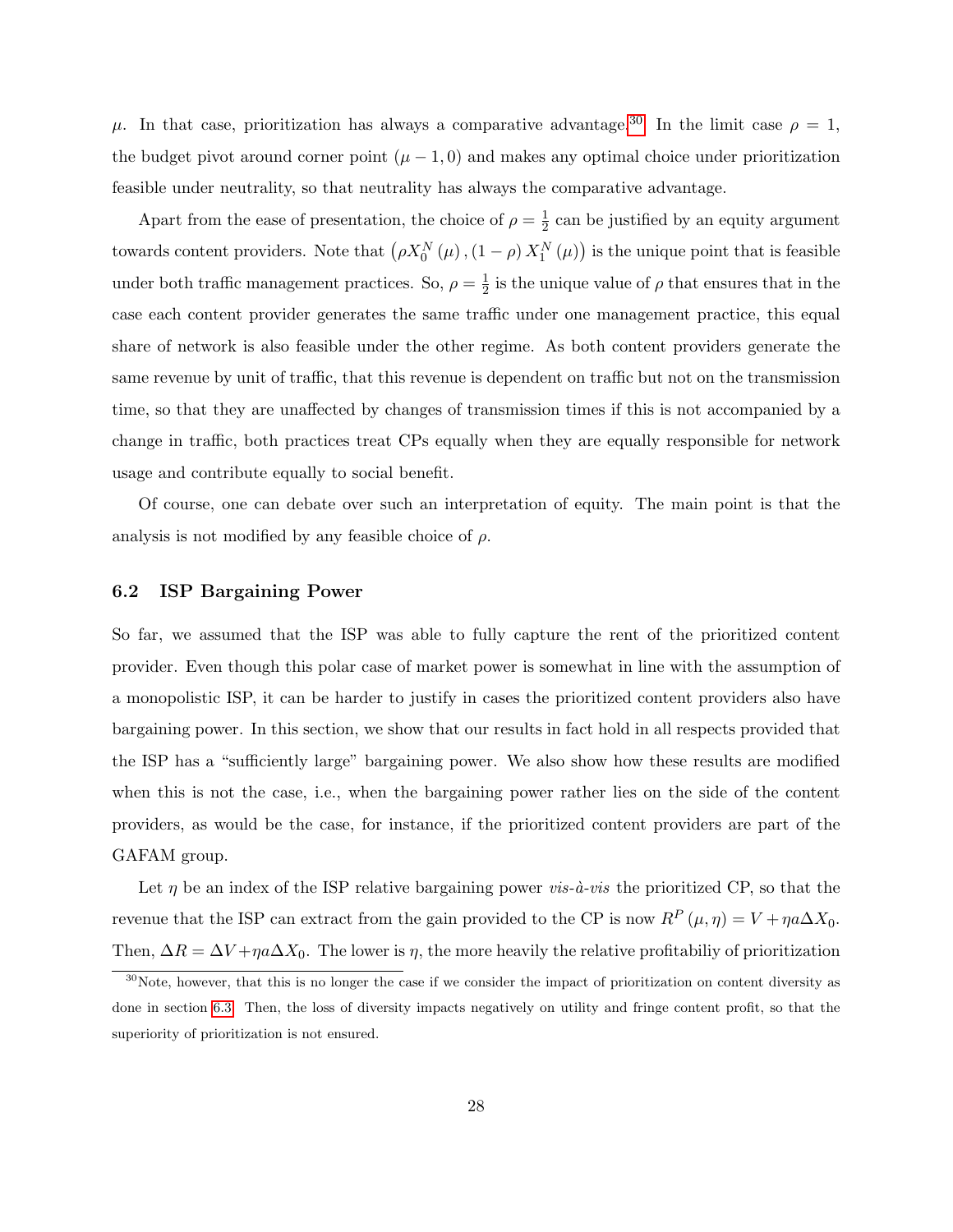rests on the change of consumers' utility. Since the change of social benefit is independent of the ISP bargaining power, this means that the change of revenue brought by prioritization can now be lower than the change of the social benefit. As a result, the threshold bandwidth for which the ISP begins to prefer prioritization over net neutrality can be greater than the corresponding threshold for social benefit.

# **Lemma 3** There exists a  $\hat{\eta}$  such that  $\mu_R(\eta) \leq \mu_B$  if and only if  $\eta \geq \hat{\eta}$ .

For  $\eta > \hat{\eta}$ , the only impact of having  $\eta < 1$  is that the range of bandwidths for which preferences of the ISP and the regulator over prioritization diverge is increased. This is because the ISP, by getting a lower part of industry revenue, takes into account a lower part of the social benefit in its evaluation of prioritization. Otherwise, results obtained in sections 2 to 4 are maintained once we substitute  $\mu_R(\eta)$  to  $\mu_R$  in lemmas and propositions.

Hereafter, we thus focus on the case  $\eta \leq \hat{\eta}$ . Then, the additional revenue obtained from the implementation of prioritization becomes too low for making the ISP evaluate more highly prioritization than the regulator, so that we now have  $\Delta R \leq \Delta B$ . Accordingly, we obtain the following proposition, where prioritization still eventually becomes the preferred choice as bandwidth is increased, but where it is now the ISP that is less prone to adopt prioritization.

**Proposition 11** 1. If  $\eta \leq \hat{\eta}$ 

- 2. 0 >  $\Delta B$  >  $\Delta R$ ,  $\forall \mu \leq \mu_B(\eta)$
- 3.  $\Delta B \ge 0 \ge \Delta R$  for  $\mu_B \le \mu \le \mu_R(\eta)$
- 4.  $\Delta B > \Delta R > 0$ ,  $\forall \mu > \mu_R(\eta)$

The following lemma restates results from Lemma ?? and Proposition 4 by taking into account the reversed order of  $\mu_R$  and  $\mu_B$ .

**Lemma 4** If  $\eta < \hat{\eta}$ , there exist bandwidth thresholds  $(\tilde{\mu}_1, \tilde{\mu}_2)$  such that  $\tilde{\mu}_1 < \mu_B < \tilde{\mu}_2 < \mu_R(\eta)$  and:

1.  $B^P(\tilde{\mu}_1) = R^N(\tilde{\mu}_1)$ 2.  $W^N(n_I^N(\tilde{\mu}_2), \tilde{\mu}_2) = W^P(n_I^P(\tilde{\mu}_2), \tilde{\mu}_2)$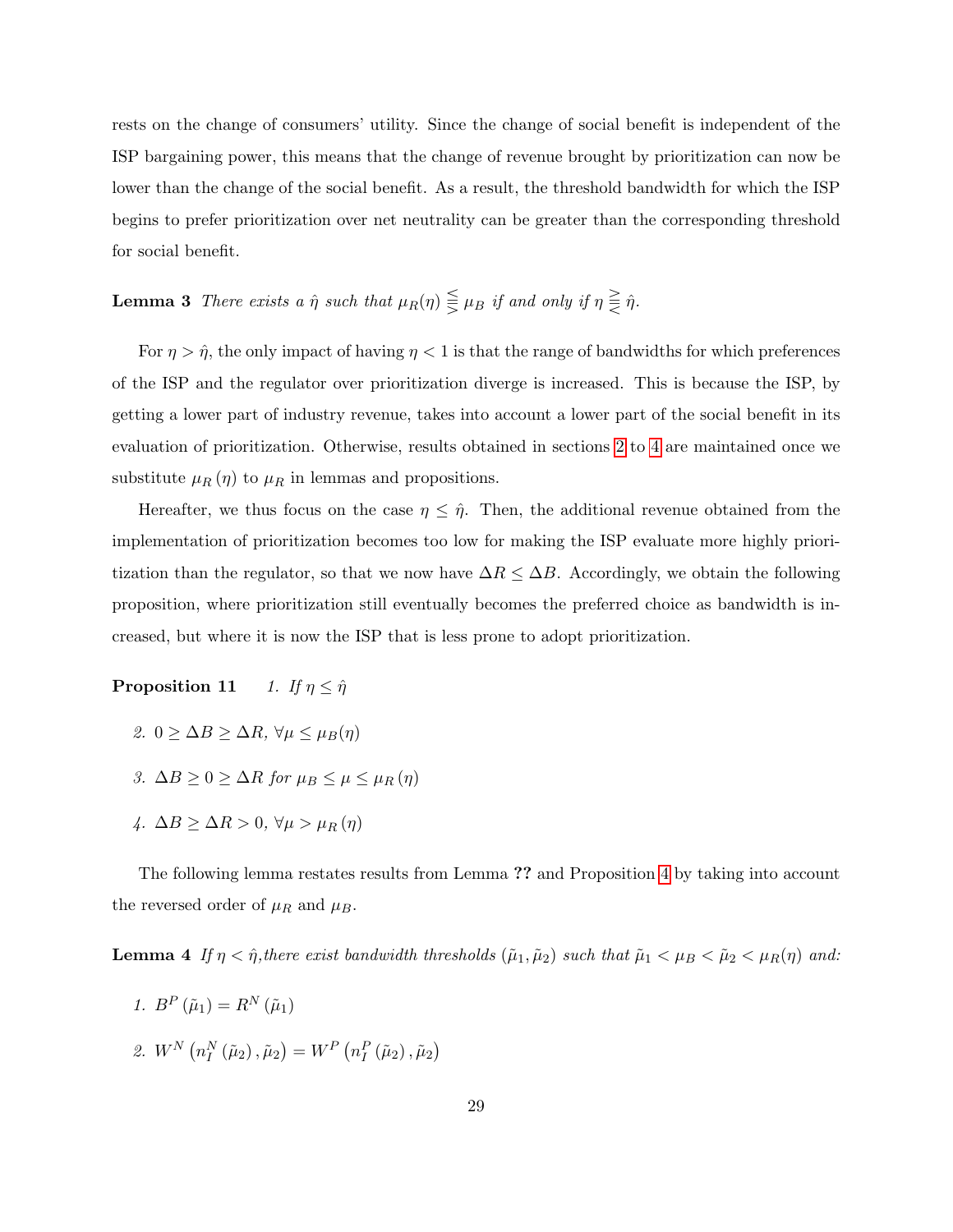Results for the case  $\eta \leq \hat{\eta}$  can be summed up in the following proposition, which echoes Proposition 6 for the case  $\eta > \hat{\eta}$ .

### **Proposition 12** If  $\eta < \hat{\eta}$  and if

(a) If  $\mu < \tilde{\mu}_1 < \mu_B$ ,  $n_U = n_*^N > n_T = n_I^N > n_t^P > n_I^P$  and net neutrality is chosen under the four regulatory frameworks

(b) If  $\tilde{\mu}_1 \le \mu < \mu_B : n_U = n_*^N > n_*^P \ge n_T = n_I^N > n_I^P$  and net neutrality is chosen under the four regulatory frameworks

(c) If  $\mu_B \le \mu < \tilde{\mu}_2 : n_*^P > n_U = n_*^N \ge n_T = n_I^N > n_I^P$  and prioritization is chosen under FB, while net neutrality is chosen under UM, TMR and USO

(d) If  $\tilde{\mu}_2 \le \mu < \mu_R : n_*^P > n_U = n_*^N \ge n_I^N > n_T = n_I^P$  and prioritization is chosen under FB and TMR, while neutrality is chosen under UM and USO

(e) If  $\mu \ge \mu_R : n_U = n_*^P > n_*^P \ge n_T = n_I^P > n_I^N$  and prioritization is chosen under the four regulatory frameworks

#### [Figure 5: Criteria with ISP low bargaining power]

The results in Proposition 6 were established with the highest bargaining power for the ISP. This can be viewed as a favorable upper bound in terms of private coverages in the analysis. Of course, since the bargaining power concerns only monetary transfers between the ISP and CPs, welfare is not impacted by it. But if prioritization is meant to help investment in networks, as is often advanced by its proponents, and if the choice of the traffic management practice is left to the ISP, as is the case for UM and USO regulations, the bargaining power of the ISP vis- $\dot{a}$ -vis CPs becomes an important factor to take into account. The related question of the taxing power of the regulator is treated in the next section 5.1.

Note that relaxing the assumption that the ISP has full market power does not modify the fact that the comparative advantage of net neutrality is the more likely the lower is the bandwidth.

#### 6.3 Content Diversity

A primary benefit that is attributed to net neutrality is to promote network access for content providers, thus ensuring competition, innovation and diversity at this end of the market. Reggiani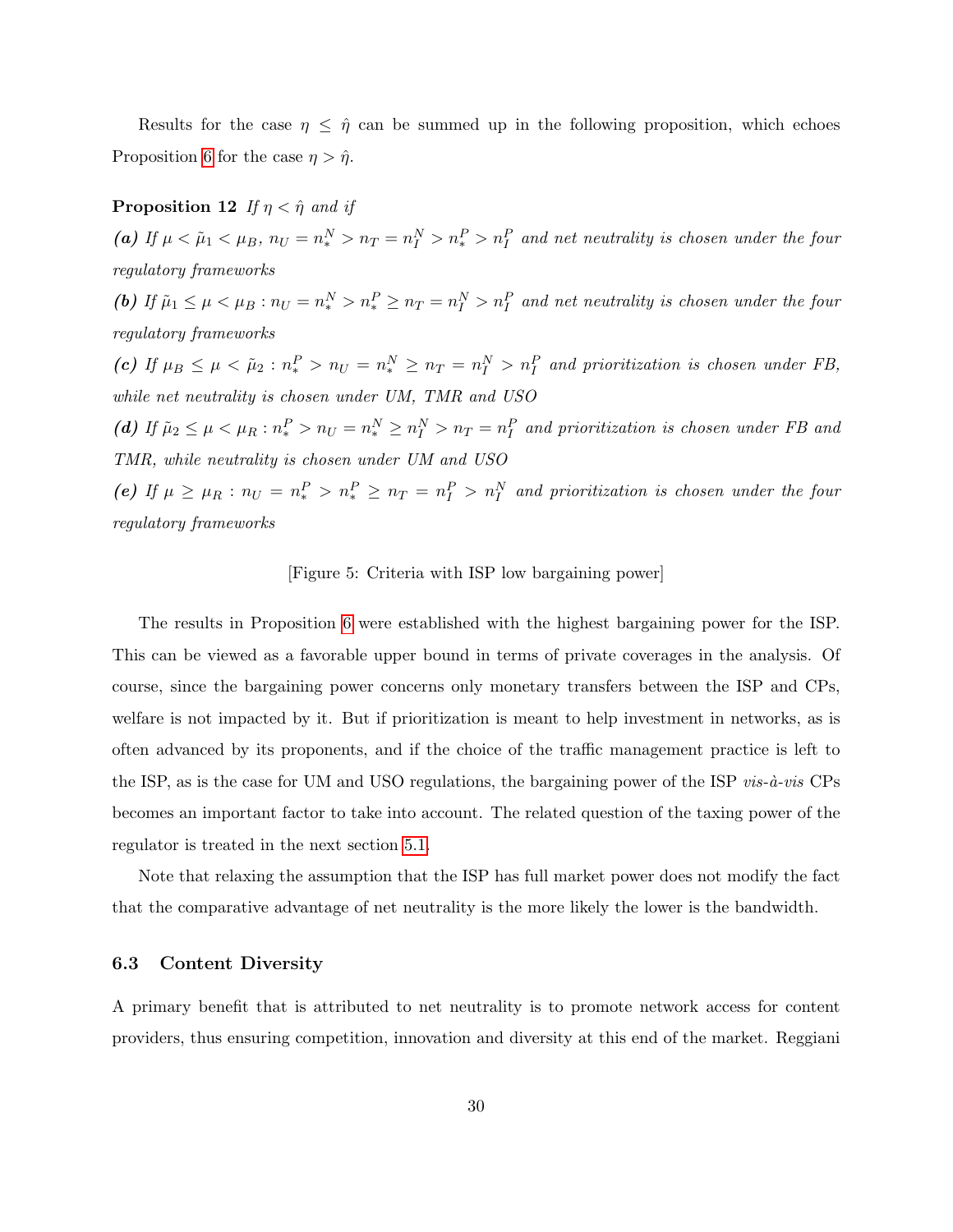and Valletti [27] confirm this conjecture. In this section, we show that these considerations are easily integrated in our model.

Assume that the anonymous CPs we considered up to now are in fact belonging to two classes that are different in nature. The CP denoted 0 is a large CP (say Google or Facebook), while the CP formerly denoted 1 becomes a fringe of m small CPs (each denoted by j). CPs in the fringe face a fixed entry cost F so that their individual profits are given by  $\Pi_j = anX_j - jF$ . There is free entry in fringe content supply, so that  $\Pi_m$  will be nil at equilibrium and the number of fringe content types m is endogenous. We let  $X_f \equiv \sum_{i=1}^m X_i$  be aggregate fringe traffic and  $X = X_0 + X_f$ be the total traffic on the network.

Consumers now value diversity of the fringe contents. More precisely, the utility function has the following separable form in the large and fringe contents:

$$
U(X_0, Z_f(X_1, ..., X_m)) = X_0^{\alpha} \cdot Z_f
$$

where  $Z_f$  is a CES index of the overall fringe consumption that takes into account both substituability among contents and the number of varieties:<sup>31</sup>

$$
Z_f \equiv \left(\sum_{j=1}^m X_j^{\frac{\sigma-1}{\sigma}}\right)^{\frac{\beta \sigma}{\sigma-1}}\tag{18}
$$

In this expression,  $\sigma > 1$  is the elasticity of substitution between any two fringe contents and  $\beta < \frac{\sigma-1}{\sigma}$  is the degree of homogeneity of the CES function. The bound on  $\beta$  is set in order to ensure strict concavity of the index.

As the same transmission time applies to any fringe content  $X_j$  and the weight given on  $X_j$  in  $Z_f$  is the same for all j, total fringe consumption will be evenly distributed among fringe CPs, i.e.  $X_j = \frac{X_f}{m}$  $\frac{X_f}{m}$ . Substituting this value in (18) gives  $Z_f = X_f^{\beta} m^{\frac{\beta}{\sigma-1}}$  and the consumer problem can be written as:

$$
\begin{aligned}\n\max_{X_0, X_f} & X_0^\alpha X_f^\beta m^\delta \\
\text{s.t.} & \omega_0^i X_0 + \omega_f^i X_f = \mu - 1\n\end{aligned}
$$

where  $\delta \equiv \frac{\beta}{\sigma}$  $\frac{\beta}{\sigma-1}$  [ajouter condition sur  $\sigma$  pour assurer concavité plus tard par rapport à n] and where  $\omega_0^i$  and  $\omega_f^i$  are transmission times of large and fringe CPs, respectively, under regulatory

<sup>&</sup>lt;sup>31</sup>This representation of preferences in a model of monopolistic competition is borrowed from Belleflamme and Peitz [3], p. 88.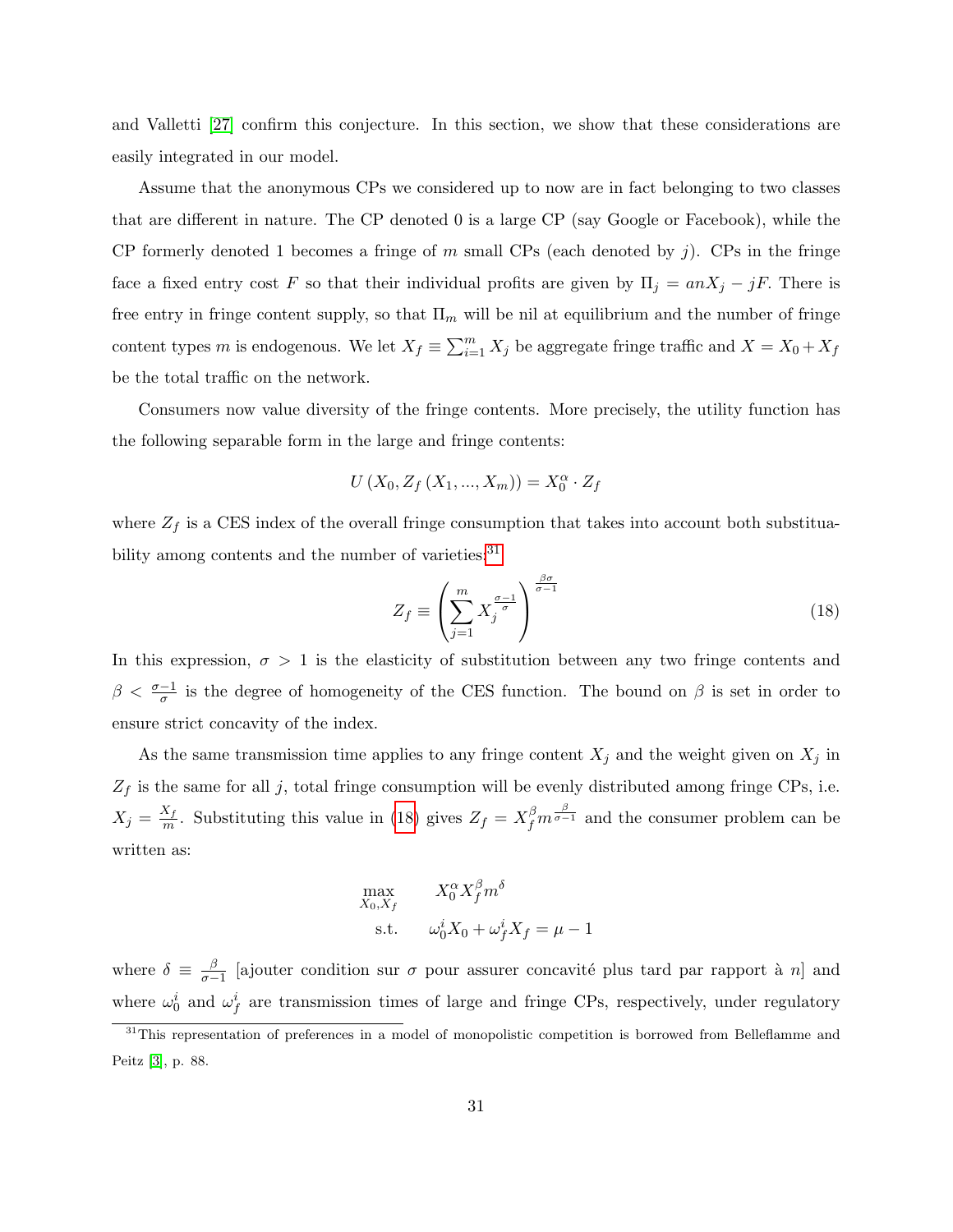regime i. Note that in this formulation, consumers value diversity per se. Since  $m$  is a constant in this problem, optimal solutions are still given by (8). Note the case of no fringe diversity that we considered up to now is a particular case where  $m = 1$ .

Equilibrium number of fringe CPs is obtained from the zero-profit condition. Recalling that  $X_m = \frac{X_f}{m}$  $\frac{\Delta_f}{m}$ , we obtain:

$$
m^{i}(n,\mu) = \left(\frac{anX_f^{i}(\mu)}{F}\right)^{\frac{1}{2}}, i = N, P
$$
\n(19)

The fringe aggregate profit is the

$$
\Pi_{f}^{i}(n,\mu) = anX_{f}^{i} - \frac{(m^{i})^{2}}{2}nF = \frac{1}{2}anX_{f}^{i}(\mu)
$$

Whatever is the traffic management practice, both an increase in capacity and coverage favor diversity and there is complementarity between capacity and coverage with respect to diversity. However, since demand of fringe content is lower under prioritization than under neutrality, a shift from neutrality to priority lowers diversity of content. The difference, however, tends to be attenuated when market coverage is increased because, as the fixed cost of fringe CPs is independent of coverage, the exit of firms because of lower demand becomes less severe as coverage is increased.

**Proposition 13** In both regimes N and P,  $m'_{\mu} > 0$ ,  $m'_{n} > 0$ ,  $m''_{\mu n} > 0$ . Moreover, letting  $\Delta m = m^P(n,\mu) - m^N(n,\mu)$ , we obtain  $\Delta m < 0$ ,  $\frac{\partial(\Delta m)}{\partial n} < 0$  and  $\frac{\partial^2(\Delta m)}{\partial n^2} > 0$ 

Per location utility function  $V^i = U(X_0(\mu), X_f(\mu), m(n,\mu))$  then depends on market coverage:

$$
V^N(n,\mu) = n^{-\frac{1}{2}\delta}v(\mu-1)^{\alpha+\beta+\frac{1}{2}\delta}
$$
\n(20)

$$
V^{P}(n,\mu) = \left(\frac{1}{2}\right)^{\alpha+\beta} n^{-\frac{1}{2}\delta} v \left(\mu^{2}-1\right)^{\alpha+\beta+\frac{1}{2}\delta} \mu^{-\left(\beta+\frac{1}{2}\delta\right)} \tag{21}
$$

where  $v \equiv \left(\frac{a}{f}\right)$  $\frac{a}{f}$ ) $\frac{1}{2}\delta$   $\left(\frac{\alpha}{\alpha+1}\right)$  $\frac{\alpha}{\alpha+\beta}$ <sup>\alleqraphy}</sup> $\left(\frac{\beta}{\alpha+\beta}\right)$  $\left(\frac{\beta}{\alpha+\beta}\right)^{\gamma\beta+\frac{1}{2}\delta}$ . Note that per location indirect utility is convex with respect to n, but aggregate utility  $nV^i$ , which enter the objective functions of the regulator and the ISP, are concave in n. The functional forms of (20) and (21) with respect to  $\mu$  are identical to those of (9) and (10). Results for this version of the model are thus qualitatively similar to those obtained with those in sections 3 and 4. However, as fringe content becomes more valuable with diversity while neutrality is the regime that is the most favorable to diversity, the ranges of intervals for which prioritization meets criteria in proposition 6 are simply reduced.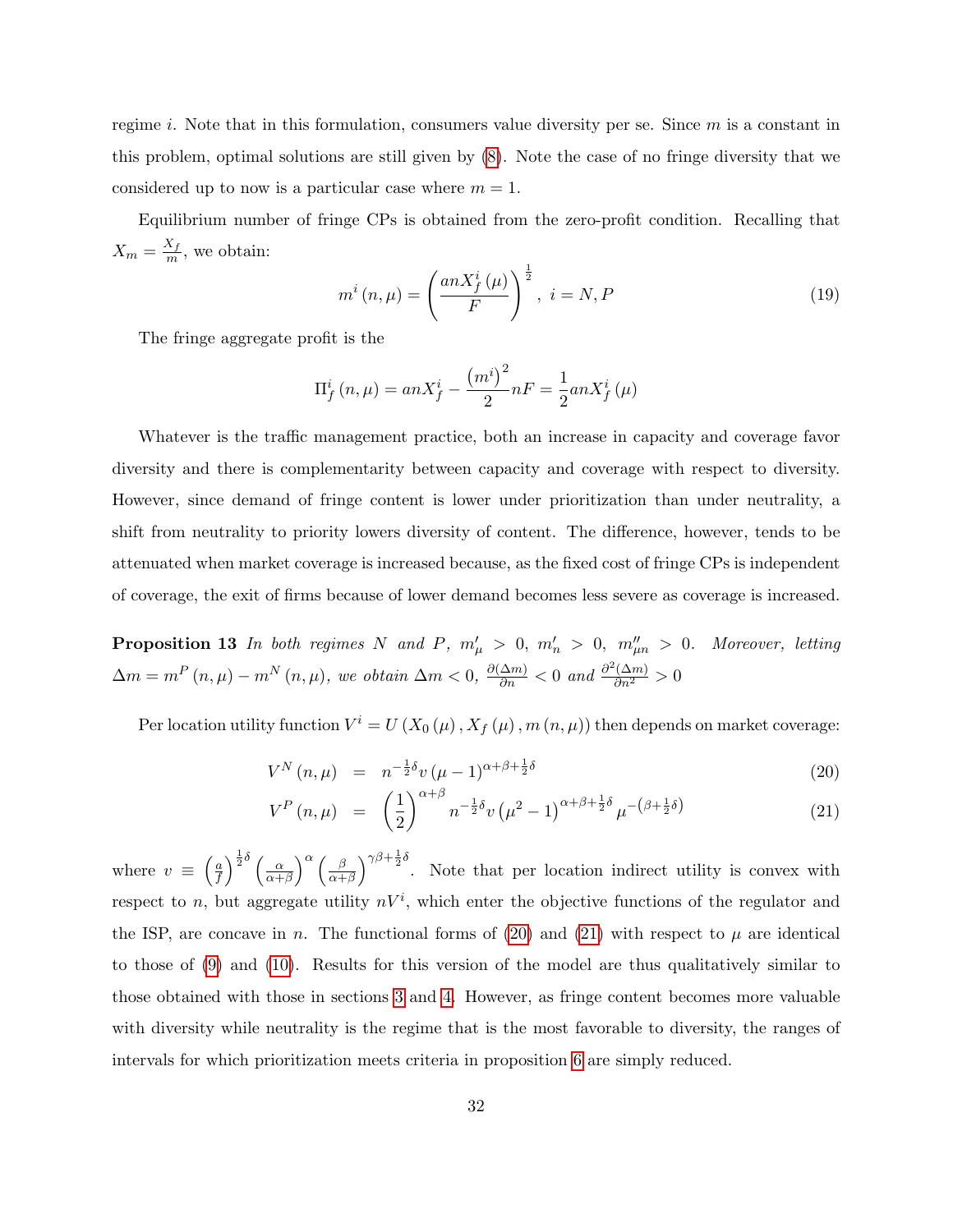In summary, taking into account diversity introduces a positive network externality from unprioritized content demand: the greater revenue that induces a greater fringe content demand helps support more variety, which is retroactively valued as such. As both coverage and capacity induces more fringe content consumption, they both contribute to this positive network externality. These impacts are, however, less important for priority. As a result, both the ISP and the regulatory agency recur less often to prioritization when diversity of content is taken into account.

Note that our results on diversity are in line with those of Reggiani and Valletti [27] in particular and with the general argument in favor of net neutrality that was first stated by Wu [34].

## 7 Conclusion

We have integrated the analysis of net neutrality and universal service obligations in a single model. We have shown that the comparative advantage of prioritization over net neutrality for extending broadband market coverage is positively correlated with bandwidth or, in other words, with the data transmission capacity of the network. The reason is that the greater is the network capacity, the greater is the relative gain of prioritization in terms of total traffic carried against the utility loss associated to unprioritized content displacement. This result is independent of various assumptions on the ISP bargaining power  $vis-\hat{a}-vis$  the content providers, on the capacity of the regulator to establish a universal service fund as well as on the foreign or domestic ownership of content providers. It seems to fit well the history of internet, as questions about the relevance of net neutrality in the economic literature came up at a time a "virtuous" circle was emerging between broadband technological progress and increasing consumption of time-sensitive content.

In this preliminary version of the paper, we consider bandwidth as a parameter, assuming its level is driven by exogenous technological progress. An immediate extension of the model is to endogenize the choice of bandwidth. A first step would be to study the profit-maximizing and welfare-maximizing bandwidths for a given market coverage. This would allow us to determine a "bandwidth universal service". Preliminary work suggests that both profit-maximizing and welfaremaximizing bandwidths are decreasing with market coverage, because a higher coverage induces a higher fixed cost for the deployment of the broadband network. As net neutrality has a comparative advantage with low bandwidth, and provided that CPs revenue are not too large, this implies that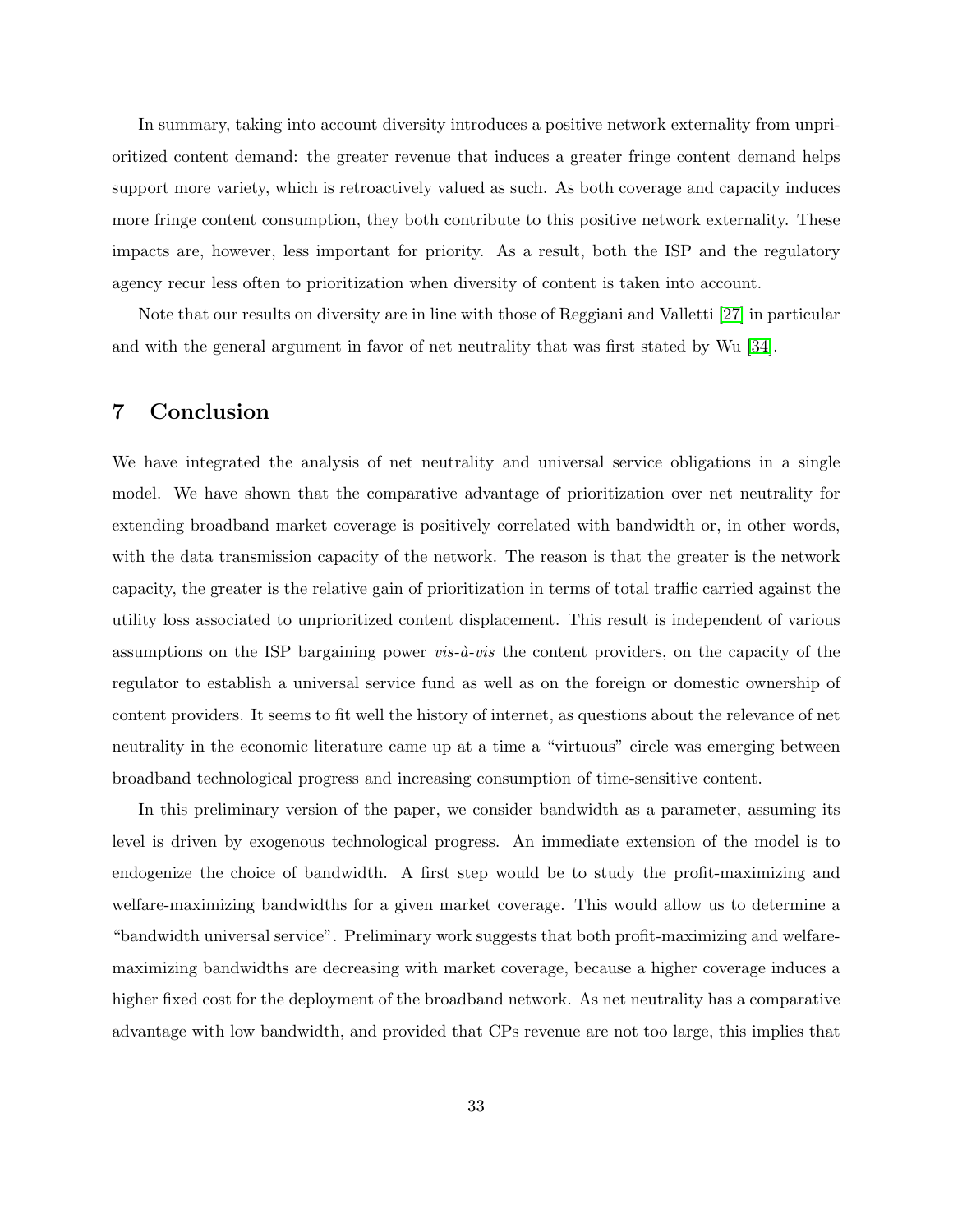net neutrality would be adopted for high coverage, or equivalently, for large countries with important fixed deployment costs. This suggests that the eventual repeal of net neutrality will come later in large countries with low population density, such as Canada. The second step would be to determine simultaneously the choices of coverage and bandwidth.

## References

- [1] Anton, J., Vander Weide, J. H. and N. Vettas, 2002. "Entry Auctions and Strategic Behavior under Cross-Market Price Constraints", International Journal of Industrial Organization, 20, 611-629.
- [2] Baranes, E., 2014. "The Interplay between Network Investment and Content Quality: Implications to Net neutrality on the Internet", Information Economics and Policy, 28, 57–69.
- [3] Belleflamme, P. and M. Peitz, 2015. Industrial Organization, Cambridge University Press.
- [4] Bennet, M. F., King, A. S. Jr, Machin III, J. and R. Porter: "Open Letter", available through https://9to5mac.com/2021/03/04/us-high-broadband/, accessed October 7th, 2021.
- [5] Bourreau, M., F. Kourandi and T. Valletti, 2015. " Net Neutrality with Competing Interent Platforms", The Journal of Industrial Economics, LXIII, 30-73.
- [6] Bourreau, M., Feasy, R. and S. Hoernig, 2017. "Demand-Side Policies to Accelerate the Transition to Ultrafast Broadband", Centre on Regulation in Europe (CERRE).
- [7] BroadbandNow, "https://broadbandnow.com/report/fcc-broadband-definition/"
- [8] Calzada, J. and M. Tselekounis, 2018. "Net Neutrality in an Hyperlinked Internet Economy", International Journal of Industrial Organization, 59, 190-221.
- [9] Canadian Radio-television and Telecommunications Commissions, 2021. "Broadband Fund: Closing the digital divide in Canada", https://crtc.gc.ca/eng/internet/internet.htm, accessed October  $7^{th}$ , 2021.
- [10] Cornière, A. et G. Taylor, 2014. "Integration and Search Engine Bias", Rand Journal of Economics, 45, 576-597.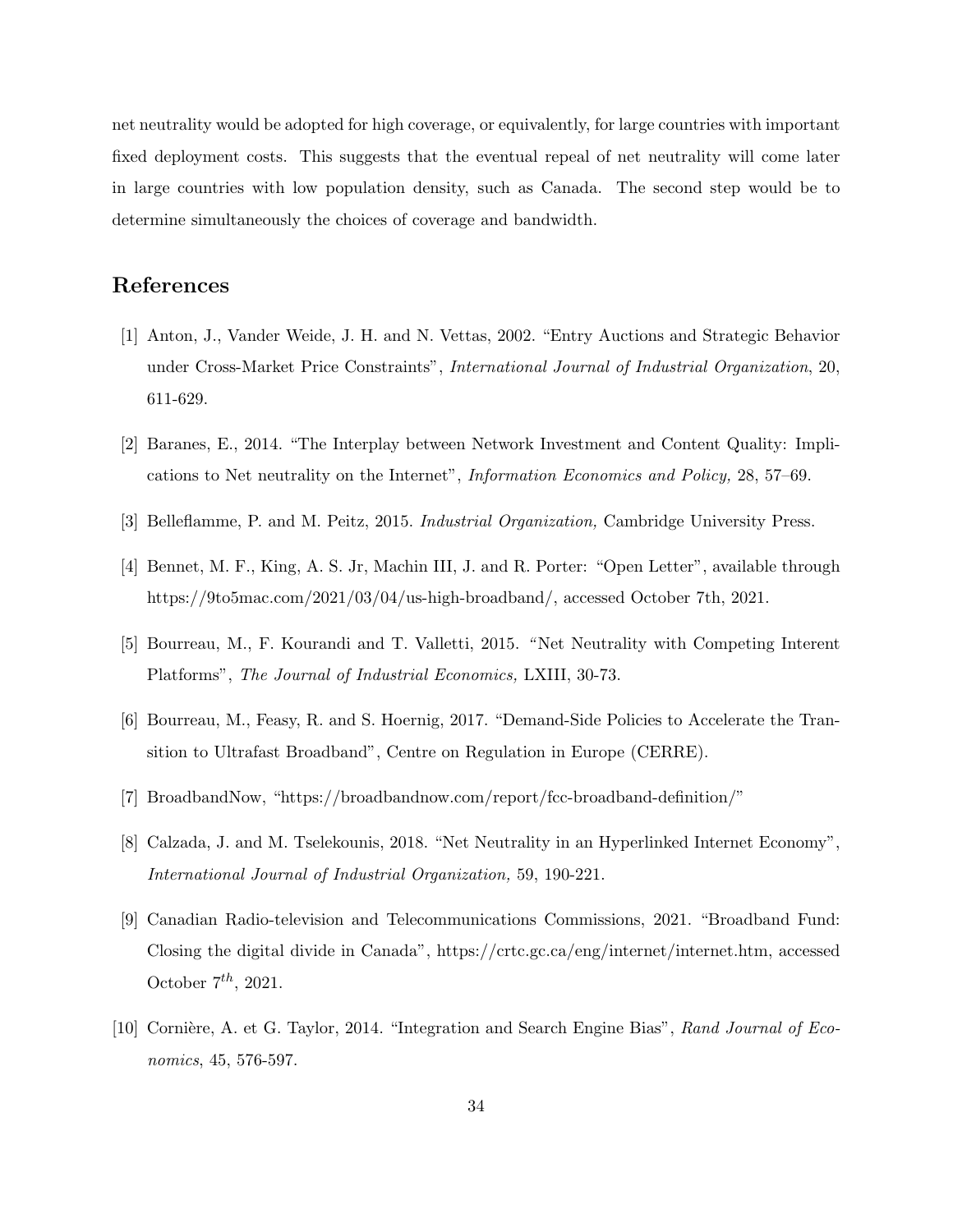- [11] Choi, J. P., D.-S. Jeon and B.-C. Kim, 2018. "Net Neutrality, Network Capacity, and Innovation at the Edges", The Journal of Industrial Economics, LXVI, 172-204.
- [12] Choi, J. P., Jeon, D.-S. et Kim, B.-C. (2015). Net Neutrality, Business Models, and Internet Interconnection. American Economic Journal: Microeconomics, 7, 104–141.
- [13] Choi, J.P, B.-C. Kim, 2010. "Net Neutrality and Investment Incentives", Rand Journal of Economics, 41, 446-471.
- [14] Chone, P., Flochel, L. and A. Perrot (2000), "Universal Service Obligations and Competition", Information Economics and Policy, 12, 249-259.
- [15] Chone, P., Flochel, L. and A. Perrot (2002), "Allocating and Funding Universal Service Obligations in a Competitive Market", International Journal of Industrial Organization, 20, 1247- 1276.
- [16] Economides, N. and B. E. Hermalin, 2012. "The Economics of Network Neutrality", Rand Journal of Economics, 43, 602-629.
- [17] Fuchs, C. (2018) "Google and Facebook's Tax Avoidance Strategies", Chapter 4, in The Online Advertising Tax as the Foundation of a Public Service Internet, CAMRI Extended Policy Report, University of Westminster Press.
- [18] Gautier, A. and X. Wauthy, 2010. "Price Competition under Universal Service Obligations", International Journal of Economic Theory, 6, 311–326.
- [19] Hayel, Y., B. Tuffin, "Pricing for Heterogeneous Servives at a Discriminatory Processor Sharing Queue", 2005. In: International Conference on Research in Networking, Springer, 816-827.
- [20] Katz, M. L., 2017. "Whither U.S. Net Neutrality Regulation?" Review of Industrial Organization, 50, 441-468.
- [21] Krämer, J., Wiewiorra, L. and C. Weinhardt, 2013. "Net Neutrality: A Progress Report", Telecommunications Policy, 37, 794-813.
- [22] Kramer, J., L Wiewiorra, 2012. "Network Neutrality and Congestion Sensitive Content Providers", Information Systems Research, 23, 1303-1321.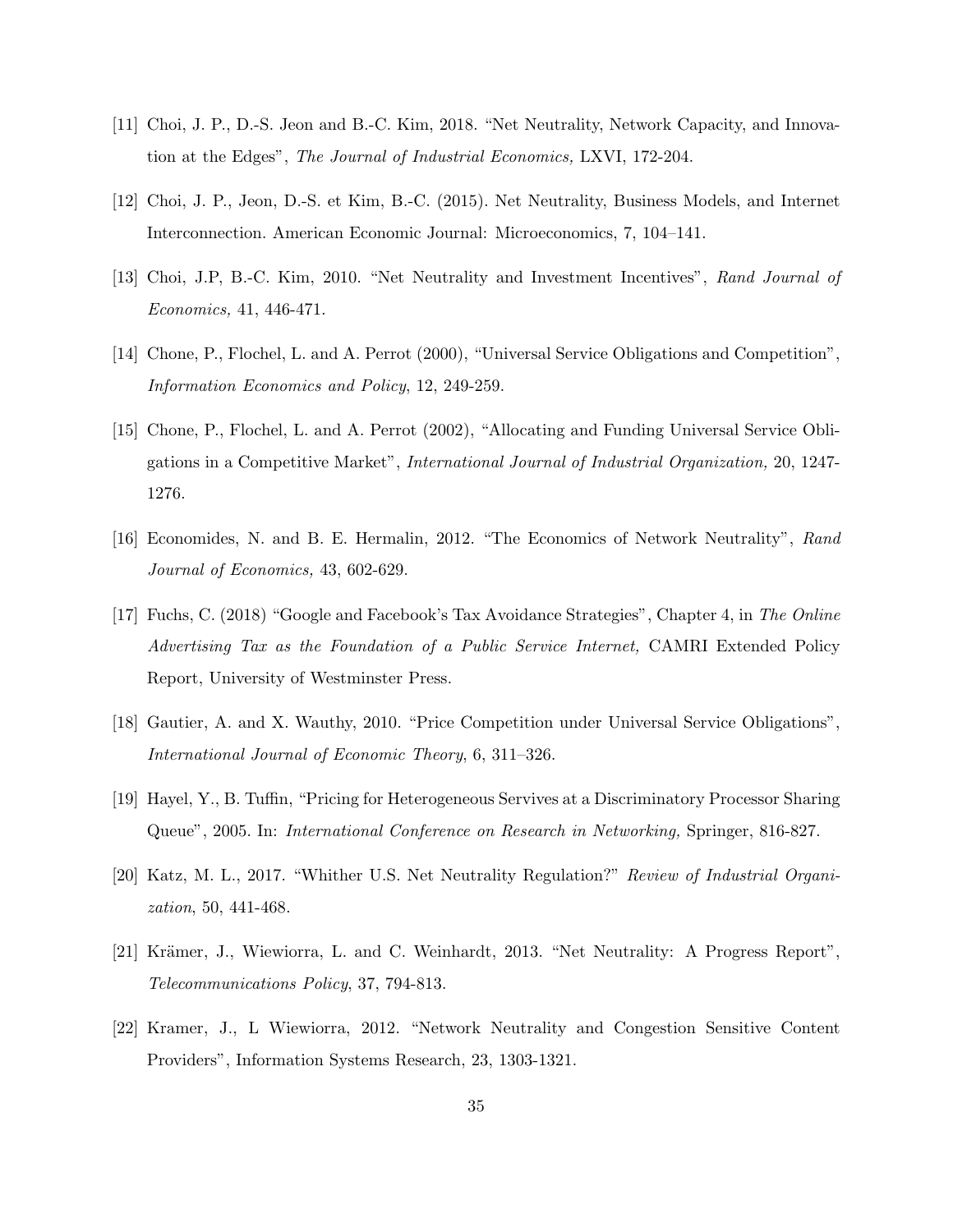- [23] OCDE, 2015, Addressing the Tax Challenges of the Digital Economy, Action 1 2015 Final Report, OECD/G20 Base Erosion and Profit Shifting Project, Editions OCDE, Paris, ´ https://doi.org/10.1787/9789264241046-en, accessed November  $19^{th}$ , 2021.
- [24] Peitz, M. and F. Schuett, 2016. "Net Neutrality and Inflation of Traffic", International Journal of Industrial Organization, 46, 16-62.
- [25] Poudou, J.-C. and M. Roland, 2017. "Equity Justifications for Universal Service Obligations", International Journal of Industrial Organization, 52, 63-95.
- [26] Poudou, J.-C. and M. Roland, 2014. "Efficiency of Uniform Pricing in Universal Service Obligations", International Journal of Industrial Organization, 37, 141-152.
- [27] Reggiani, C. and T. Valletti, 2016, "Net Neutrality and Innovation at the Core and at the Edge", International Journal of Industrial Organization, 45, 16-27.
- [28] Rosenworcel, J., 2016, "Bringing the Connected Future to All Americans, May 11, 2012 January 3, 2017", https://www.fcc.gov/news-events/blog/2016/12/30/bringing-connected-futureall-americans-may-11-2012-january-3-2017, accessed October 7th, 2021.
- [29] Sacoto-Cabrera, E. J., Guijarro, L., Vidal, J. R. and V. Pla, 2020. "Economic Viability of Virtual Operators in 5G via Network Slicing", Future Generation Computer Systems, 109, 172-187.
- [30] Spulber, D. F. and C. Yoo, "Networks in Telecommunications", Cambridge University Press, 2009.
- [31] Valletti, T., Hoernig, S. and P. Barros, 2002. "Universal Service and Entry: The Role of Uniform Pricing and Coverage Constraints", Journal of Regulatory Economics, 21, 169-190.
- [32] Verizon, 2021. "Bandwidth", https://www.verizon.com/info/definitions/bandwidth/, accessed October  $7^{th}$ , 2021.
- [33] Wikipedia,  $M/M/1$  queue, https://en.wikipedia.org/wiki/M/M/1<sub>-queue, accessed October 1st</sub>, 2021.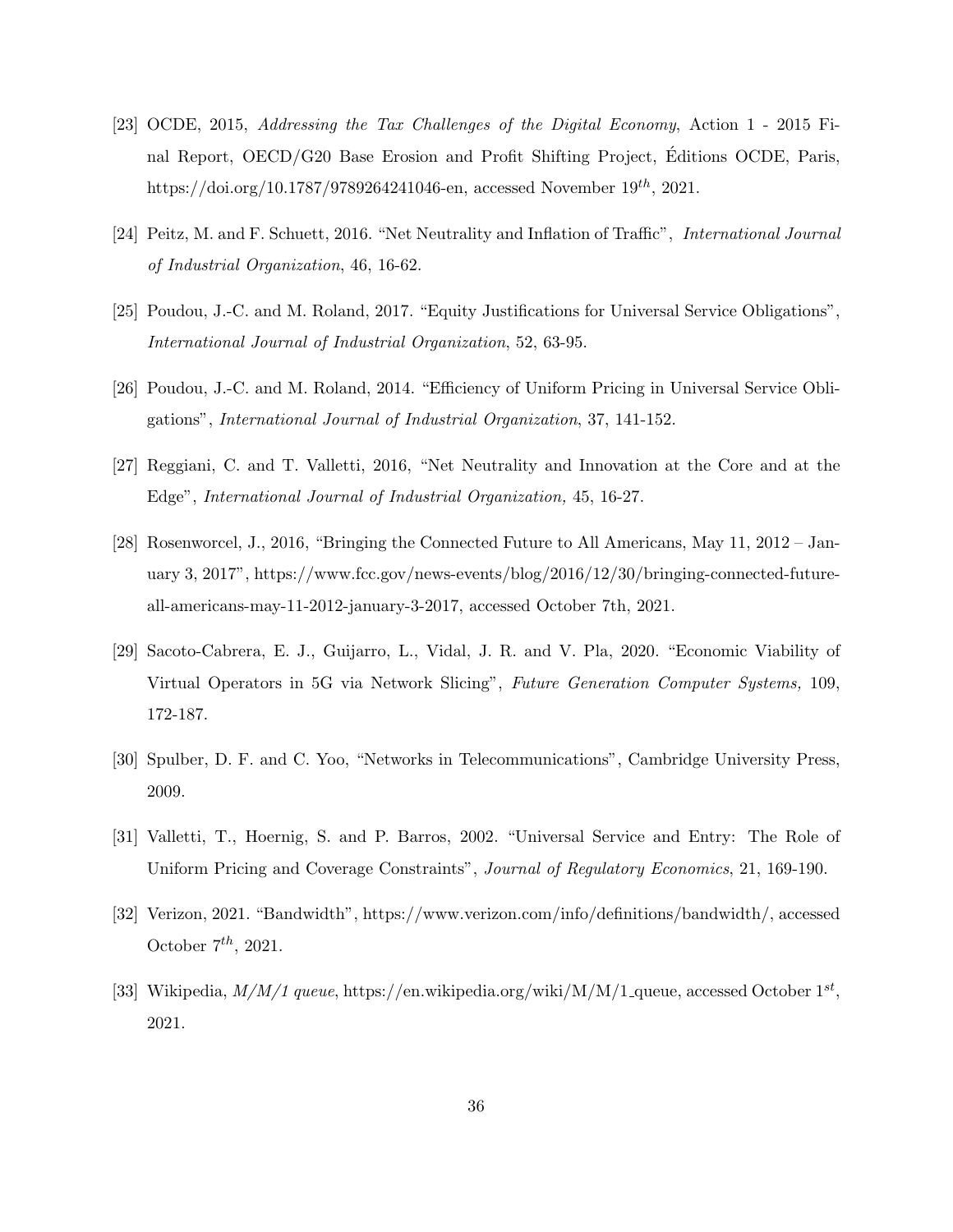[34] Wu, T., "Network Neutrality, Broadband Discrimination", *Journal of Telecommunications and* High Technology, 2, 141-179.

## Appendix

#### Proof of Lemma 1

(a) From (8),  $\Delta X = X^P(\mu) - X^N(\mu)$  and

$$
\Delta X = \frac{(\mu - 1)^2}{2(\alpha + \beta)\mu} (\alpha \mu - \beta) \leq 0 \text{ as } \mu \leq \mu_X \equiv \frac{\beta}{\alpha}
$$

(b) From (9) and (10),

$$
\frac{V^P}{V^N} = \left(\frac{1}{2}\right)^{\alpha+\beta} (\mu+1)^{\alpha+\beta} \mu^{-\beta}
$$

so that

$$
V^{P} \leq V^{N} \text{ as } F(\mu) \equiv \frac{\ln\left(\frac{\mu+1}{2}\right)}{\ln\mu - \ln\left(\frac{\mu+1}{2}\right)} \leq \mu_{X}
$$
\n(22)

As  $F(\mu)$  is an strictly increasing function of  $\mu$  such that  $\lim_{\mu \to 1} F(\mu) = 1$  and  $\lim_{\mu \to \infty} F(\mu) =$  $\infty$ , then it exists  $\mu_V$ :  $F(\mu_V) = \mu_X > 1$ . Note that

$$
1 \le F(\mu) \le \mu \text{ for } \mu \ge 1 \tag{23}
$$

so  $\mu_V > F(\mu_V) = \mu_X$ . Moreover  $\mu - F(\mu)$  is an strictly increasing concave function of  $\mu$ .

**Proof of Proposition 1.** Note that for all  $\mu > 0$ ,  $\Delta B(\mu) = \Delta V(\mu) + a\Delta X_0(\mu) + a\Delta X_f(\mu) <$  $\Delta V(\mu) + a\Delta X_0(\mu) = \Delta R(\mu)$  since  $\Delta X_f(\mu) < 0$ . For the large-biased case  $(\alpha \geq 0.5)$ , since  $\Delta V(\mu) \geq 0$  and  $\Delta X \geq (\mu) \ge 0$ ,  $\forall \mu \geq 1$ , we have  $\mu_R = \mu_B = 1$ . Consider now the fringe biased case  $(\alpha \le 0.5)$ . Since  $\Delta V(\mu) \leq 0$  as  $\mu \leq \mu_V$ ,  $a\Delta X_0(1) = 0$ ,  $a \lim_{\mu \to \infty} \Delta X_0(\mu) \to \infty$  and  $\frac{\partial(\Delta X_0(\mu))}{\partial \mu} > 0$ ,  $\forall \mu$ , there exists a  $\mu_R < \mu_V$  such that  $\Delta R(\mu) = \Delta V(\mu) + a\Delta X_0(\mu) \leq 0$  as  $\mu \leq \mu_R$ .

Similarly, since  $\Delta R \leq 0$  as  $\mu \leq \mu_R$ ,  $a(\Delta X(1)) = 0$ ,  $\lim_{\mu \to \infty} a(\Delta X(\mu)) \to \infty$ , and  $\Delta B$  $0 = \Delta R$  at  $\mu = \mu_R$ , there exists a  $\mu_B > \mu_R$  such that  $\Delta B \leq 0$  as  $\mu \leq \mu_B$ . As  $\mu_X < \mu_V$ ,  $\Delta B(\mu_X) = \Delta V(\mu_X) < 0$ , so that  $\mu_B > \mu_X$ , and  $\Delta B(\mu_V) = \Delta X(\mu_V) > 0$ , so that  $\mu_B < \mu_V$ .

**Proof of Proposition 2.** Assume that  $\mu < \mu_R$ . From Lemma 1,  $\Delta R < 0$  so that  $n_I^P < n_I^N$ .  $\Delta R < 0$  also implies that  $\Pi^P\left(n^P_I,\mu\right) < \Pi^N\left(n^P_I,\mu\right)$ ; since profits  $\Pi^i(n,\mu)$  are strictly concave in n,  $n_I^N$  is a unique solution and  $\Pi^N(n_I^P, \mu) < \Pi^N(n_I^N, \mu)$ . We thus have  $\Pi^P(n_I^P, \mu) < \Pi^N(n_I^N, \mu)$ .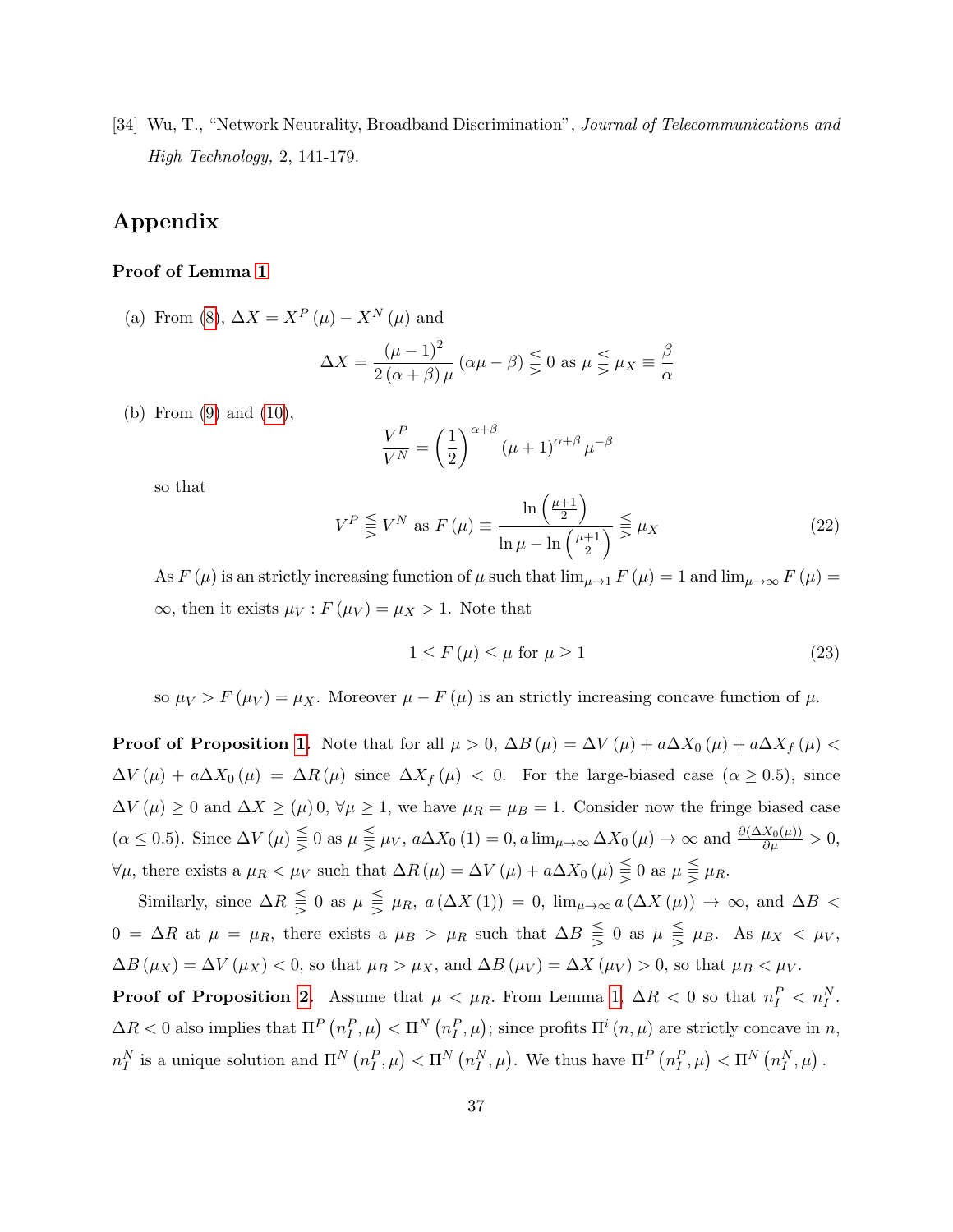**Proof of Proposition 3.** As  $B^{i}(\mu) > R^{i}(\mu)$  for all  $\mu$ , by definitions (12) and (11) of coverages, we have the first result.. Now, consider the case where  $\mu < \mu_B$ . From Lemma 1,  $\Delta B < 0$ , so that  $n_*^P < n_*^N$ . Moreover,  $\Delta B < 0$  also implies that  $W^P(n_*^P, \mu) < W^N(n_*^P, \mu)$ ; since welfare  $W^i(n, \mu)$ is strictly concave in n,  $n_*^N$  is a unique solution and  $W^N(n_*^P, \mu) < W^N(n_*^N, \mu)$ . We thus have  $W^P(n^P_*,\mu) < W^N(n^N_*,\mu)$ . The proof is similar for  $\mu \ge \mu_B$ .

**Proof of Proposition 4.** Note that for all  $\mu$ , coverage solutions write  $N(G, \mu) = \frac{G}{c\mu} - \frac{1}{2c}$  $\frac{1}{2c}k\mu$  which is an increasing function in  $G$ . So we have

$$
W^{P} (n_{I}^{P} (\mu), \mu) - W^{N} (n_{I}^{N} (\mu), \mu)
$$
  
= N (R^{P} (\mu), \mu) B^{P} (\mu) - C (n\_{I}^{P} (\mu), \mu) - N (R^{N} (\mu), \mu) B^{N} (\mu) + C (n\_{I}^{N} (\mu), \mu)

At  $\mu \leq \mu_R$ , we have:

$$
W^{P} (n_{I}^{P} (\mu_{R}), \mu_{R}) - W^{N} (n_{I}^{N} (\mu_{R}), \mu_{R})
$$
  

$$
\left[ N (R^{P} (\mu_{R}), \mu_{R}) - N (R^{N} (\mu_{R}), \mu_{R}) \right] B^{N} (\mu_{R}) - C (n_{I}^{P} (\mu_{R}), \mu_{R}) + C (n_{I}^{N} (\mu_{R}), \mu_{R}) = 0
$$

where the inequality comes from the fact that  $B^P(\mu_R) < B^N(\mu_R)$  and the equality, from the fact that  $R^P(\mu_R) = R^N(\mu_R)$  and  $n_I^N(\mu_R) = n_I^P(\mu_R)$ . Similarly, at  $\mu = \mu_B$ , we have:

$$
W^{P} (n_{I}^{P} (\mu_{B}), \mu_{B}) - W^{N} (n_{I}^{N} (\mu_{B}), \mu_{B})
$$
  
> N (R<sup>N</sup> (\mu\_{B}), \mu\_{B}) (B<sup>P</sup> (\mu\_{B}) - B<sup>N</sup> (\mu\_{B})) + C (n\_{I}^{N} (\mu\_{B}), \mu\_{B}) > 0

where the inequality comes from the fact that  $R^P(\mu_B) > R^N(\mu_B)$  and the equality, from the fact that  $B^P(\mu_B) = B^N(\mu_B)$ . By continuity, there exists a  $\tilde{\mu}_2 \in (\mu_R, \mu_B)$  such that  $W^P(n_I^N(\tilde{\mu}_2), \tilde{\mu}_2) =$  $W^N(n_I^P(\tilde{\mu}_2), \tilde{\mu}_2)$ . Moreover from Propositions 1 and 2, for  $\mu < \mu_R < \mu_B$ ,  $n_*^N(\mu) > n_I^N(\mu) >$  $n_{I}^{P}(\mu)$  and  $W^{P}(n,\mu) - W^{N}(n,\mu) < 0$ , we have

$$
W^{P}\left(n_{I}^{P}\left(\mu\right),\mu\right) < W^{N}\left(n_{I}^{P}\left(\mu\right),\mu\right) < W^{N}\left(n_{I}^{N}\left(\mu\right),\mu\right) < W^{N}\left(n_{*}^{N}\left(\mu\right),\mu\right)
$$

So this proves that  $W^P(n_I^P(\mu), \mu) - W^N(n_I^N(\mu), \mu) < 0$  for  $\mu < \mu_R$ . Identically, for  $\mu > \mu_B > \mu_R$ ,  $n_{I}^{P}(\mu) > n_{I}^{N}(\mu)$  and  $W^{P}(n, \mu) - W^{N}(n, \mu) > 0$  so

$$
W^{N}\left(n_{I}^{N}\left(\mu\right),\mu\right) < W^{P}\left(n_{I}^{N}\left(\mu\right),\mu\right) < W^{P}\left(n_{I}^{P}\left(\mu\right),\mu\right) < W^{P}\left(n_{*}^{P}\left(\mu\right),\mu\right)
$$

This proves that  $\tilde{\mu}_2$  is unique and  $W^P(n_I^P(\mu), \mu) \leq W^N(n_I^N(\mu), \mu)$  as  $\mu \leq \tilde{\mu}_2$ .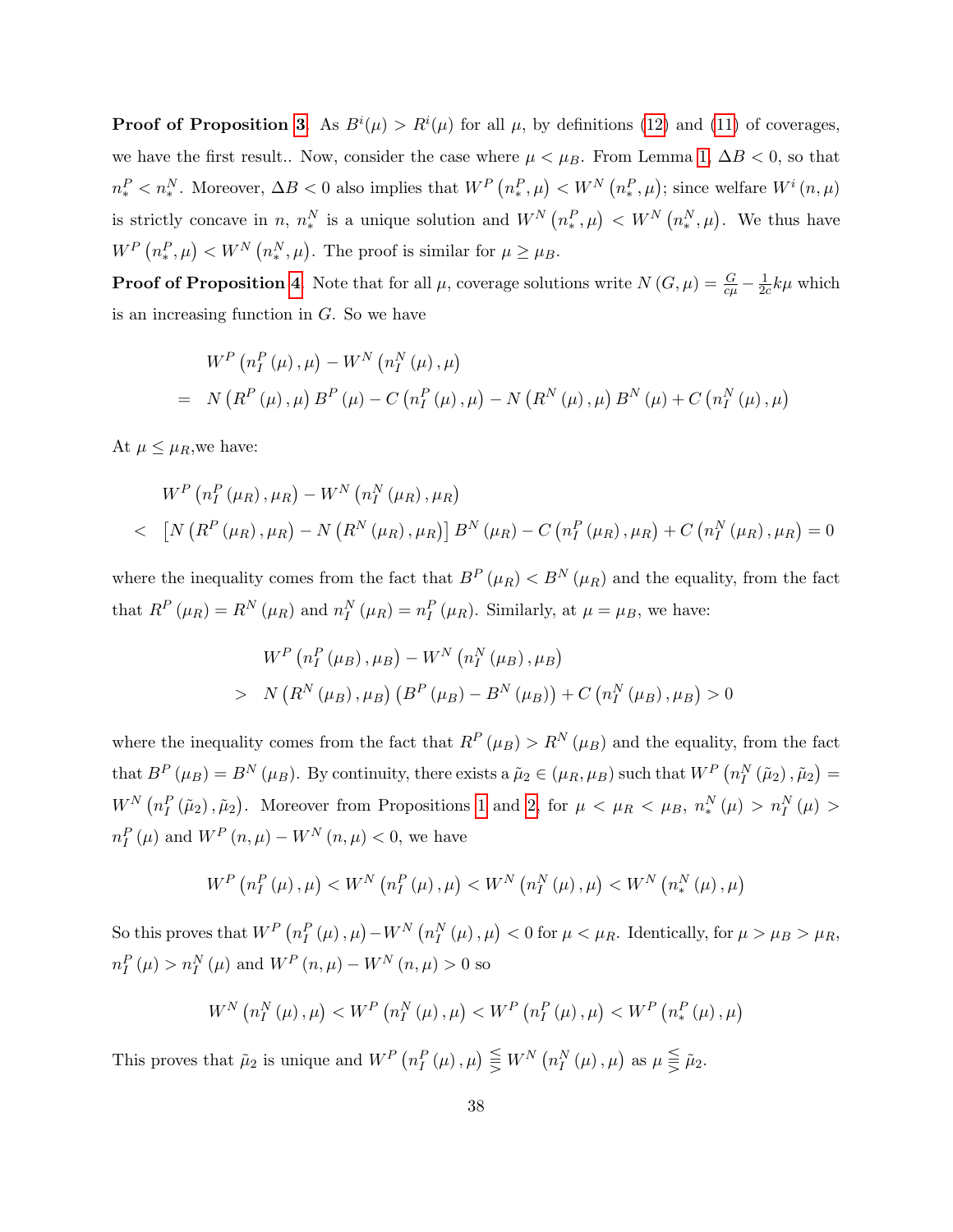**Proof of Proposition 5.** At the second stage, the ISP chooses the regime independently of coverage, so that the regime is N if  $\mu \leq \mu_R$  and P if  $\mu > \mu_R$ . If  $\mu \leq \mu_R$  or  $\mu > \mu_B$ , the regime chosen by the ISP is also the regime preferred by the regulator, so that the regulator can impose the welfare-maximizing coverage. If  $\mu \in (\mu_R, \mu_B]$ , the ISP chooses P while N is the welfare-maximizing regime, so that the regulator chooses  $n_*^P < n_*$ .

#### Proof of Proposition 6

(a) if  $\mu < \tilde{\mu}_1$ , then  $R^N(\mu) > B^P(\mu)$  so that  $n_I^N > n_*^P$ , which implies that  $n_*^N > n_I^N > n_*^P > n_I^P$ . As  $n_I^N > n_I^P$ , this also implies that N meets criterion 2. Moreover, since  $\mu < \mu_R$ , we have  $R^{N}(\mu) > R^{P}(\mu)$ , so that

$$
W^N\left(n_I^N,\mu\right) > W^P\left(n_I^P,\mu\right)
$$

and N meets criterion 1. Since  $\mu < \mu_B$ , we have  $B^N(\mu) > B^P(\mu)$ , so that

$$
W^N\left(n_*^N,\mu\right) > W^P\left(n_*^P,\mu\right)
$$

so that N meets criterion 3.

(b) if  $\tilde{\mu}_1 \leq \mu < \mu_R$  then  $B^P(\mu) \geq R^N(\mu)$  so that  $n_*^P \geq n_I^N$ . Since  $\mu < \mu_B$ ,  $n_*^N > n_*^P$  and since  $\mu < \mu_R$ ,  $n_I^N > n_I^P$  We thus have that

$$
n_*^N > n_*^P \ge n_I^N > n_I^P
$$

and that N meets criterion 2. Criteria 1 and 3 are checked in the same way as in  $(a)$ .

(c) if  $\mu_R \leq \mu < \tilde{\mu}_2$  then  $W^N(n_I^N, \mu) > W^P(n_I^P, \mu)$ , so that N meets criterion 1. Since  $\mu \geq \mu_R$ ,  $n_I^P \ge n_I^N$  and  $\Pi^P(n_I^P, \mu) \ge \Pi^N(n_I^N, \mu)$ . Since  $\mu \langle \mu_B, n_{*}^N > n_{*}^P$  and  $W^N(n_{*}^N, \mu) >$  $W^P(n^P_*,\mu)$ . We thus have that

$$
n_*^N > n_*^P > n_I^P \ge n_I^N
$$

and that P meets criterion 2, while N meets criterion 3.

(d)  $\tilde{\mu}_2 \le \mu < \mu_B$ , then  $W^P(n_I^N, \mu) > W^N(n_I^P, \mu)$ , so that P meets criterion 1. Since  $\mu_R > \mu >$  $\mu_B$ , coverages are set as in (c). Criteria 2 and 3 are checked as in (c).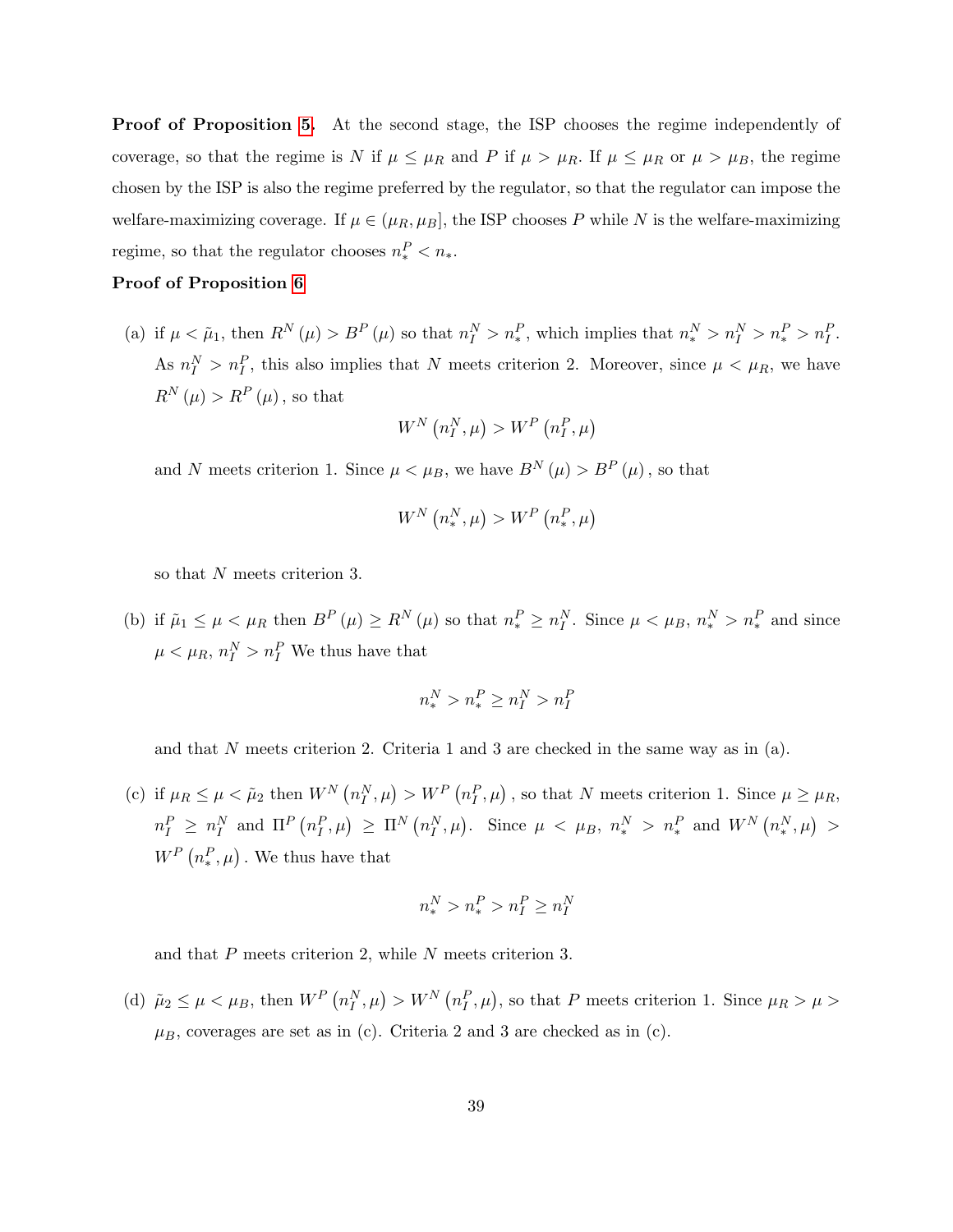(e) if  $\mu \ge \mu_B$  then  $n_*^P \ge n_*^N$  and  $W(n_*^P, \mu) \ge W(n_*^N, \mu)$  and P meets criterion 2 and 3. Since  $\mu > \tilde{\mu}_2, n_*^P > n_I^N$  and since  $\mu > \mu_R, n_I^P > n_I^N$  and

$$
n_*^P \geq n_*^N > n_I^P > n_I^N
$$

Criterion 1 is checked as in (d).

Proof of Proposition 7. First part is directly derived from Proposition 5 as the regulator can impose the welfare-maximizing coverage. For  $\mu \in (\tilde{\mu}_2, \mu_B)$ , we have  $n_U = n_*^P > n_T = n_I^P$  so this yields  $W^P\left(n_*^P\left(\mu\right),\mu\right) > W^P\left(n_I^N\left(\mu\right),\mu\right)$ , which proves the second part. Last, if  $\mu \in (\mu_R, \tilde{\mu}_2]$ , from Proposition 6,  $n_*^N > n_t^P > n_I^N \ge n_I^N$  and if  $\mu = \tilde{\mu}_2 : W^P(n_*^P(\tilde{\mu}_2), \tilde{\mu}_2) > W^P(n_I^P(\tilde{\mu}_2), \tilde{\mu}_2) =$  $W^N\left(n_I^P\left(\tilde{\mu}_2\right),\tilde{\mu}_2\right) > W^N\left(n_I^N\left(\tilde{\mu}_2\right),\tilde{\mu}_2\right)$ . Now we have

$$
W^{P} (n_{*}^{P} (\mu), \mu) - W^{N} (n_{I}^{N} (\mu), \mu)
$$
  
=  $\Pi^{P} (n_{*}^{P} (\mu), \mu) - \Pi^{N} (n_{I}^{N} (\mu), \mu) + a (X_{I}^{P} (\mu) - X_{I}^{N} (\mu))$   
 $\Pi^{P} (n_{I}^{P} (\mu), \mu) - \Pi^{N} (n_{I}^{N} (\mu), \mu) + a (X_{I}^{P} (\mu) - X_{I}^{N} (\mu))$ 

as  $\Pi^P(n_I^P(\mu), \mu) > \Pi^P(n, \mu)$  for all *n*. So if  $\mu = \mu_R$ 

$$
W^{P}\left(n_{*}^{P}\left(\mu_{R}\right),\mu_{R}\right)-W^{N}\left(n_{I}^{N}\left(\mu_{R}\right),\mu_{R}\right)
$$

since  $X_1^P(\mu) - X_1^N(\mu) = -\frac{\beta}{2}$ 2  $\frac{(\mu-1)^2}{\mu(\alpha+\beta)}$  < 0. By continuity, there exists a  $\tilde{\mu}_u \in (\mu_R, \tilde{\mu}_2)$  such that  $W^{P}\left(n_{*}^{P}\left(\tilde{\mu}_{u}\right),\tilde{\mu}_{u}\right)=W^{N}\left(n_{I}^{N}\left(\tilde{\mu}_{u}\right),\tilde{\mu}_{u}\right)$  and  $W^{P}\left(n_{*}^{P}\left(\mu\right),\mu\right)\leq W^{N}\left(n_{I}^{N}\left(\mu\right),\mu\right)$  as  $\mu\leqq\tilde{\mu}_{u}$ .

**Proof of Lemma 3.** From Proposition 1,  $\mu_R(1) < \mu_B$ . Since  $\Delta R = \Delta V$  at  $\eta = 0$ , we have  $\mu_R(0) = \mu_V$ , which is greater than  $\mu_B$  from Lemma 1 and Proposition 1. By continuity there exists a  $\hat{\eta} \in (0, 1)$  such that  $\mu_R(\eta) \leq \mu_B$  as  $\eta \geq \hat{\eta}$ .

**Proof of Proposition 8.** Proof of Proposition 6 applies with the restriction that  $\tilde{\mu}_1 = \mu_R$ .

**Proof of Proposition 9.** Proof of Proposition 6 applies by replacing  $\tilde{\mu}_1$  by  $\hat{\mu}_1$  and imposing the restriction that  $\mu_B = \tilde{\mu}_2 = \mu_R$ .

**Proof of Proposition 10.** First, as we have  $B_1^i(\mu) < B^i(\mu)$  for  $i = N, P$ , maximum USO coverages are  $n_f^i = N(B_1^i(\mu), \mu) < n_*^i = N(B^i(\mu), \mu)$ . Second, as  $B_1^i(\mu) - R^i(\mu) = aX_1^i(\mu) > 0$ then  $n_f^i > n_I^i$  for all  $\mu \ge 1$ . Third, as  $\Delta B_1 = \Delta B$ , for  $\mu \le \mu_B$ ,  $n_f^N \ge n_f^P$  and conversely. Fourth, as  $B_1^P(\mu) - R^N(\mu) < B^P(\mu) - R^N(\mu)$  and  $B^P(\tilde{\mu}_f) > R^N(\tilde{\mu}_f)$ , similar arguments as in the proof of Lemma ?? applies, so that there exists a  $\tilde{\mu}_f \in (\tilde{\mu}_1, \mu_R)$  such that  $B_1^P(\tilde{\mu}_f) = R^N(\tilde{\mu}_f)$ . Then, for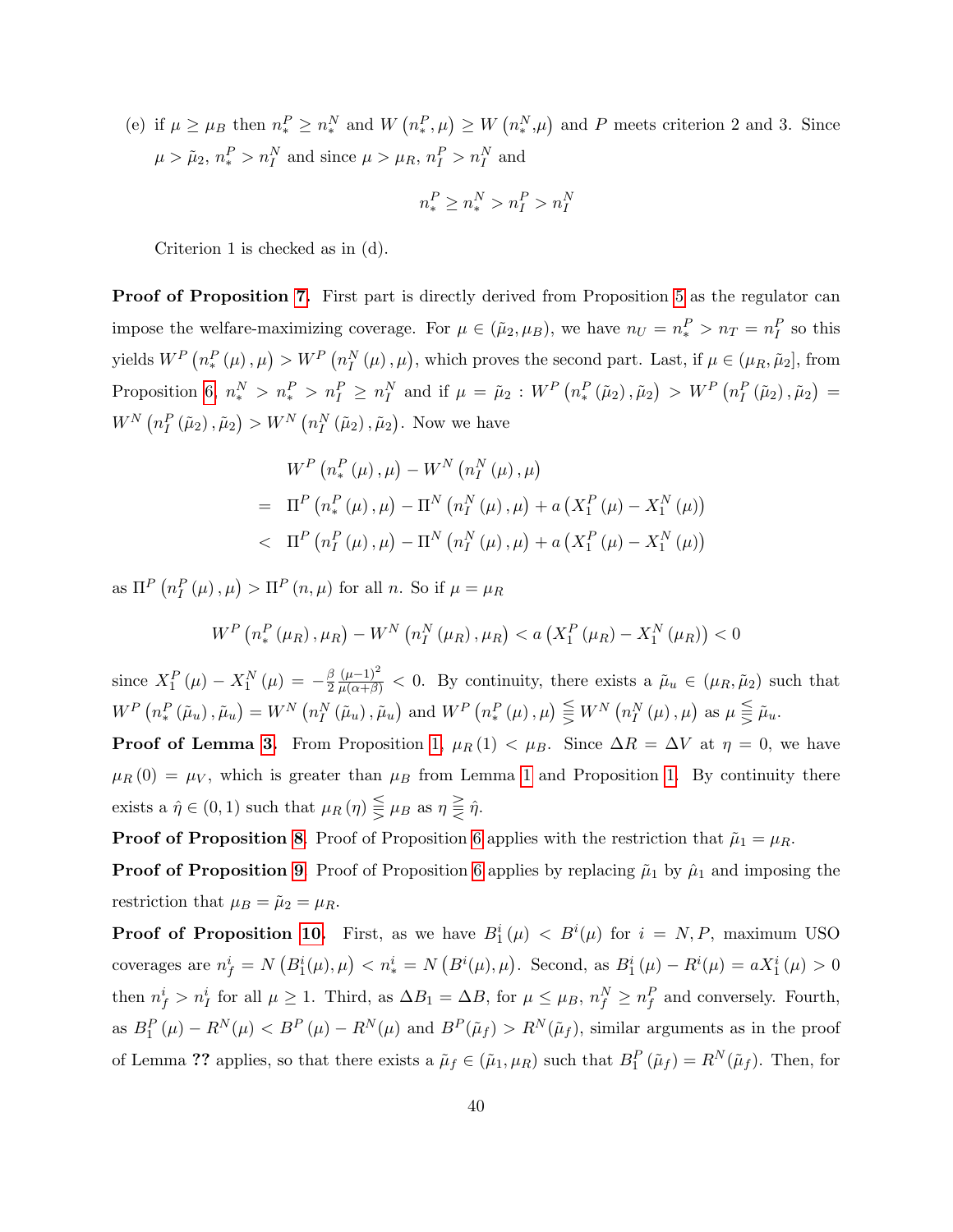$\mu \leq \tilde{\mu}_f, n_f^P \leq n_I^N$ . Furthermore, as  $W_1^P(n_I^P, \mu) - W_1^N(n_I^N, \mu) = N(R^P(\mu), \mu) B_1^P(\mu) - C(n_I^P, \mu) N(R^N(\mu), \mu) B_1^N(\mu) + C(n_I^N, \mu)$  and we follow same steps as in the proof of Proposition ??, above, to show that, by continuity, there exists a  $\hat{\mu}_f \in (\mu_R, \mu_B)$  such that it exists :  $W_1^P(n_I^P, \hat{\mu}_f)$  =  $W_1^N(n_I^N,\hat{\mu}_f)$ . Finally, others arguments are unchanged from Proposition 6 and are omitted in this proof. Then Proposition 6 applies for  $n_f^i$  and  $n_f^i$  by substituting  $n_f^i$  to  $n_*^i$ ,  $\tilde{\mu}_f$  to  $\tilde{\mu}_1$  and  $\hat{\mu}_f$  to  $\tilde{\mu}_2$ .

**Proof of Proposition 11.** We assume  $\alpha < 0.5$ . Note that

$$
\Delta B - \Delta R \leq 0 \text{ as } \eta \geq \hat{\eta}
$$

If  $\eta > \hat{\eta}$ , the proof of Lemma 1 applies once we substitute  $\mu_R(\eta)$  to  $\mu_R$  in it.

Consider now the case where  $0 < \eta \leq \hat{\eta}$ . Since  $\Delta V \leq 0$  as  $\mu \leq \mu_V$ ,  $a\eta \Delta X_0$  (1) = 0,  $a \lim_{\mu \to \infty} \eta \Delta X_0 \to$  $\infty$  and  $\frac{\partial(\Delta X_0)}{\partial \mu} > 0$ ,  $\forall \mu$ , there exists a  $\mu_R(\eta) < \mu_V$  such that  $\Delta R = \Delta V + a\Delta X_0 \leq 0$  as  $\mu \leq \mu_R$ .

Similarly, since  $\Delta R \leq 0$  as  $\mu \leq \mu_R(\eta) > 0$ ,  $a(\Delta X(1)) = 0$ ,  $\lim_{\mu \to \infty} a(\Delta X(\mu)) \to \infty$ ,  $[a (\Delta X(\mu))]$  is convex: vérifier si cela a été montré] and  $\Delta B \ge 0 = \Delta R$  at  $\mu = \mu_R(\eta)$ , there exists a  $\mu_B \leq \mu_R(\eta)$  such that  $\Delta B \leq 0$  as  $\mu \leq \mu_B$ .

#### Proof of Lemma 4

1. Consider a  $\mu < \mu_B < \mu_R(\eta)$ . As  $B^P(\mu)$  and  $R(\mu)$  are independent of  $\eta$ .

2. We have:

$$
W^{P} (n_{I}^{P} (\mu), \mu) - W^{N} (n_{I}^{N} (\mu), \mu)
$$
  
= N (R^{P} (\mu), \mu) B^{P} (\mu) - C (n\_{I}^{P} (\mu), \mu) - N (R^{N} (\mu), \mu) B^{N} (\mu) + C (n\_{I}^{N} (\mu), \mu)

At  $\mu = \mu_B$ , we have:

$$
W^{P} (n_{I}^{P} (\mu_{B}), \mu_{B}) - W^{N} (n_{I}^{N} (\mu_{B}), \mu_{B})
$$
  
< N (R^{P} (\mu\_{B}), \mu\_{B}) (B^{P} (\mu\_{B}) - B^{N} (\mu\_{B})) - C (n\_{I}^{P} (\mu\_{B}), \mu\_{B}) < 0

where the first equality comes from the fact that  $R^{P}(\mu) < R^{N}(\mu)$  and the second, from the fact that  $B^P(\mu_B) = B^N(\mu_B)$ .

At  $\mu = \mu_R(\eta)$ , we have:

$$
W^{P} (n_{I}^{P} (\mu_{R}), \mu_{R}) - W^{N} (n_{I}^{N} (\mu_{R}), \mu_{R})
$$
  
>  $N (R^{P} (\mu_{R}), \mu_{R}) - N (R^{N} (\mu_{R}), \mu_{R}) B^{N} (\mu_{R}) + C (n_{I}^{N} (\mu_{R}), \mu_{R}) - C (n_{I}^{P} (\mu_{R}), \mu_{R}) = 0$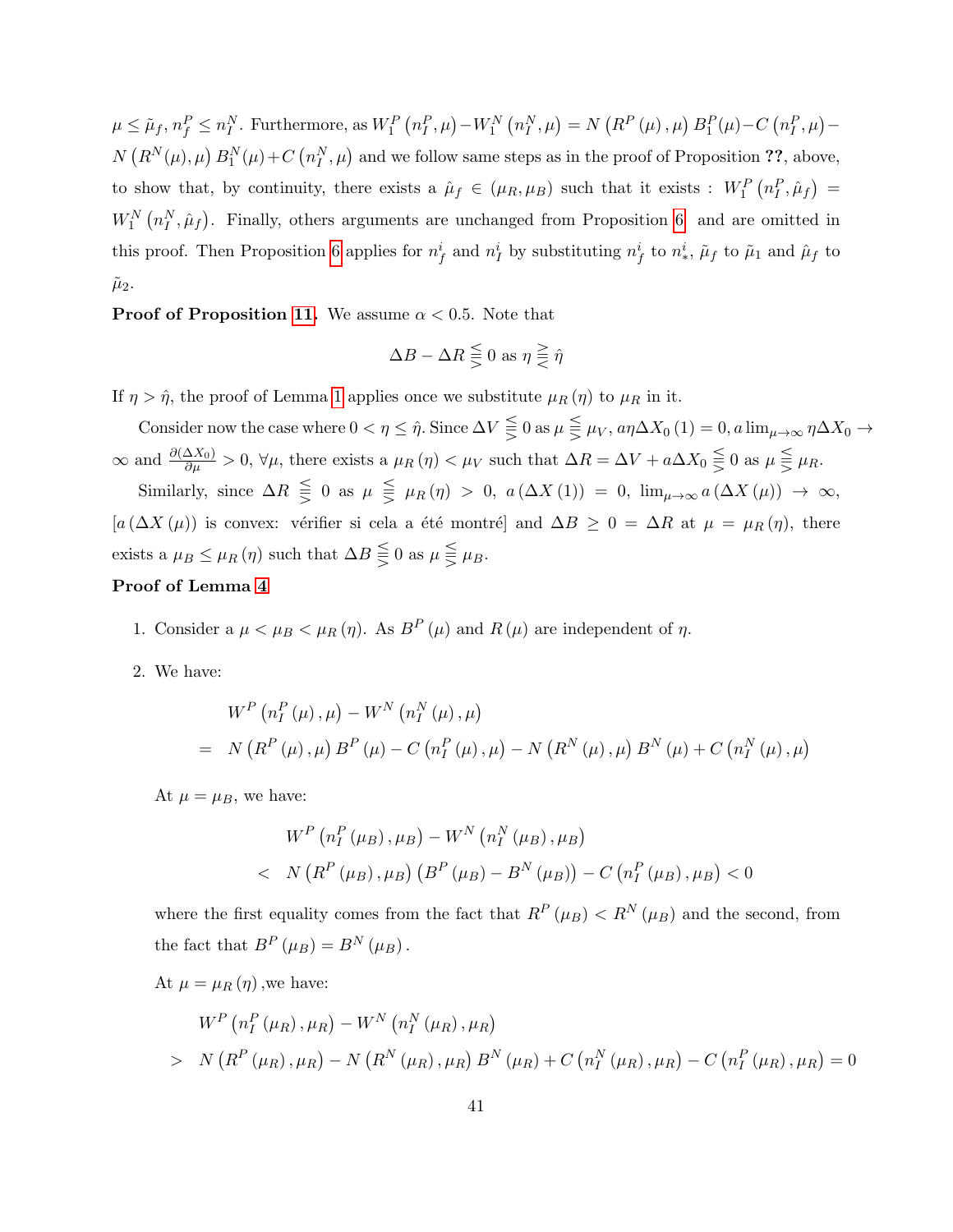where the first equality comes from the fact that  $B^P(\mu_R) > B^N(\mu_R)$  and the second, from the fact that  $R^P(\mu_R) = R^N(\mu_R)$  and  $n_I^N(\mu_R) = n_I^P(\mu_R)$ .

**Proof of Proposition 12.** If  $\eta > \hat{\eta}$ , the proof of Proposition 6 applies once we substitute  $\mu_R(\eta)$ to  $\mu_R$  in it. Consider now the case of  $\eta < \hat{\eta}$ .

- (a) The case  $\mu < \tilde{\mu}_1(\eta)$  is identical to case (a) of Proposition 6 because  $\mu$  is less than all bandwidth threshold.
- (b) The case  $\tilde{\mu}_1(\eta) \leq \mu < \mu_B < \mu_R(\eta)$  is identical to case (b) of Proposition 6 as  $\mu$  is lower than both  $\mu_B$  and  $\mu_R$ .
- (c) If  $\mu_B \le \mu < \tilde{\mu}_2$ , then, because  $\mu \ge \mu_B$ ,  $n_*^P > n_*^N$  and  $W^P(n_*^P, \mu) \ge W^N(n_*^N, \mu)$  so that P meets criterion 3. But, because  $\mu < \tilde{\mu}_2$ ,  $W^N(n_I^N, \mu) > W^P(n_I^P, \mu)$  and N meets criterion 1. Since  $\mu < \mu_R(\eta)$ ,  $n_I^N > n_I^P$  and N meets criterion 2. We thus have  $n_*^P > n_*^N > n_I^N > n_I^P$ .
- (d) If  $\tilde{\mu}_2 \leq \mu < \mu_R(\eta)$ ,  $W^P(n_I^P, \mu) \geq W^N(n_I^N, \mu)$  and P meets criterion 1. The two other criteria are checked as in (c).
- (e) The case  $\mu \geq \mu_R(\eta)$ , is identical to case (e) of Proposition 6 because because  $\mu$  is greater than all bandwidth threshold.

**Proof of Lemma 2.** First let us give a characterization of  $M_*^i$ . Putting first-best coverages  $n_*^i(\mu) = N\left(B^i(\mu), \mu\right)$  in the ISP participation constraint (13), implies that bandwidth levels are such that  $R^{i}(\mu) - \frac{1}{2}B^{i}(\mu) - \frac{1}{4}$  $\frac{1}{4}k\mu^2 \geq 0$ . This also writes  $\pi^i(\mu) := R^i(\mu) - aZ^i(\mu) - \frac{1}{8}$  $\frac{1}{8}k\mu^2 \geq 0$ , where  $Z^{N}(\mu) = X^{N}(\mu), Z^{P}(\mu) = X_{0}^{N}(\mu) + X_{1}^{P}(\mu)$  and  $\Delta Z(\mu) = X_{1}^{P}(\mu) - X_{1}^{N}(\mu) = -\frac{\beta}{2}$ 2  $\frac{(\mu-1)^2}{\mu(\alpha+\beta)} \leq 0,$ decreasing and concave for all  $\mu > 1$ . Here  $Z^N(\mu)$  is increasing and convex and  $Z^P(\mu)$  is increasing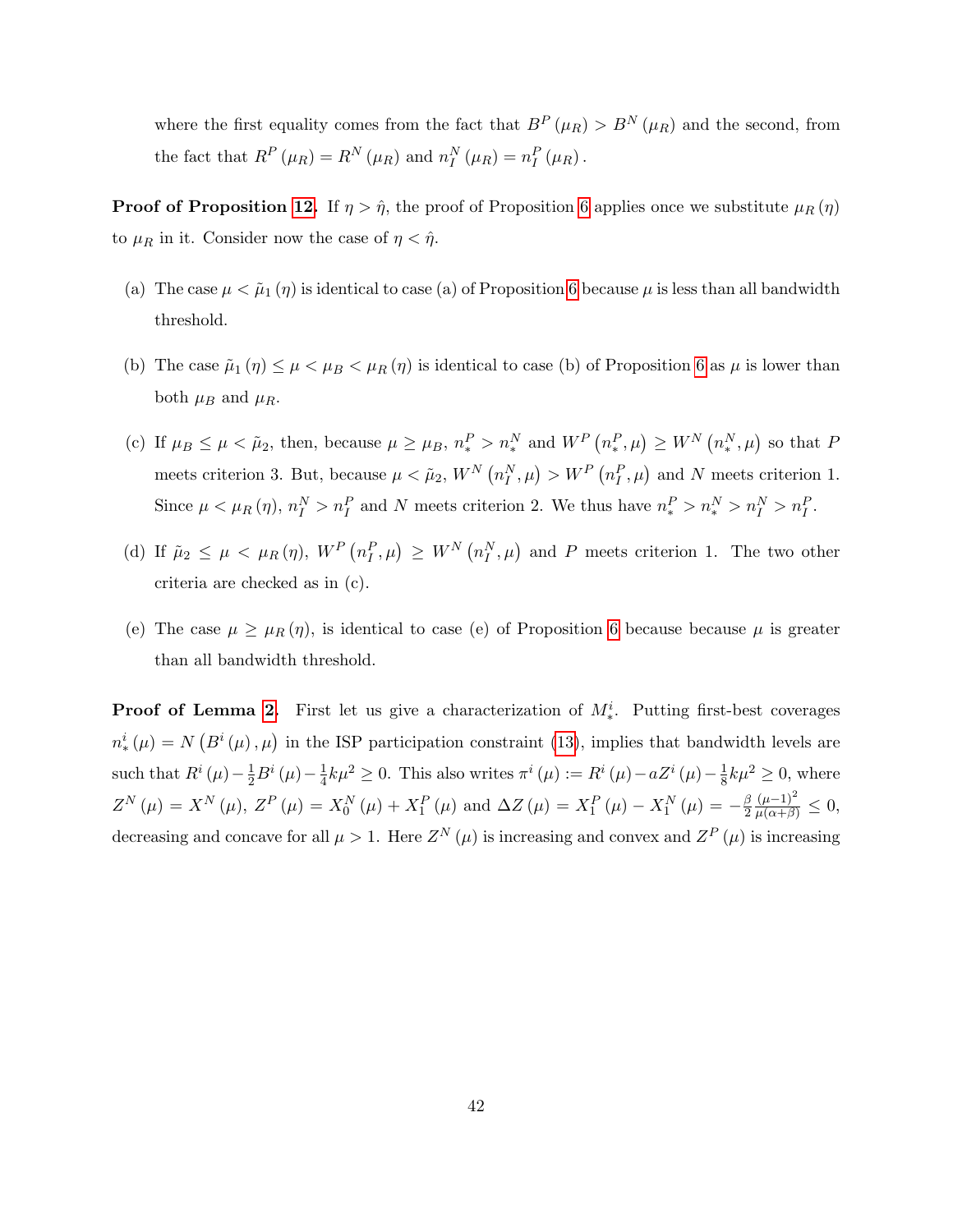and concave with  $\mu$ . Moreover with  $\lim_{\mu \to +\infty} (R^i(\mu) - aZ^i(\mu)) = \lim_{\mu \to +\infty} (V^i(\mu) - a\hat{Z}^i(\mu))$ where  $\hat{Z}^{N}(\mu) = X^{N}(\mu)$  and  $\hat{Z}^{P}(\mu) = X^{P}(\mu) - 2X_{0}^{N}(\mu) = \frac{1}{2}(\mu - 1) \frac{\alpha \mu^{2} + (\beta - 3\alpha)\mu + \beta}{\mu(\alpha + \beta)} > 0.32$  So

$$
\lim_{\mu \to +\infty} (V^N(\mu) - aX^N(\mu)) = \lim_{\mu \to +\infty} \left( v(\mu - 1)^{\alpha + \beta} - a(\mu - 1) \right) = \lim_{\mu \to +\infty} (-a\mu) = -\infty
$$
\n
$$
\lim_{\mu \to +\infty} \left( V^P(\mu) - a\hat{Z}^N(\mu) \right) = \lim_{\mu \to +\infty} \left( \left( \frac{1}{2} \right)^{\alpha + \beta} v(\mu^2 - 1)^{\alpha + \beta} \mu^{-\beta} - a\frac{1}{2}(\mu - 1) \frac{\alpha \mu^2 + (\beta - 3\alpha)\mu + \beta}{\mu(\alpha + \beta)} \right)
$$
\n
$$
= \lim_{\mu \to +\infty} \left( v\left( \frac{1}{2} \right)^{\alpha + \beta} \mu^{2\alpha} - a\frac{\alpha \mu^2}{2(\alpha + \beta)} \right) = \lim_{\mu \to +\infty} \left( -a\frac{\alpha \mu^2}{2(\alpha + \beta)} \right) = -\infty
$$

Define now  $m^i = \arg \max_m \pi^i(\mu)$ , such  $\operatorname{as}^{33}(\pi^i)'(\mu) = 0 \Leftrightarrow r^i(\mu) - \frac{1}{16}k\mu = a z^i(\mu)$  where  $z^i(\mu) =$  $(Z^{i})'(\mu) > 0$ . When  $a = 0$ ,  $m^{i} = m_{0}^{i} > 1$ :  $r^{i}(\mu) = \frac{1}{16}k\mu$ , as  $\lim_{\mu \to 1^{+}} (r^{i}(\mu) - \frac{1}{16}k\mu) = +\infty$ . Then  $m^i$  decreases with a from  $m^i_0$  to 1. So  $\pi^i(m^i) = R^i(m^i) - aZ^i(m^i) - \frac{1}{8}$  $\frac{1}{8}k\left(m^{i}\right)^{2}$  and using the envelop theorem  $\frac{\partial \pi^i(m^i)}{\partial a} = -Z^i(m^i) < 0$ , then it exists  $a^i_\pi : \pi^i(m^i) = 0$ .

- If when  $a = 0 : \pi^i (m_0^i) = R^i (m_0^i) \frac{1}{8}$  $\frac{1}{8}k\left(m_0^i\right)^2 < 0$  then for all  $(a, \mu), \pi^i(\mu) < 0$  and  $M_*^i$  is empty. This is the case if  $k > k_0^i : k_0^i = 8R^i (m_0^i) / (m_0^i)^2$ .
- If when  $a = 0 : \pi^i (m_0^i) = R^i (m_0^i) \frac{1}{8}$  $\frac{1}{8}k\left(m_0^i\right)^2 \geq 0$ , As  $\pi^i(1) = -\frac{1}{8}$  $\frac{1}{8}k < 0$ , for  $a \leq a_{\pi}^{i}$ , it exists  $\underline{\mu}^i$  and  $\bar{\mu}^i : \pi^i (\underline{\mu}^i) = \pi^i (\bar{\mu}^i) = 0$  such that  $\underline{\mu}^i \leq m^i \leq \bar{\mu}^i$ , so that  $M_*^i = [\underline{\mu}^i, \bar{\mu}^i]$  and when  $a = a_{\pi}^i$ ;  $\underline{\mu}^i = m^i = \overline{\mu}^i$ . For  $a > a_{\pi}^i$  :  $\pi^i(\mu) < 0$  and  $M_*^i$  is empty. So if  $a \leq a_{\pi}^i$ ,  $\frac{d\overline{\mu}^i}{da} < 0 < \frac{d\mu^i}{\overline{da}}$ .
- Moreover  $\Delta \pi(\mu) = \Delta R(\mu) a\Delta Z(\mu)$ ,  $\Delta \pi(1) = 0$  and  $\Delta \pi(\mu_R) = -a\Delta Z(\mu_R) > 0$ . Then it exists  $\mu_{\pi} : \Delta \pi (\mu_{\pi}) = 0$  such that  $\Delta R (\mu_{\pi}) = a \Delta Z (\mu_{\pi}) < 0$  so  $\mu_{\pi} \leq \mu_R$ .

En fait j'ai montré pour la dernière extension (sous-section ??) que

- $r_i := (R^i)'(\mu) > 0$ ;  $(r^i)'(\mu) < 0$  and so  $r'_i k < 0$
- il faut montrer que  $(R^i)''(\mu) a(Z^i)''(\mu) \frac{1}{32}k < 0$  ce qui est déjà fait pour  $i = N$  mais pas pour  $i = P$ , A FAIRE
- $\bullet$  Cela obligerait à réorganiser les annexes.

<sup>&</sup>lt;sup>32</sup>Indeed, the quadratic polynom  $\alpha\mu^2 + (\beta - 3\alpha)\mu + \beta$  has no real roots if  $\beta < 9\alpha$ , and only negative roots if  $\beta > 9\alpha$ .

 $33$ Bien sur ce prend des conditions pour que l'on ait des valeurs uniques mais laisse ça de côté pour l'instant.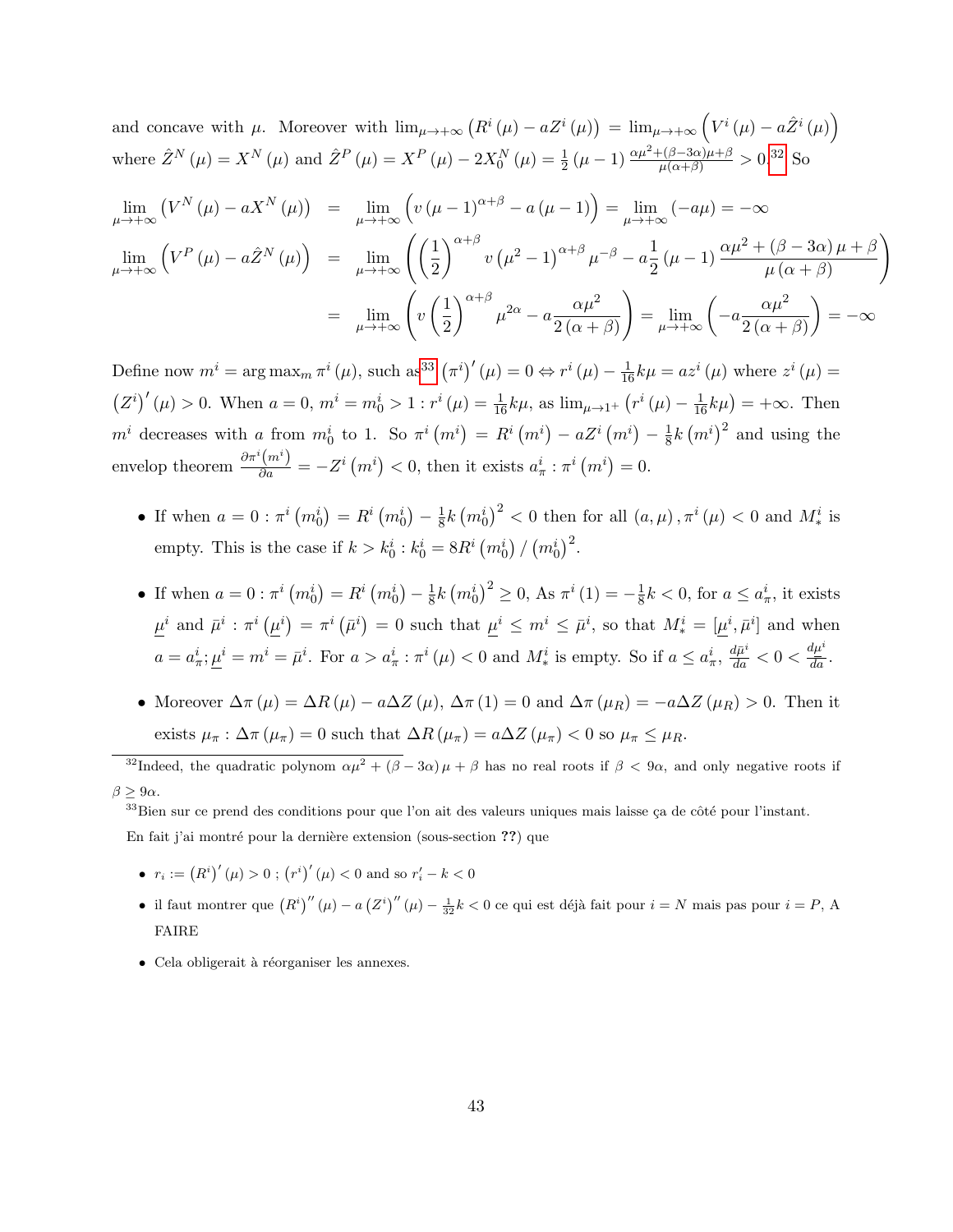Proof of Proposition 13. From  $(8)$  and  $(19)$ , we obtain:

$$
m'_n = \frac{1}{2} \left(\frac{aX_f^i}{F}\right)^{\frac{1}{2}} n^{-\frac{1}{2}} > 0
$$
  
\n
$$
m'_\mu = \frac{1}{2} \left(\frac{an}{F}\right)^{\frac{1}{2}} \left(X_f^i\right)^{-\frac{1}{2}} \left(X_f^i\right)' > 0
$$
  
\n
$$
m''_{\mu n} = \frac{1}{4} \left(\frac{an}{F}\right)^{-\frac{1}{2}} \left(X_f^i\right)^{-\frac{1}{2}} \left(X_f^i\right)' > 0
$$

Moreover, since

$$
\Delta m\left(n,\mu\right) = \left(\frac{an}{F}\right)^{\frac{1}{2}} \left(\sqrt{X_f^P\left(\mu\right)} - \sqrt{X_f^N\left(\mu\right)}\right) < 0
$$

we obtain:

$$
\Delta m(n,\mu) = \left(\frac{na}{F}\right)^{\frac{1}{2}} \left(\sqrt{X_f^P(\mu)} - \sqrt{X_f^N(\mu)}\right) = \left(\frac{na}{F}\right)^{\frac{1}{2}} \left(\sqrt{\frac{1}{2}\frac{\beta}{\alpha+\beta}\frac{(\mu^2-1)}{\mu}} - \sqrt{\frac{\beta}{\alpha+\beta}(\mu-1)}\right) < 0
$$
  

$$
\frac{\partial(\Delta m)}{\partial n} = \frac{1}{2}n^{-1}\Delta m < 0
$$
  

$$
\frac{\partial^2(\Delta m)}{\partial n^2} = -\frac{1}{4}n^{-2}\Delta m > 0
$$

# List of Figures

| $\mathbf{1}$   | Social welfare, ISP profit and consumer surplus differences $\dots \dots \dots \dots \dots$ |  |
|----------------|---------------------------------------------------------------------------------------------|--|
|                |                                                                                             |  |
|                | 3 Net Neutrality or Prioritization : criteria [FR, TMR, USO, UM] 46                         |  |
| $\overline{4}$ |                                                                                             |  |
|                |                                                                                             |  |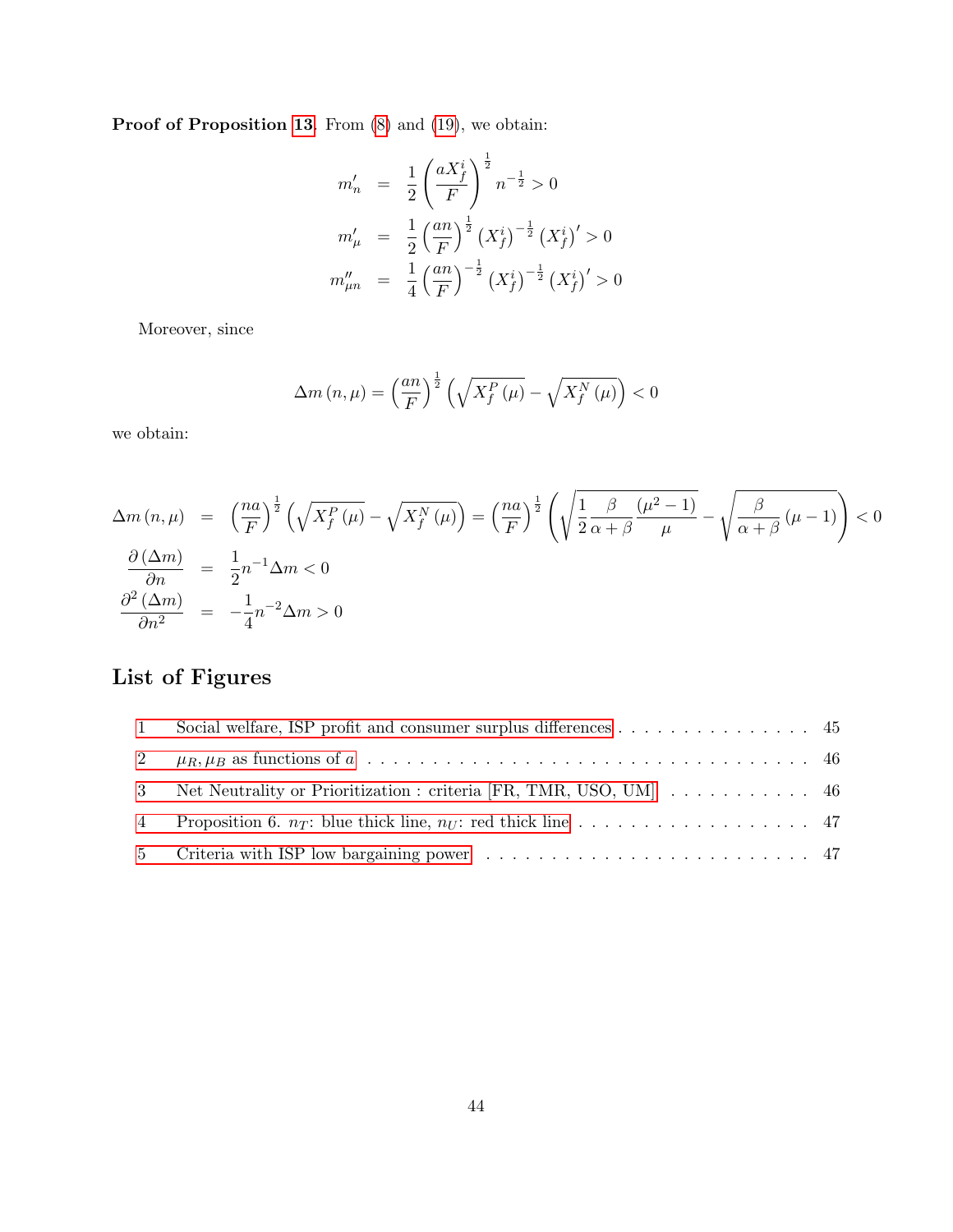

Figure 1: Social welfare, ISP profit and consumer surplus differences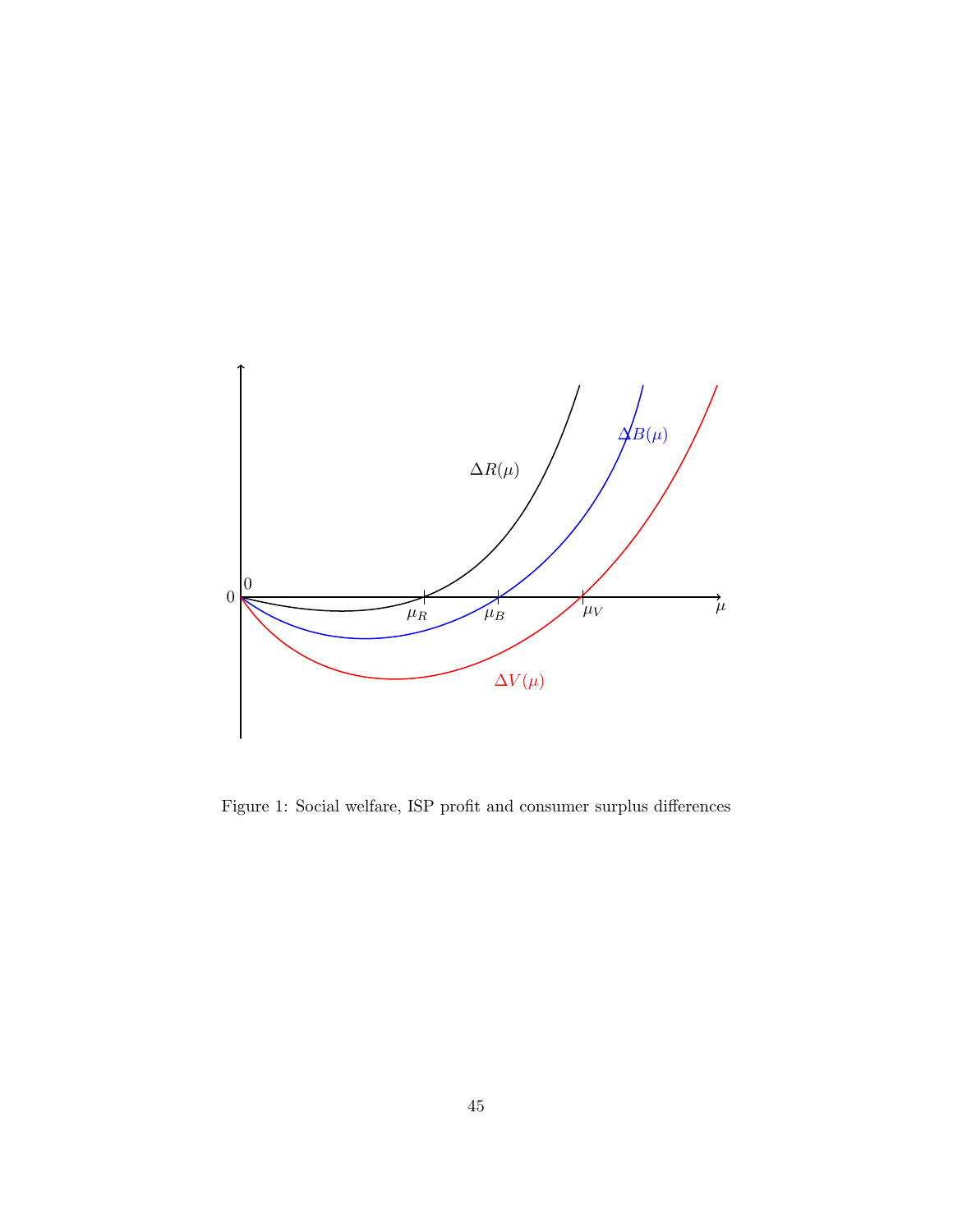

Figure 2:  $\mu_R, \mu_B$  as functions of  $a$ 



Figure 3: Net Neutrality or Prioritization : criteria [FR, TMR, USO, UM]